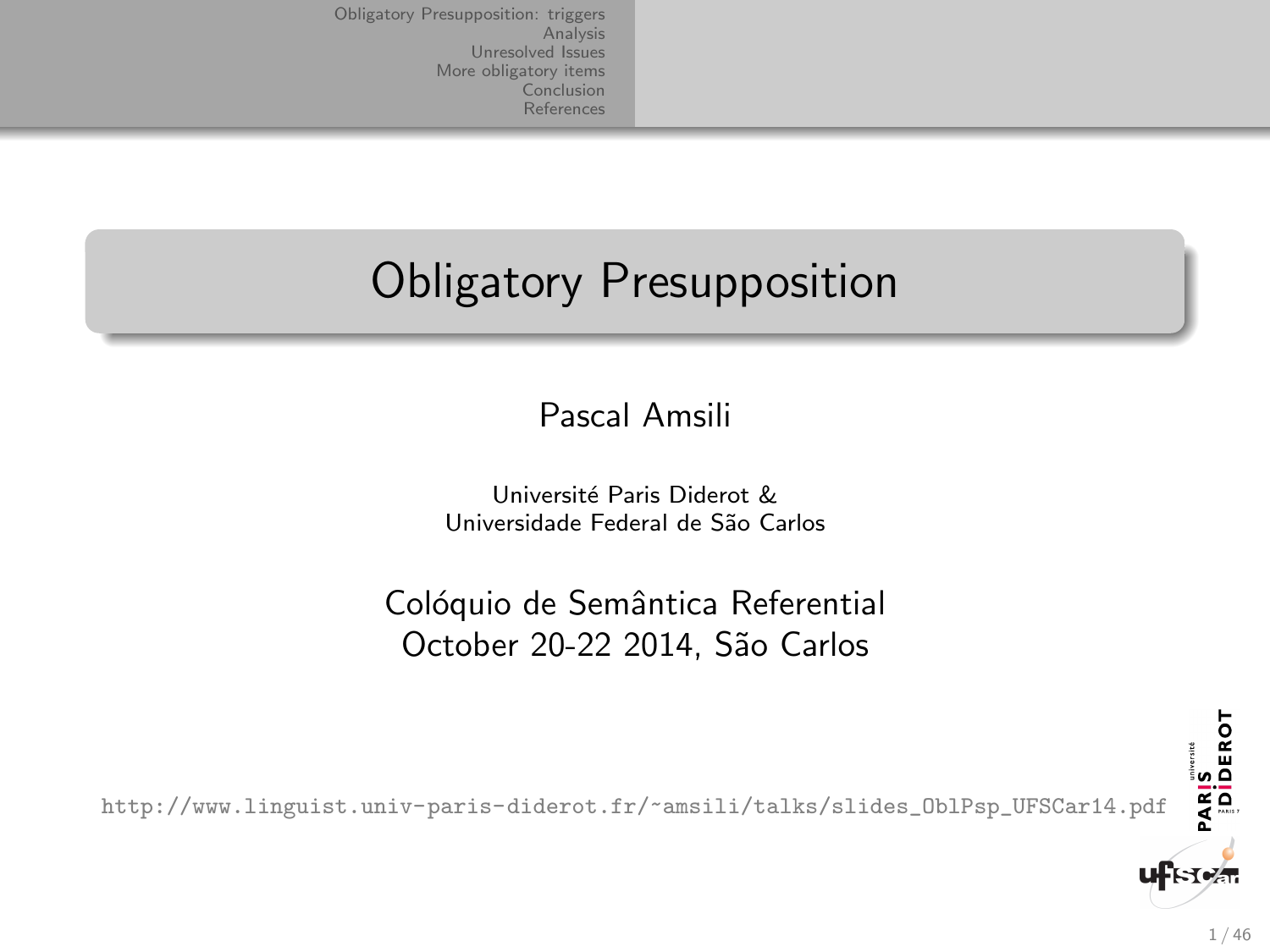# Obligatory Presupposition

Pascal Amsili

Université Paris Diderot & Universidade Federal de S˜ao Carlos

Colóquio de Semântica Referential October 20-22 2014, São Carlos



[http://www.linguist.univ-paris-diderot.fr/~amsili/talks/slides\\_OblPsp\\_UFSCar14.pdf](http://www.linguist.univ-paris-diderot.fr/~amsili/talks/slides_OblPsp_UFSCar14.pdf)

PARIS<br>|DIDEROT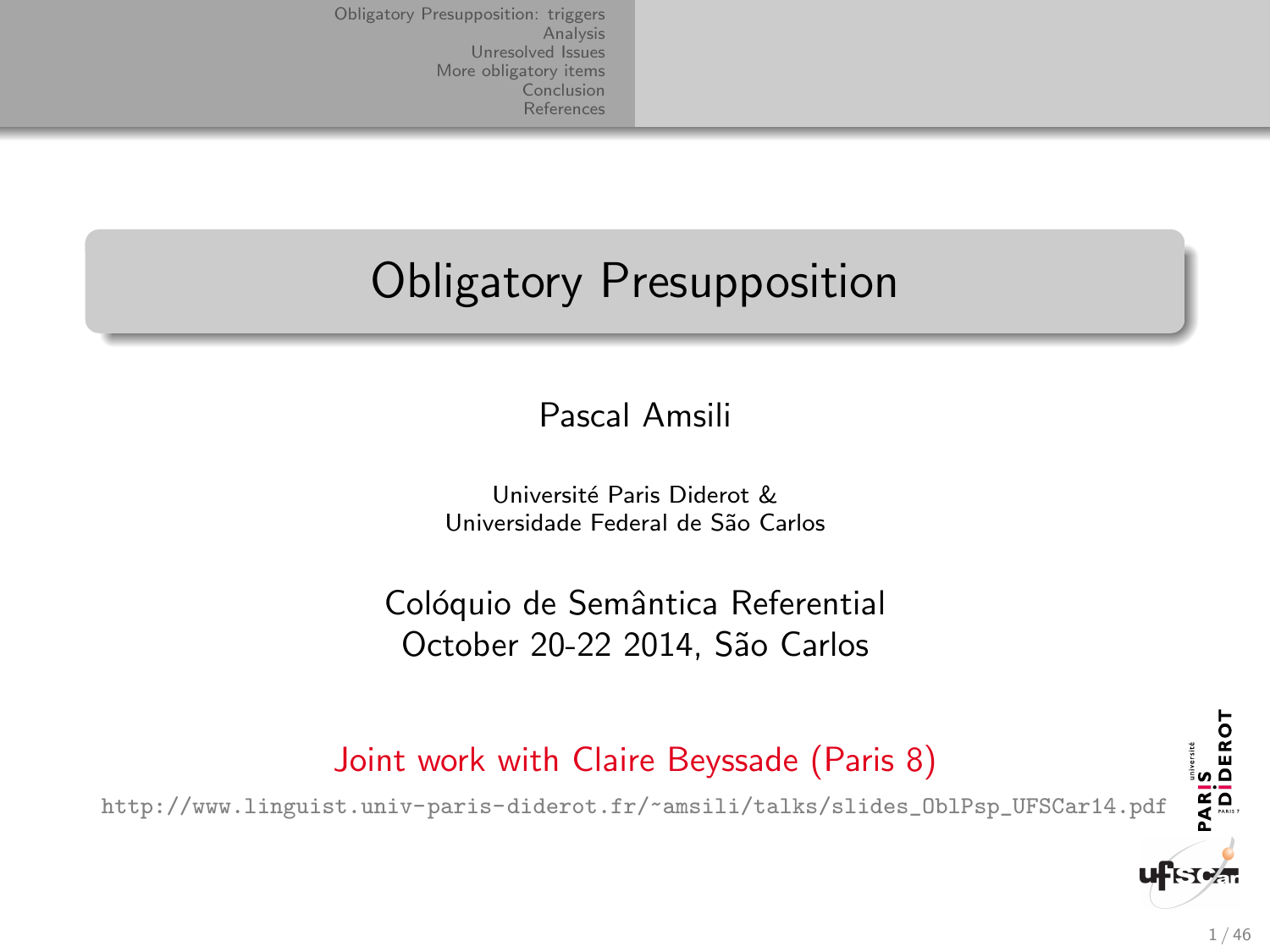#### Introduction

(1) a. Jean a fait une grosse erreur. Il ne la fera plus. John made a big mistake. He won't do it again

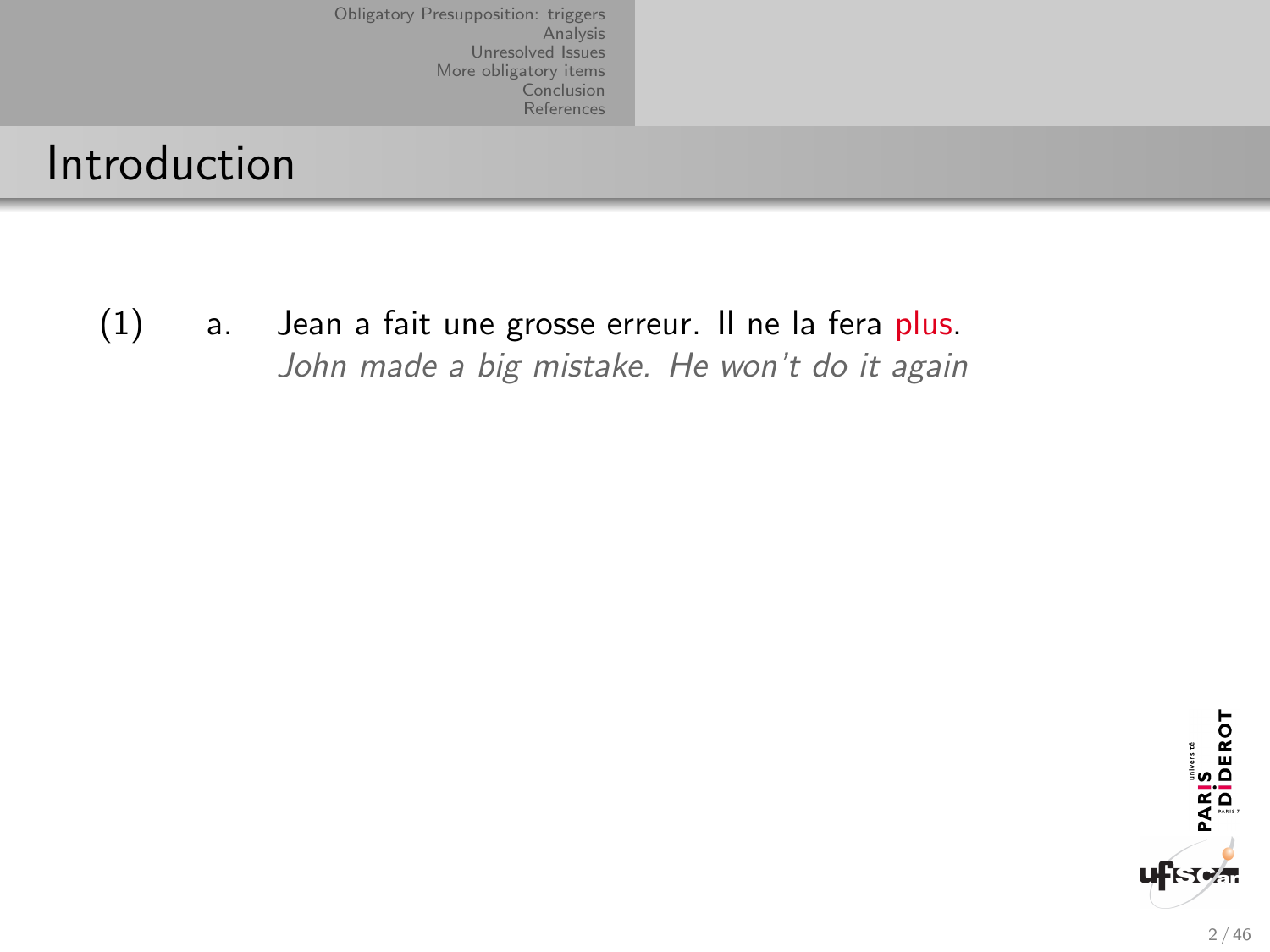#### Introduction

- (1) a. Jean a fait une grosse erreur. Il ne la fera plus. John made a big mistake. He won't do it again
	- b. Jean a fait une grosse erreur. Il ne la refera pas. John made a big mistake. He won't redo it

PARIS<br>|Diderot ∦кту⁄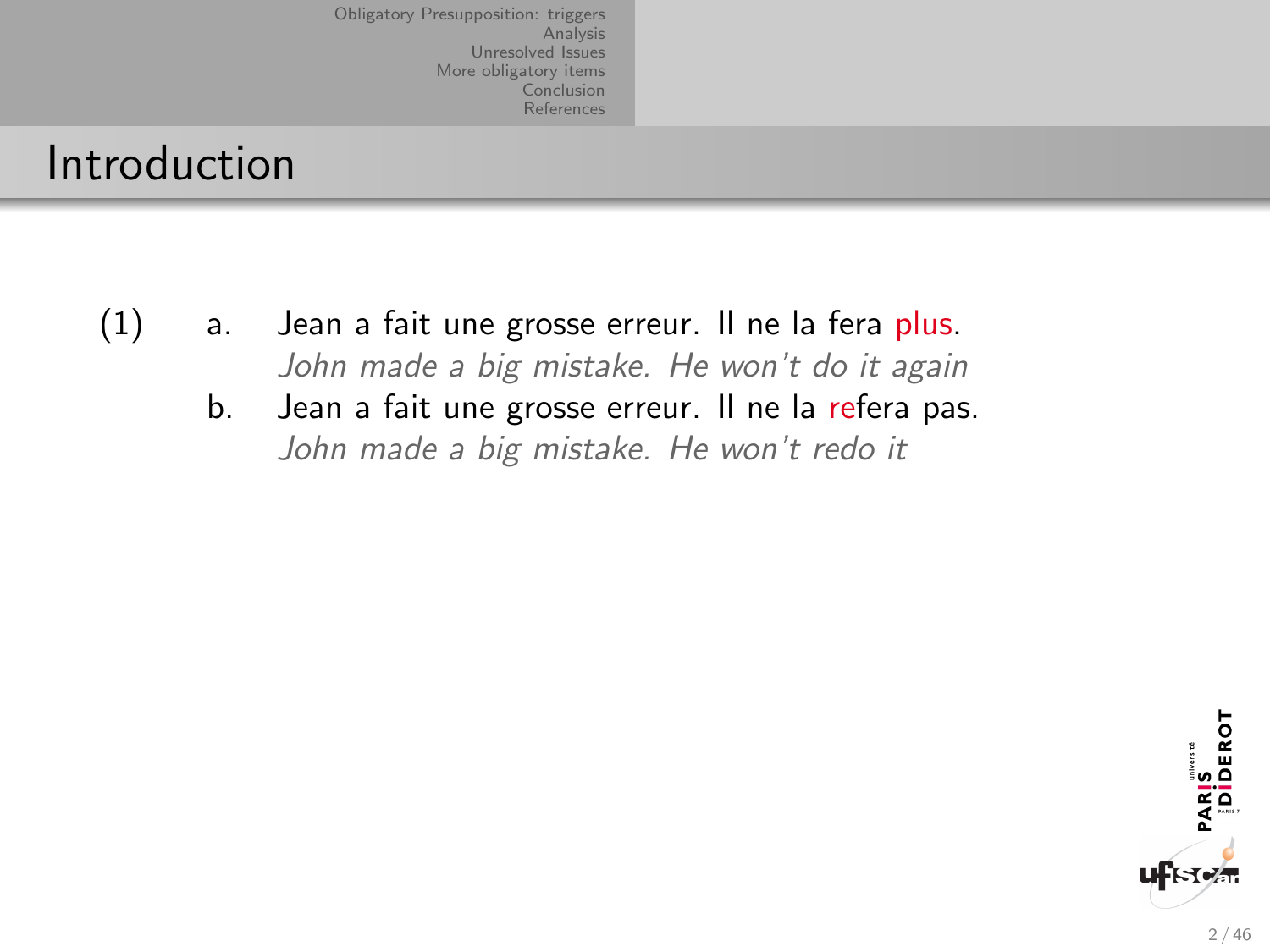#### Introduction

- (1) a. Jean a fait une grosse erreur. Il ne la fera plus. John made a big mistake. He won't do it again
	- b. Jean a fait une grosse erreur. Il ne la refera pas. John made a big mistake. He won't redo it
	- c. Jean a fait une grosse erreur. Il ne la refera plus. John made a big mistake. He won't redo it again

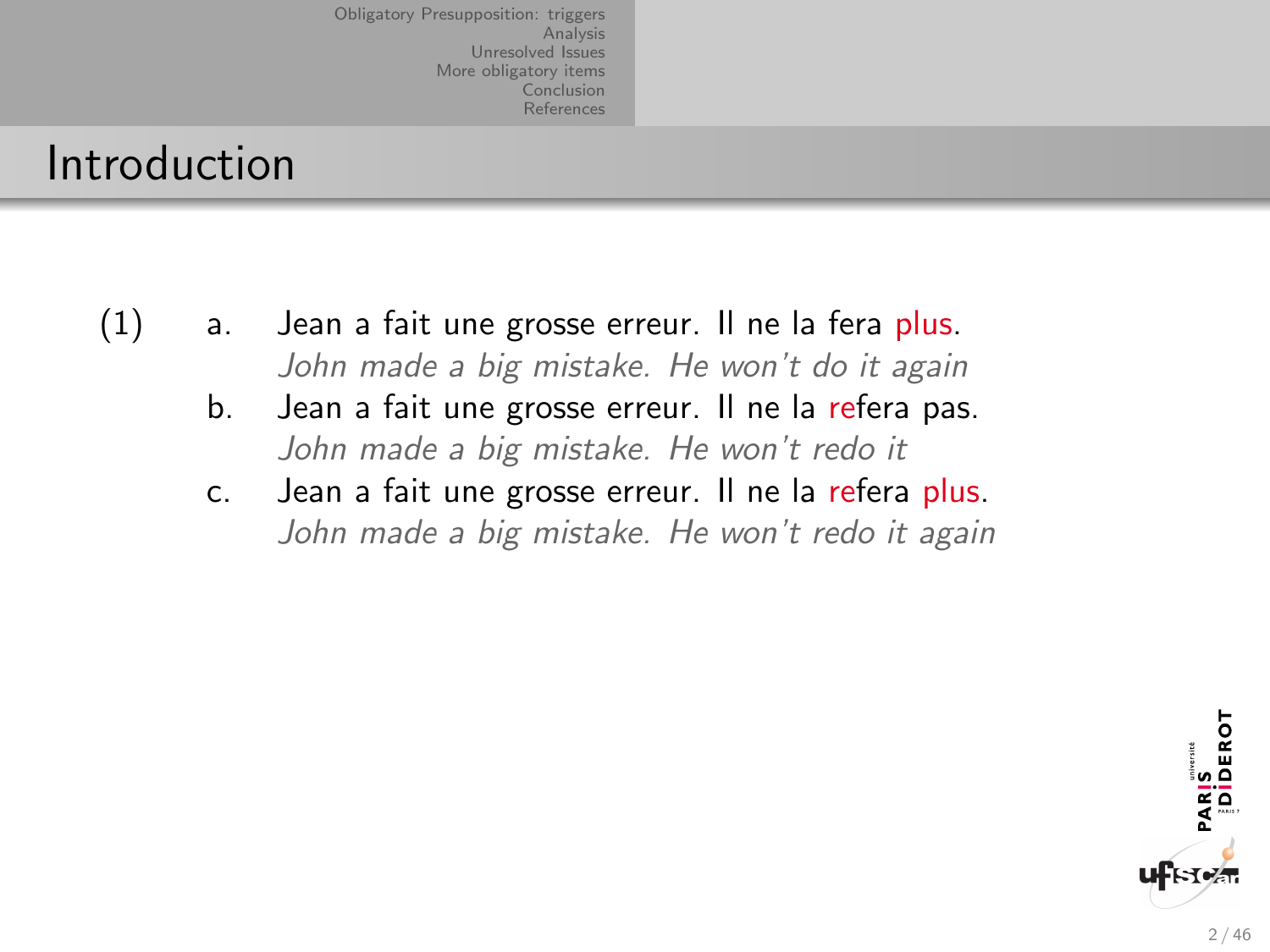#### Introduction

- (1) a. Jean a fait une grosse erreur. Il ne la fera plus. John made a big mistake. He won't do it again
	- b. Jean a fait une grosse erreur. Il ne la refera pas. John made a big mistake. He won't redo it
	- c. Jean a fait une grosse erreur. Il ne la refera plus. John made a big mistake. He won't redo it again
	- d. #Jean a fait une grosse erreur. Il ne la fera pas.

John made a big mistake. He won't do it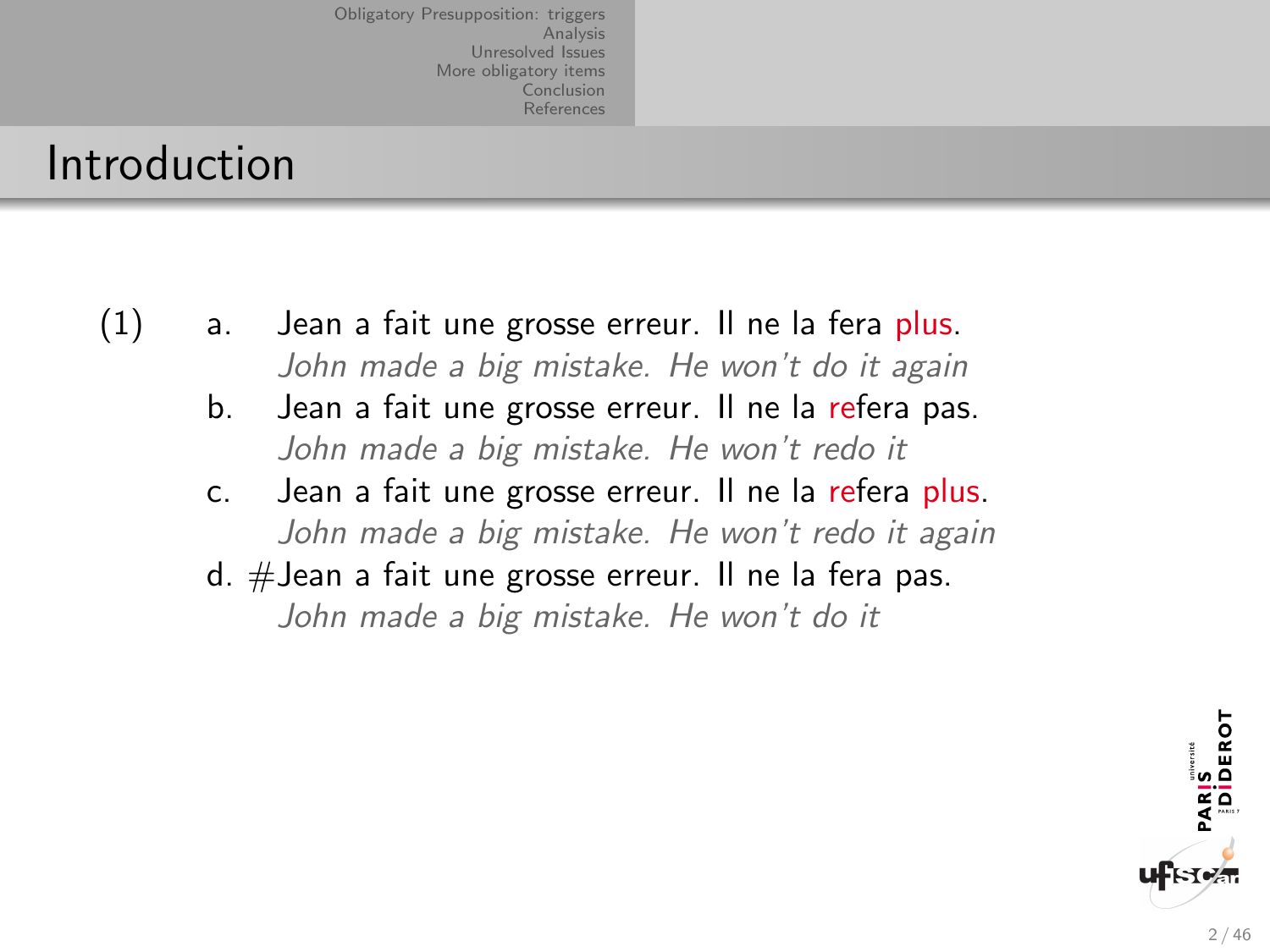#### Introduction

- (1) a. Jean a fait une grosse erreur. Il ne la fera plus. John made a big mistake. He won't do it again
	- b. Jean a fait une grosse erreur. Il ne la refera pas. John made a big mistake. He won't redo it
	- c. Jean a fait une grosse erreur. Il ne la refera plus. John made a big mistake. He won't redo it again
	- d. #Jean a fait une grosse erreur. Il ne la fera pas. John made a big mistake. He won't do it
- (2) a. Paul a fait souvent cette erreur. Jean ne la fera pas. Paul has often made this mistake. Jean won't make it

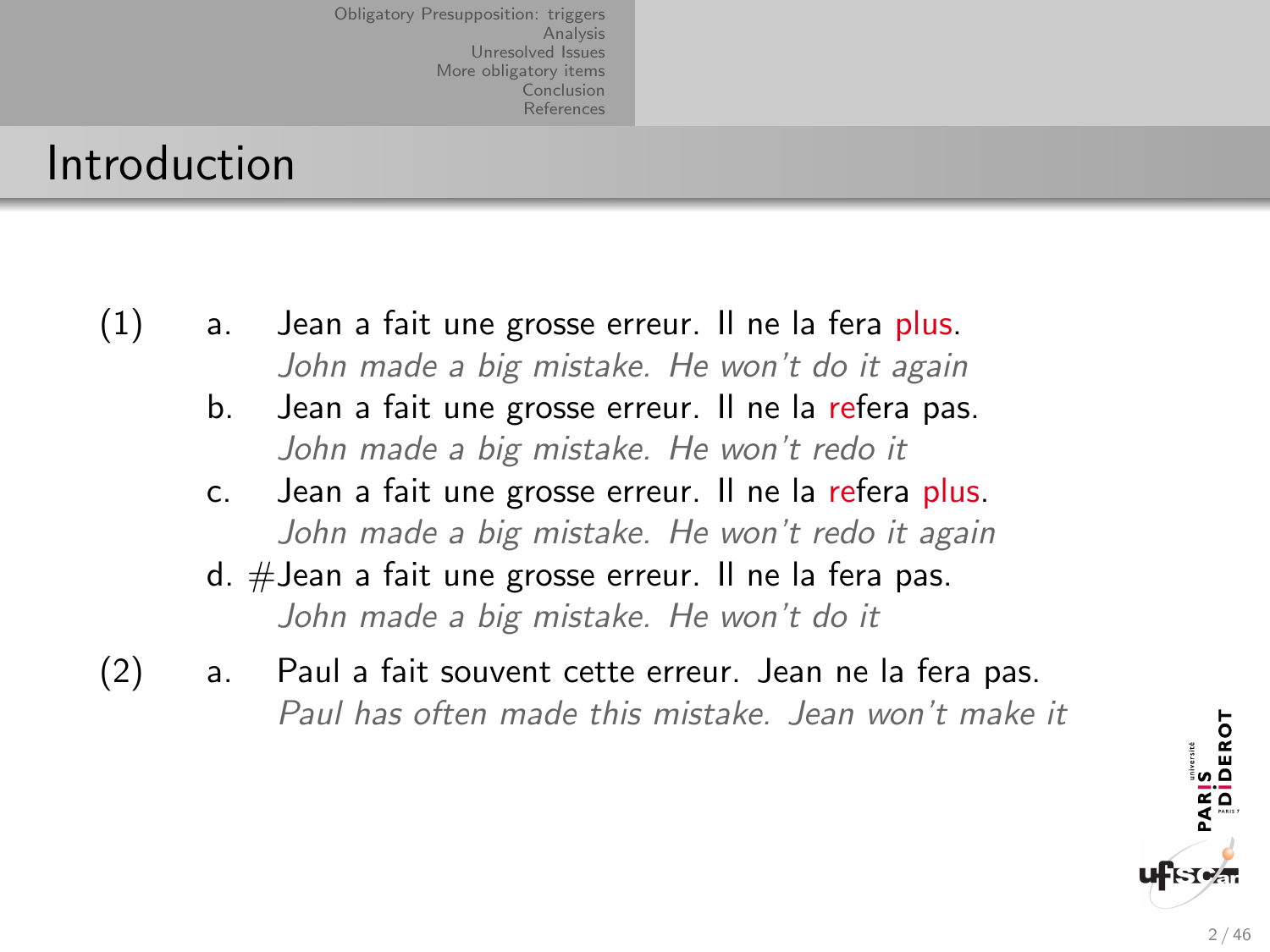#### Introduction

- (1) a. Jean a fait une grosse erreur. Il ne la fera plus. John made a big mistake. He won't do it again
	- b. Jean a fait une grosse erreur. Il ne la refera pas. John made a big mistake. He won't redo it
	- c. Jean a fait une grosse erreur. Il ne la refera plus. John made a big mistake. He won't redo it again
	- d. #Jean a fait une grosse erreur. Il ne la fera pas. John made a big mistake. He won't do it
- (2) a. Paul a fait souvent cette erreur. Jean ne la fera pas. Paul has often made this mistake. Jean won't make it
	- b. #Paul a fait souvent cette erreur. Il ne la fera pas.

Paul has often made this mistake. He won't make it

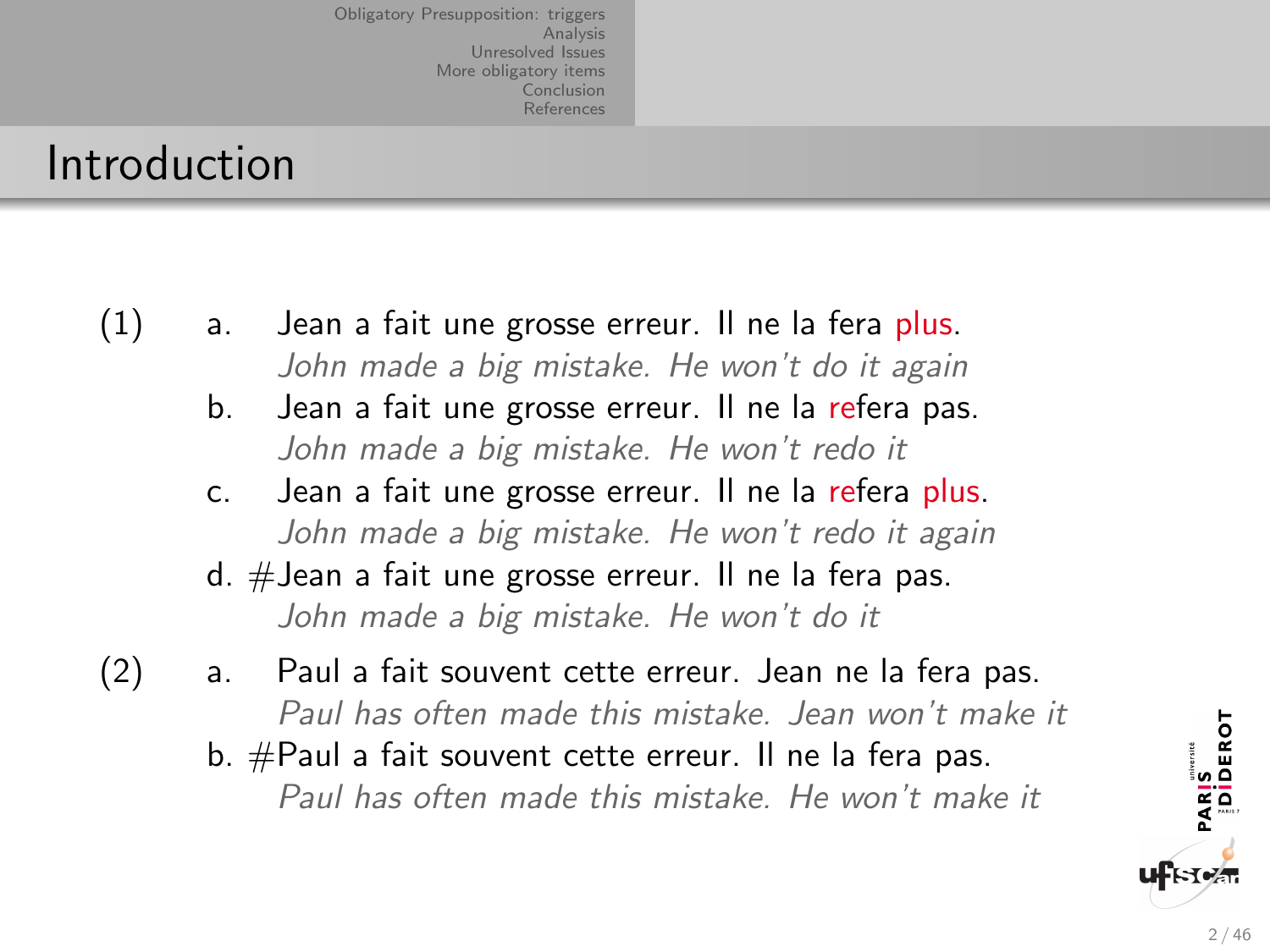## Introduction (2)

What is surprising in (3)?

(3) Jean a fait une grosse erreur. Il ne la fera plus. John made a big mistake. He won't do it again

One piece of information is given twice:

• it is asserted once: John made a big mistake.

• and then it is presupposed: He won't do it again.

He won't do it again  $=$ 

• He did it  $=$  John made a big mistake (presupposition)

• He won't do it (assertion)

PARIS<br>|DIDEROT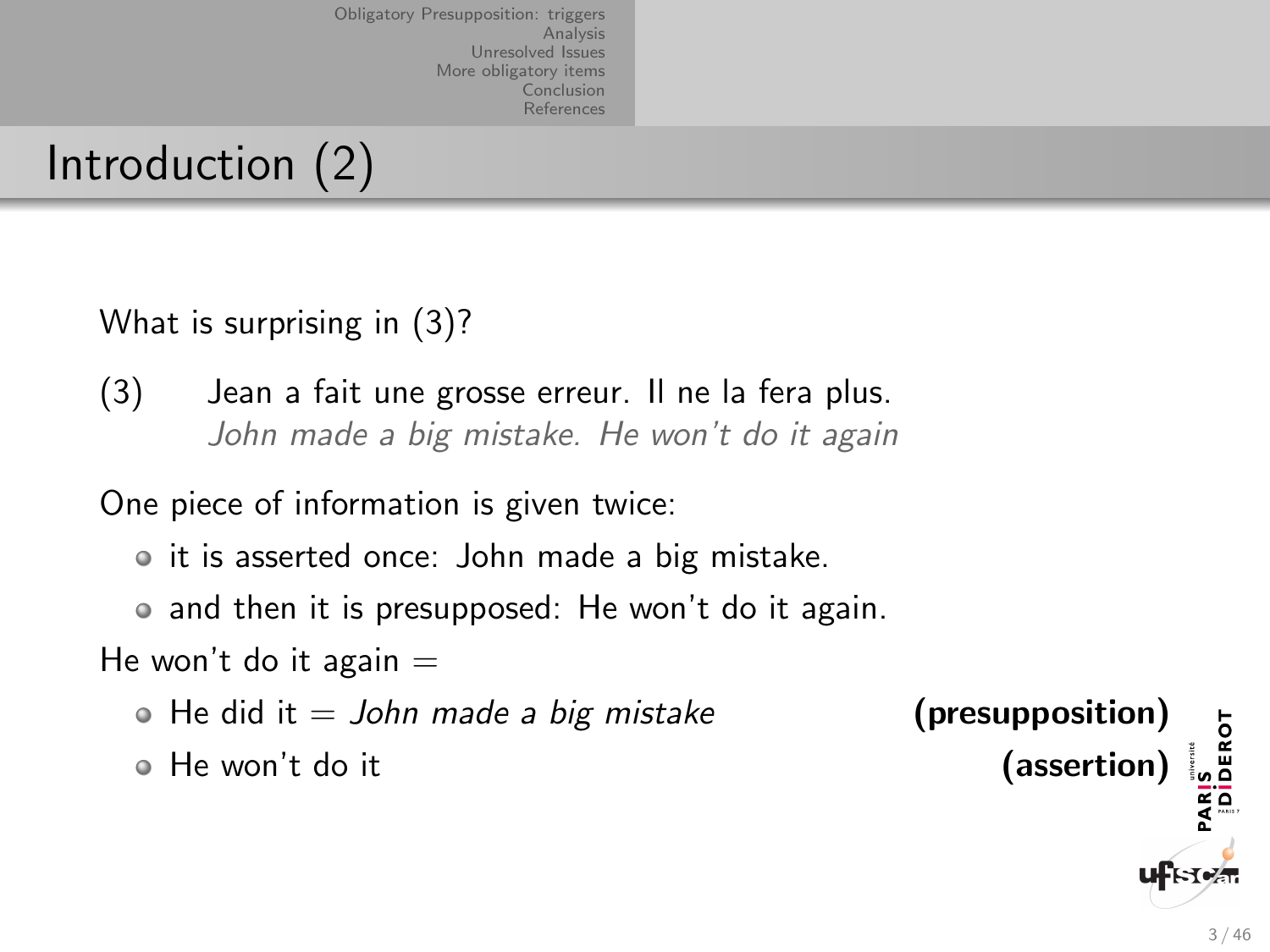Introduction (3) : redundancy

assertion – assertion :  $|\mathsf{x}|$ 

(4)  $\#$ It's raining. It's raining

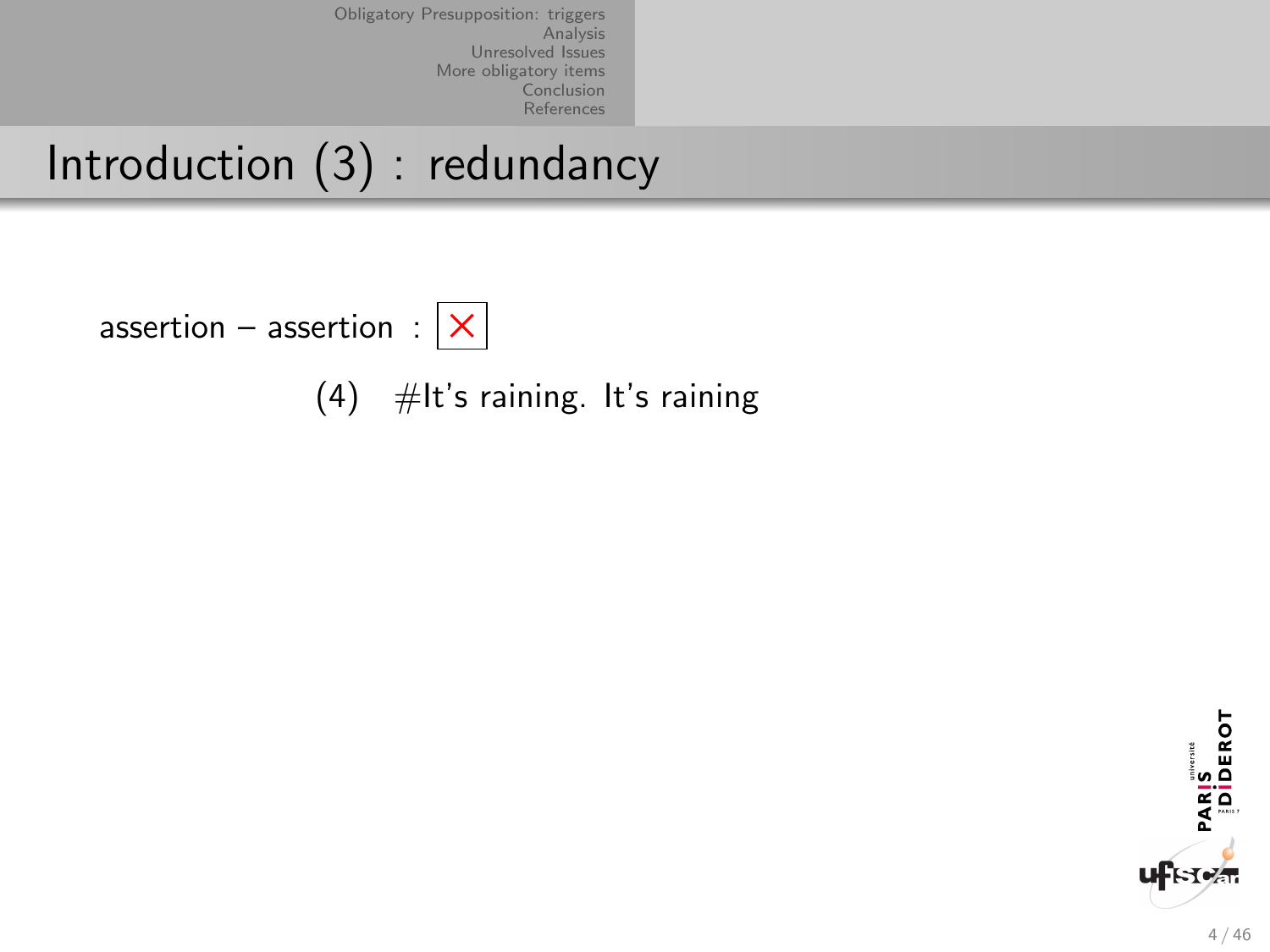Introduction (3) : redundancy

assertion – assertion :  $|\mathsf{x}|$ 

 $(4)$  #It's raining. It's raining

presupposition – assertion :  $|\times|$ 



 $(5)$  #John knows that it's raining. It's raining. (van der Sandt, 1988)

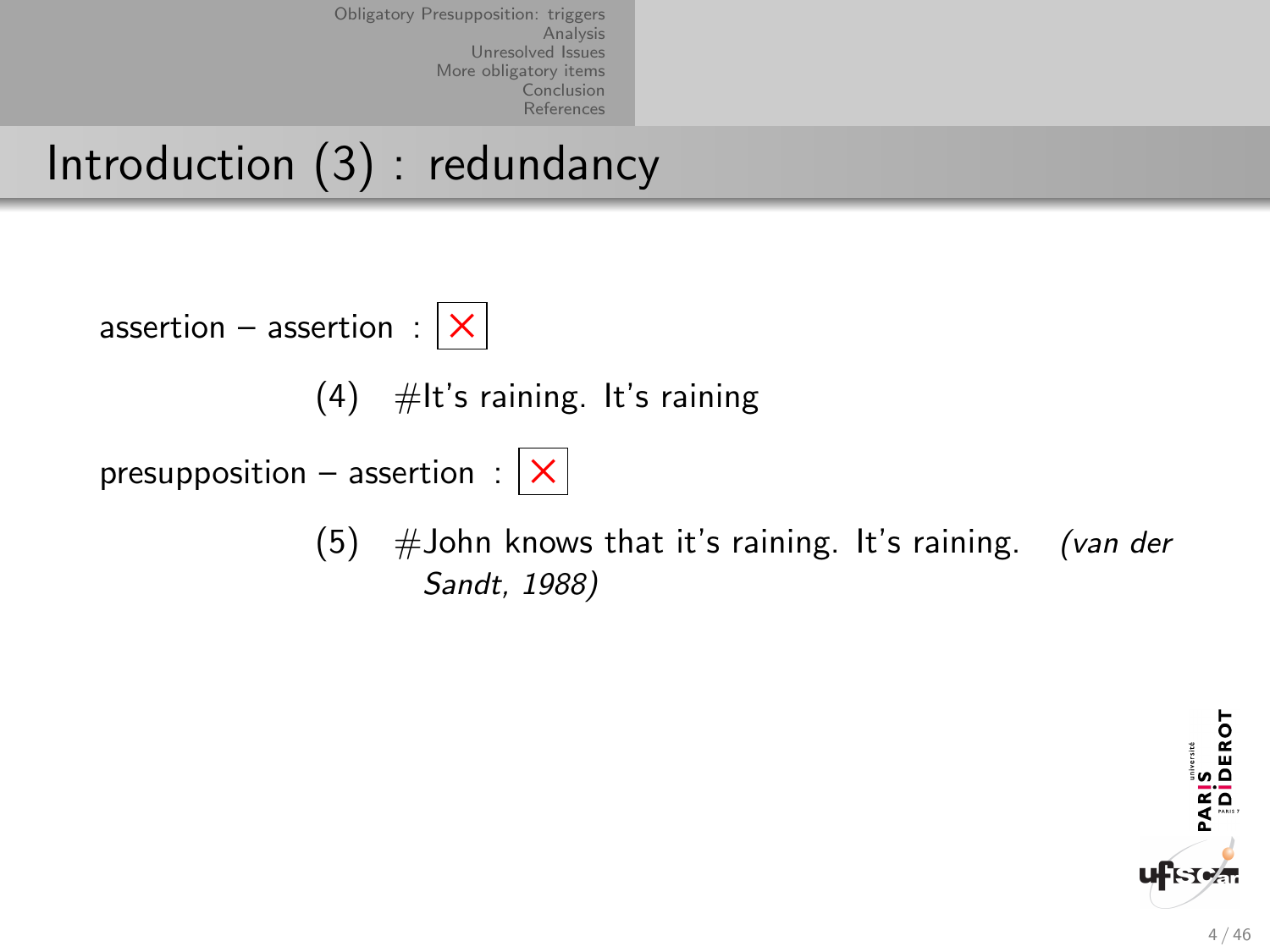Introduction (3) : redundancy



 $(4)$  #It's raining. It's raining

presupposition – assertion :  $|\times|$ 



 $(5)$  #John knows that it's raining. It's raining. (van der Sandt, 1988)



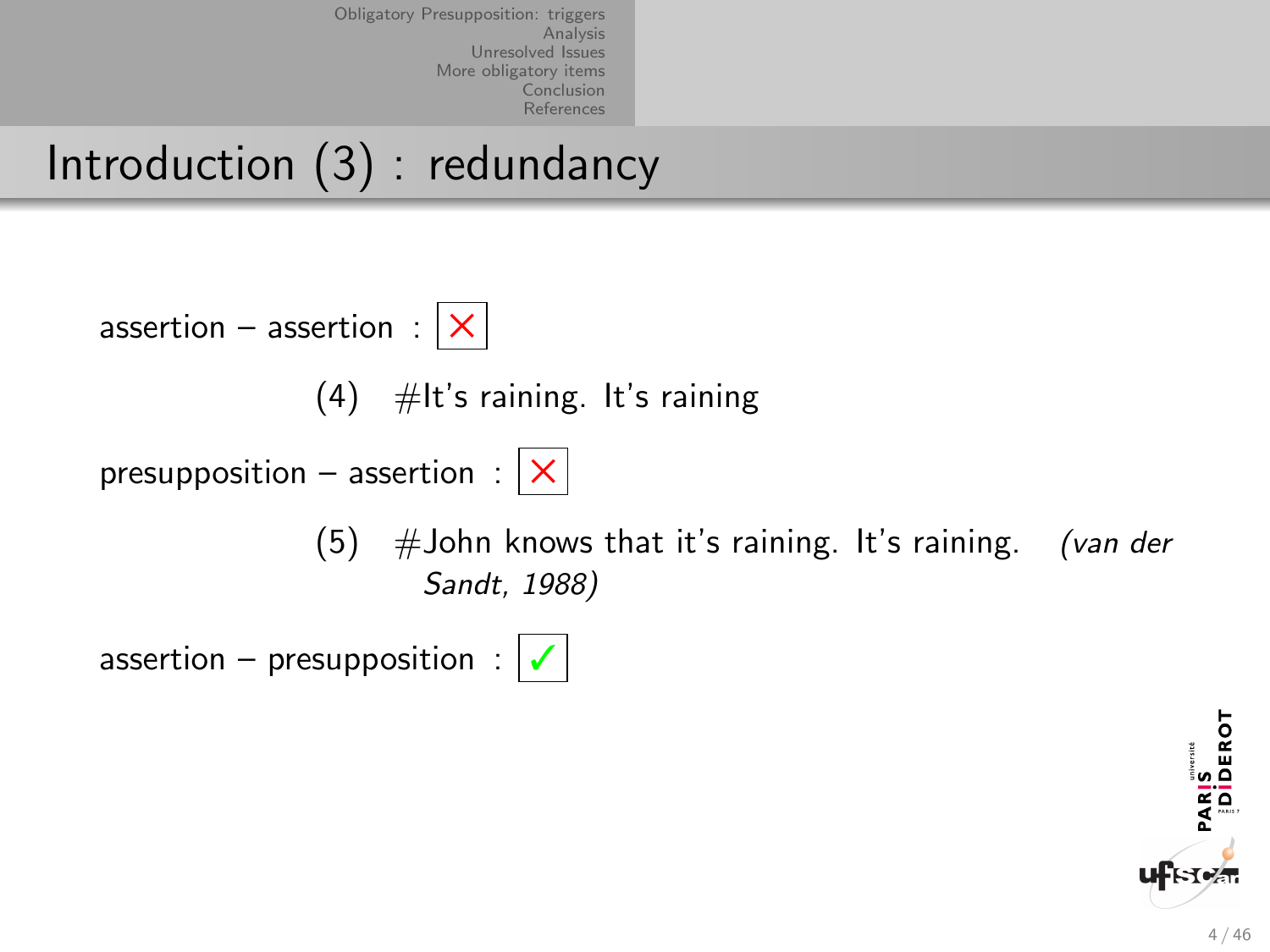Introduction (3) : redundancy



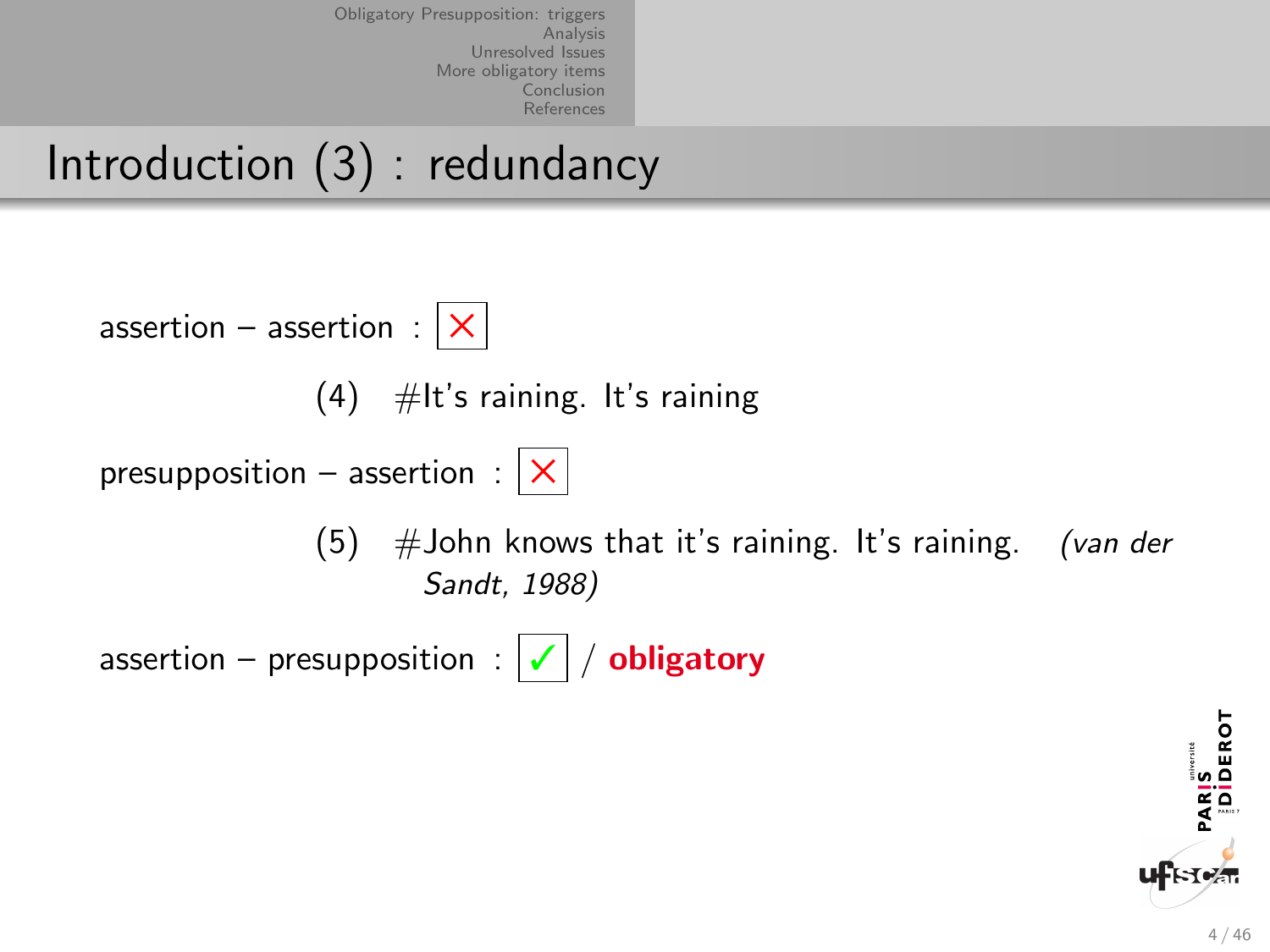Introduction (3) : redundancy

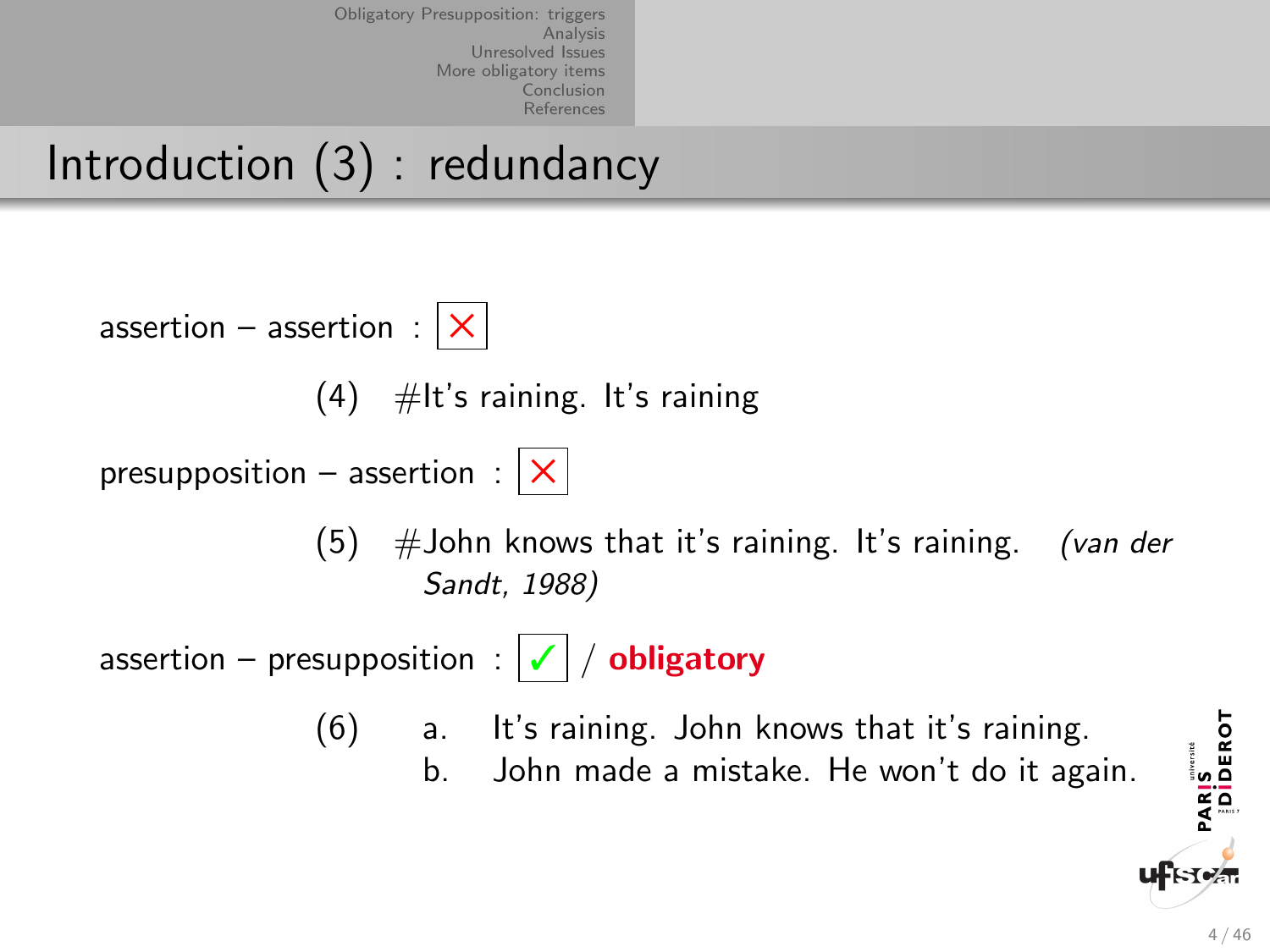## Introduction (4)

- The observation that too or again may, in some contexts, be compulsary is not new (a.o. Kaplan, Krifka, Zeevat, Sæbø).
- But the phenomenon is general: a subclass of presupposition triggers gives rise to such an obligatory redundancy (too, again, to know that, clefts, intonation. . . )
- We propose a pramatic explanation based on "anti-presupposition"
- But then other items seem to be also obligatory...

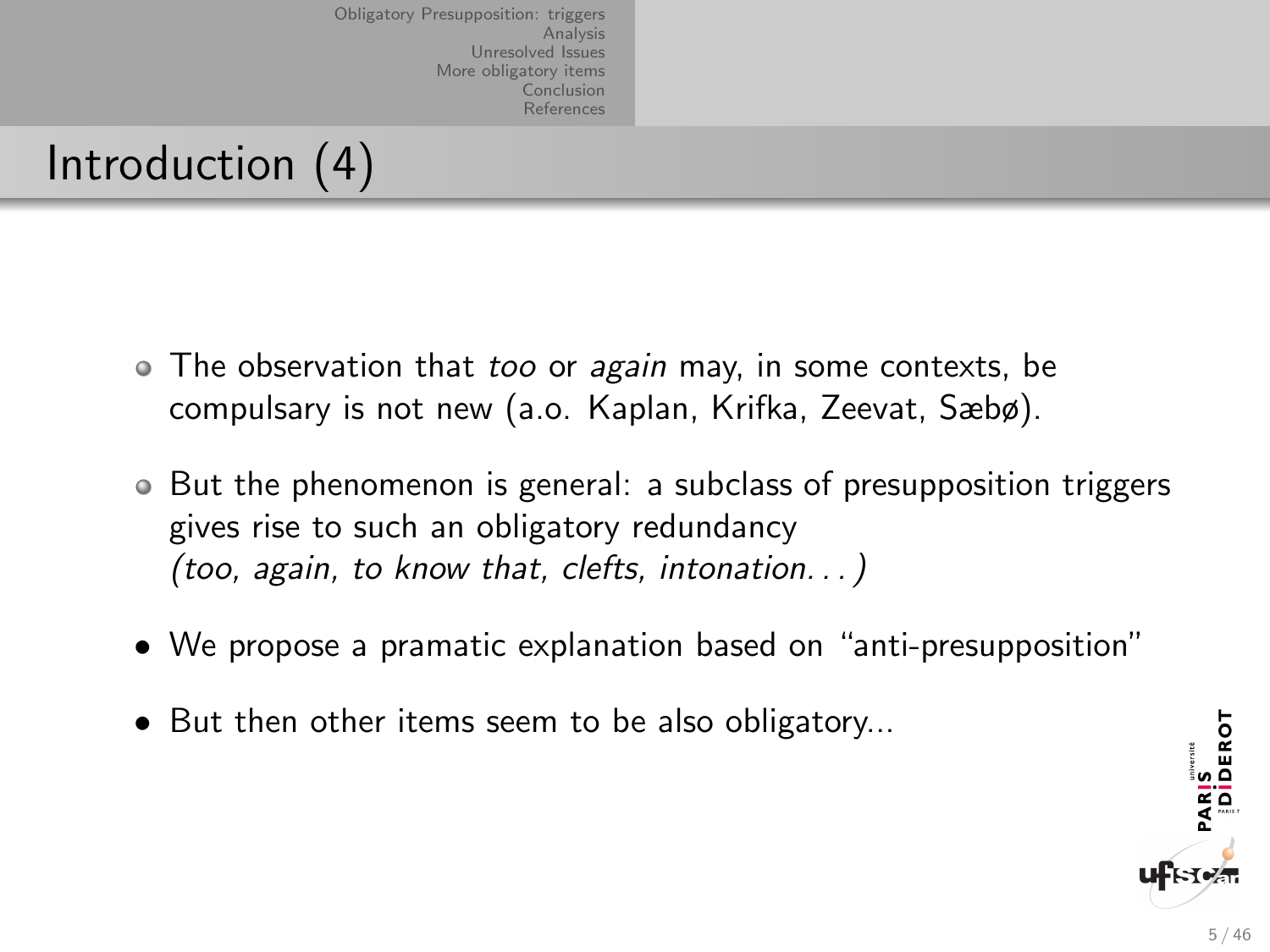## **Outline**

- <sup>1</sup> [Obligatory Presupposition: triggers](#page-16-0)
	- [Previous accounts](#page-17-0)
	- [Obligatory triggers](#page-30-0)
- <sup>2</sup> [Analysis](#page-40-0)
- <sup>3</sup> [Unresolved Issues](#page-45-0)
- <sup>4</sup> [More obligatory items](#page-51-0)

#### <sup>5</sup> [Conclusion](#page-57-0)

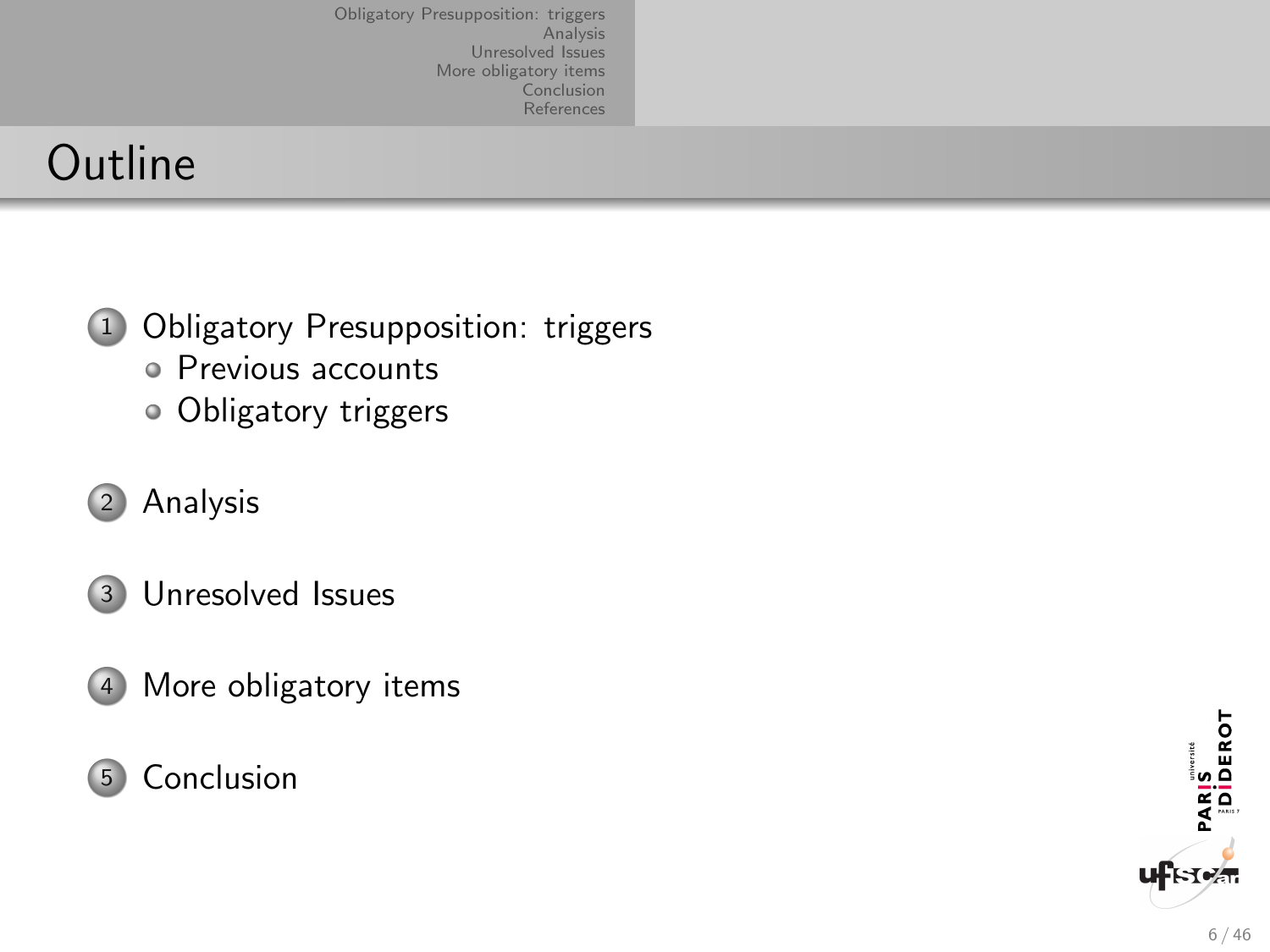[Previous accounts](#page-17-0) [Obligatory triggers](#page-30-0)

## <span id="page-16-0"></span>Roadmap

#### 1 [Obligatory Presupposition: triggers](#page-16-0)

- [Previous accounts](#page-17-0)
- [Obligatory triggers](#page-30-0)
- <sup>2</sup> [Analysis](#page-40-0)
- <sup>3</sup> [Unresolved Issues](#page-45-0)
- <sup>4</sup> [More obligatory items](#page-51-0)
- **[Conclusion](#page-57-0)**

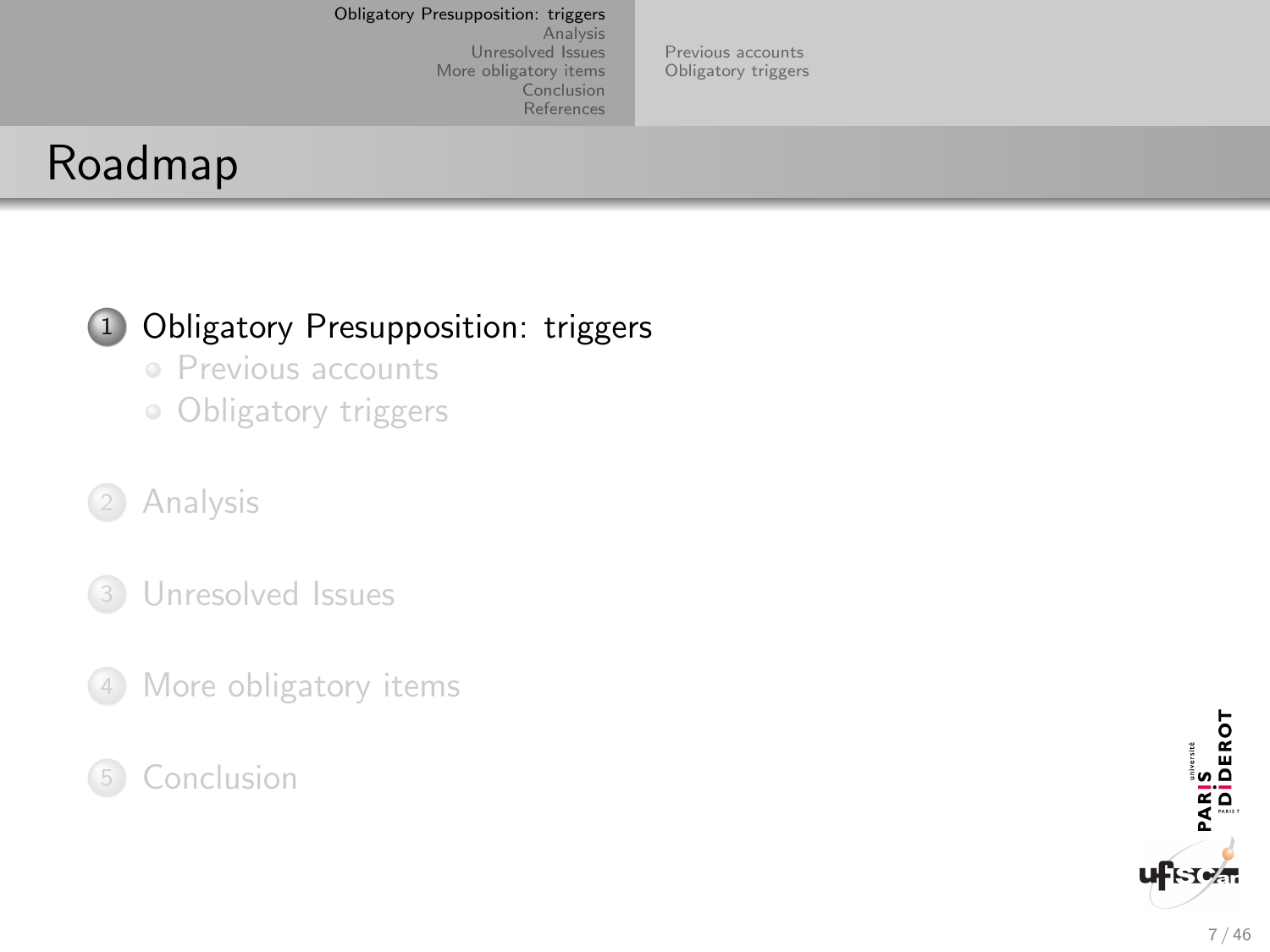[Previous accounts](#page-17-0) [Obligatory triggers](#page-30-0)

## <span id="page-17-0"></span>Kaplan: obligatoriness of too

- (7) a. Jo had fish and Mo did too
	- b.  $\ast$  Jo had fish and Mo did (Kaplan, 1984, p. 510)

- (8) a. Barb is seventeen, and WENDY is old enough to have a driver's license, too
	- b.  $#$ Barb is seventeen, and WENDY is old enough to have a driver's license

(Green, 1968)

 $\Rightarrow$  Obligatoriness vs. unwanted inferences

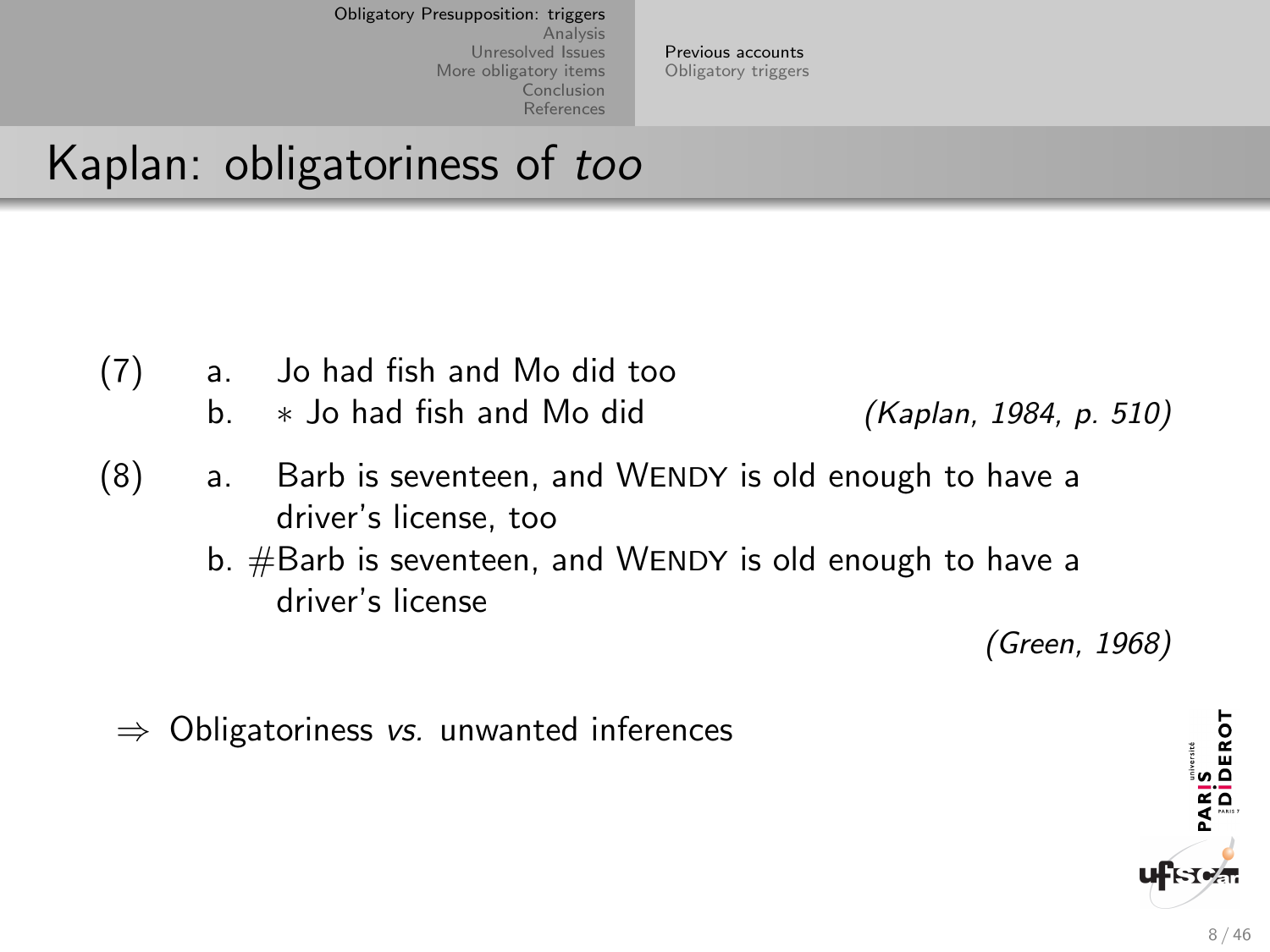[Previous accounts](#page-17-0) [Obligatory triggers](#page-30-0)

## Kaplan: obligatoriness of too

• limited to 'bisentential' *too*  $(S_1 \text{ and/but } S_2 \text{ too})$ 

Discourse role

too "emphasize the similarity between members of a pair of contrasting items" (p. 516)

- unclear predictions
- variation of obligatoriness connected to variation of contrast
	- (9) a. Jo likes syntax and she likes phonetics  $( ? \emptyset /$  too).
		- b. Jo likes syntax but she likes phonetics  $(*\emptyset /$  too).
		- c. Jo lived in NY and she lived in LA  $(\emptyset / \text{too})$ .

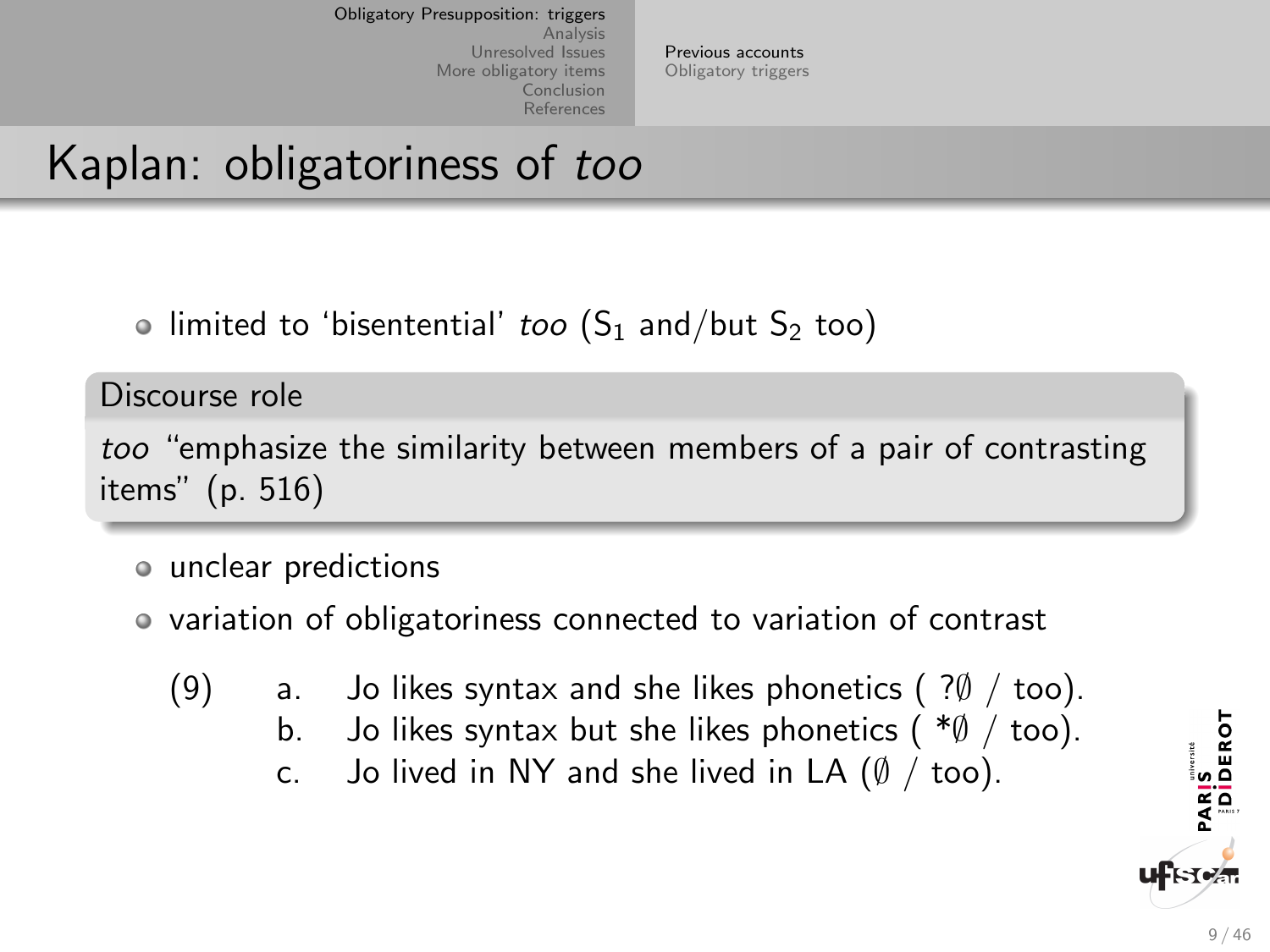[Previous accounts](#page-17-0) [Obligatory triggers](#page-30-0)

## Krifka: distinctiveness constraint (1)

- Additive particles occurring after their focus
- Focus and topic accents

- (10) a. A: What did Peter and Pia eat?
	- b. B:  $\ast$  Peter ate pasta, and Pia ate pasta
	- c.  $\;\;$  B': Peter ate pasta, and Pia ate pasta, too

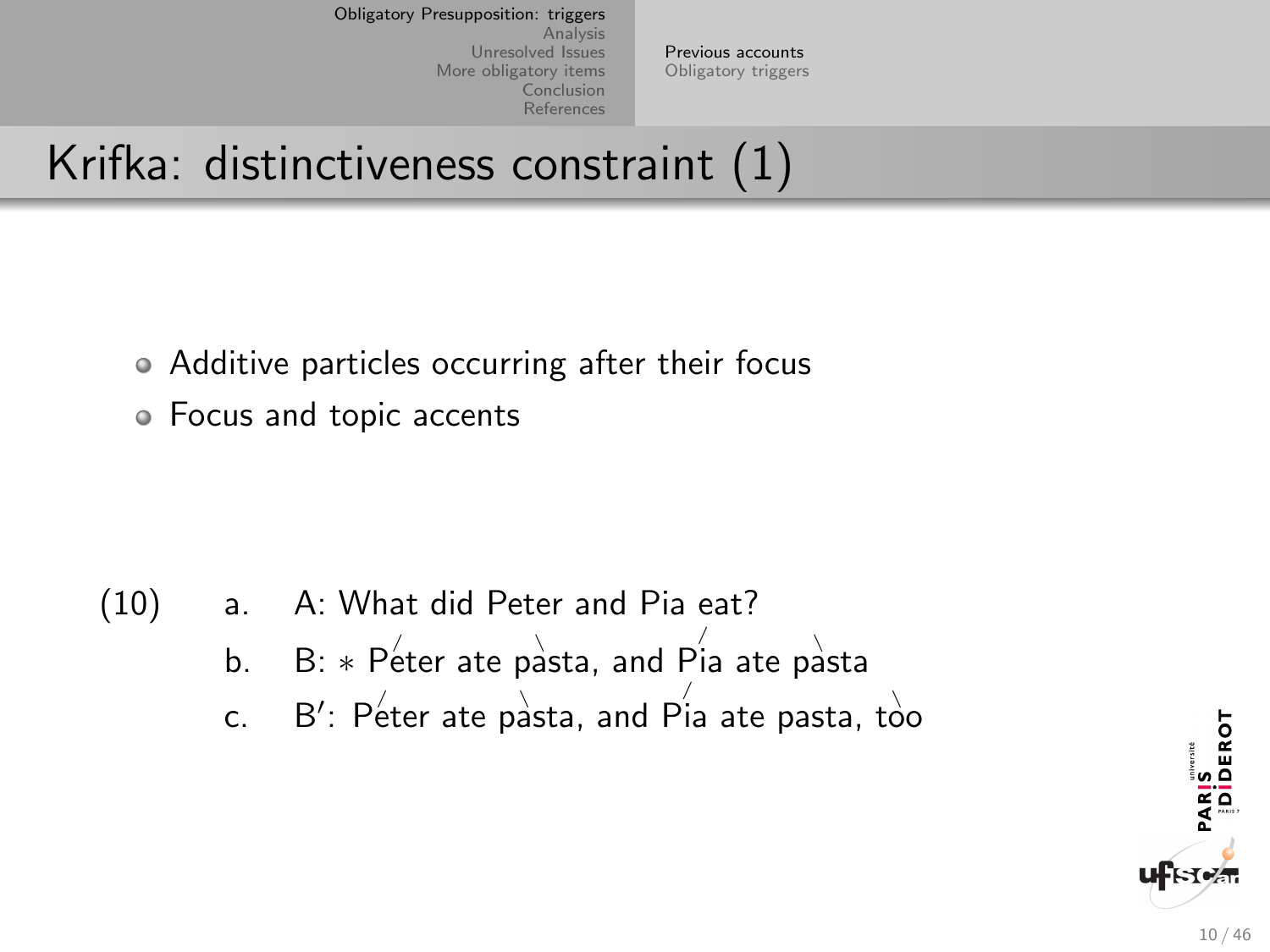[Previous accounts](#page-17-0) [Obligatory triggers](#page-30-0)

## Krifka: distinctiveness constraint (2)

- Congruent answer and focus accent
- (11) a. A: What did Peter eat?
	- b.  $\quad$  B: Peter ate pasta
	- c.  $B'$ :  $\ast$  Peter ate pasta

• Partial answer and contrastive topic accent (Büring, 1998)

- (12) a. A: What did Peter and Pia eat?
	- b.  $B: *$  Peter ate pasta
	- c.  $B'$ : Peter ate pasta

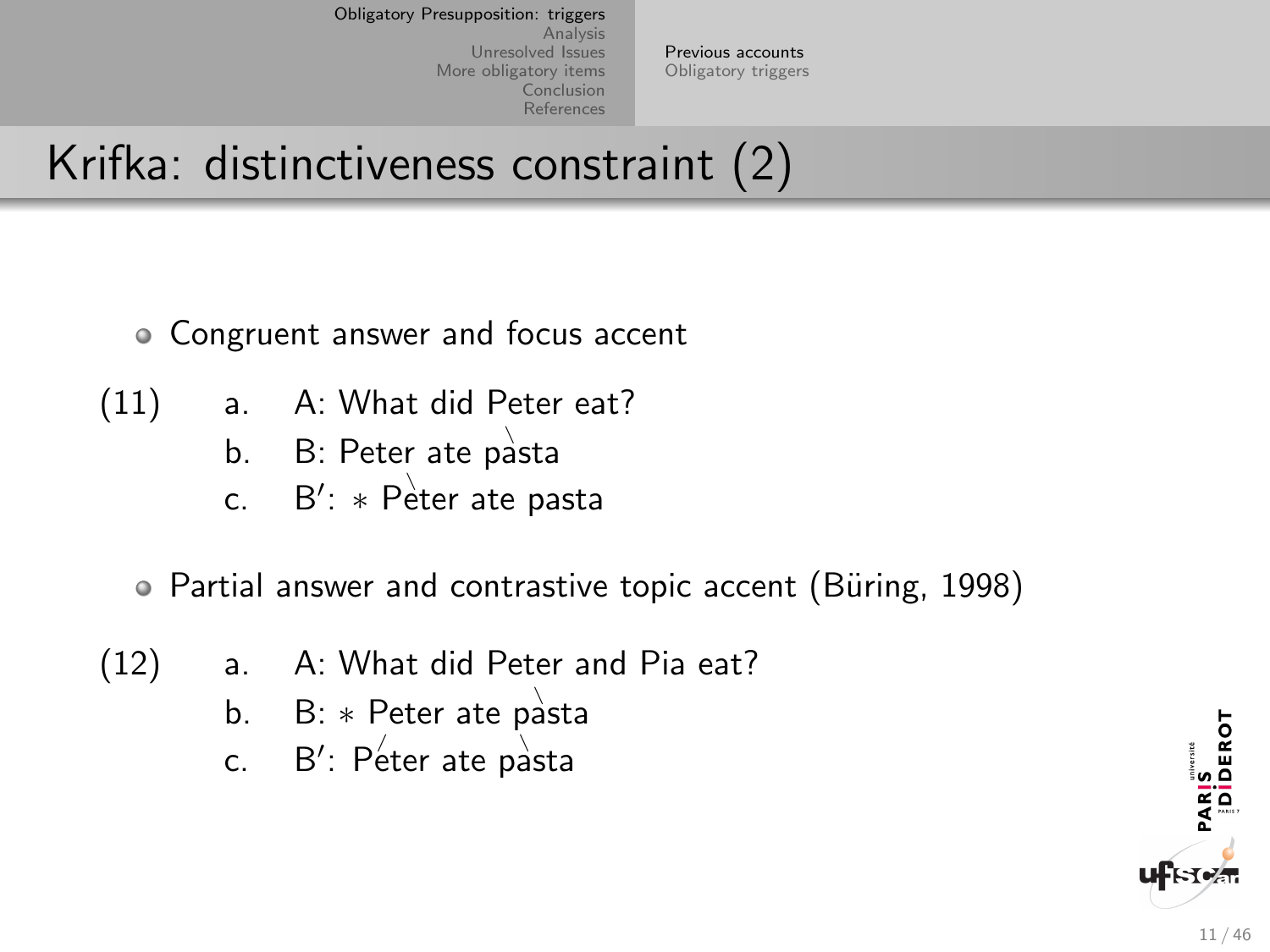[Previous accounts](#page-17-0) [Obligatory triggers](#page-30-0)

## Krifka: distinctiveness constraint (3)

#### Distinctiveness constraint

If  $[... 7 ... C ...]$  is a contrastive answer to a question, then there is no alternative  $T'$  of  $T$  such that the speaker is willing to assert  $[\ldots T' \ldots C \ldots]$ .

#### $\bullet$  too allows to violate this constraint

- (13) a. A: What did Peter and Pia eat?
	- b. B:  $\ast$  Peter ate pasta, and Pia ate pasta
	- c.  $\;\;$  B': Péter ate pàsta, and Pia ate pasta, tòo

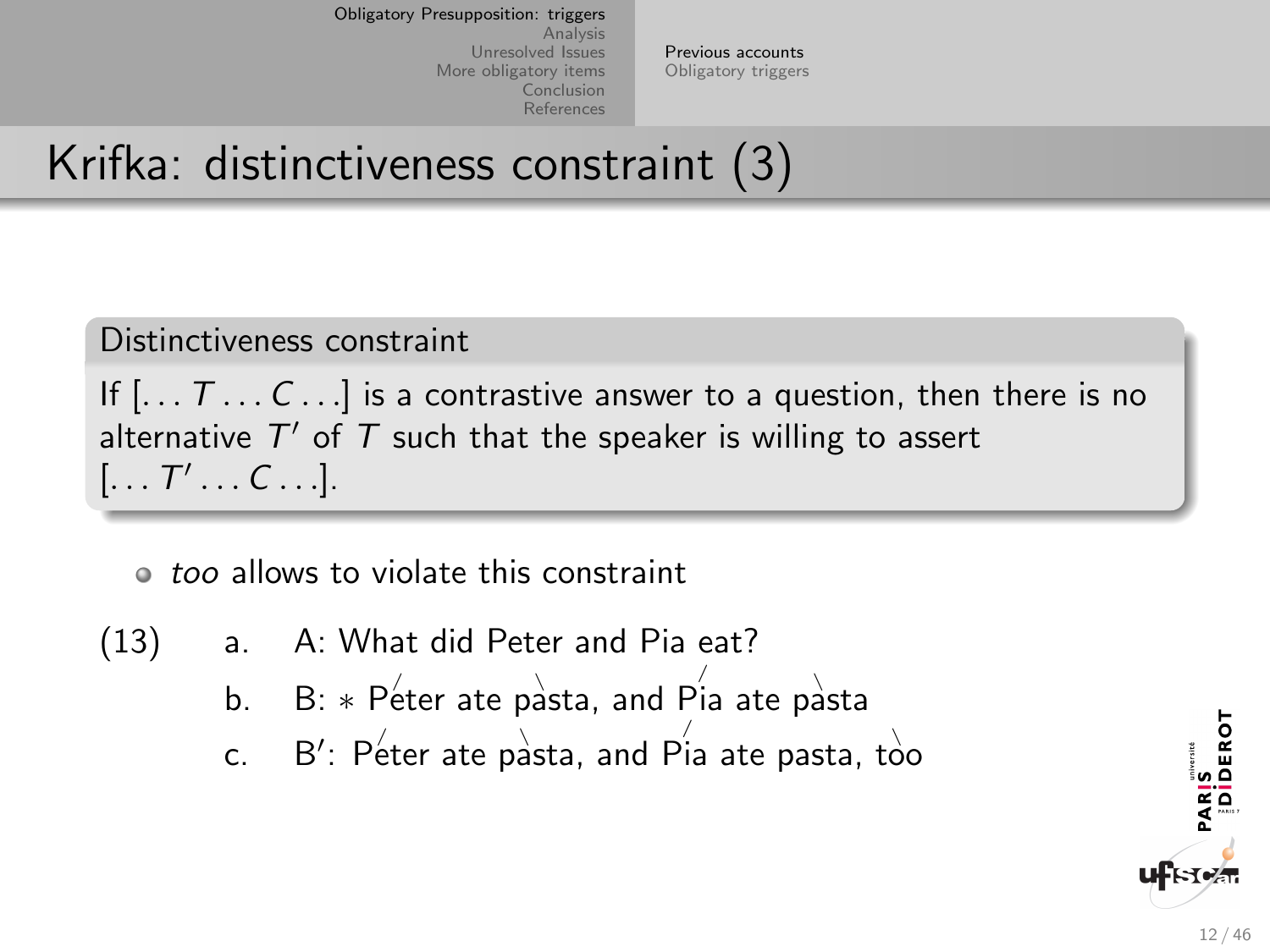[Previous accounts](#page-17-0) [Obligatory triggers](#page-30-0)

## Krifka: distinctiveness constraint (4)

- A contrastive topic accent in the first part of the answer triggers a distinctiveness implicature
- $\circ$  too cancels this implicature
- Sketch of the reasoning:
- (14) John is sick, Mary is sick (too).

John is sick  $|\emptyset| \rightarrow$  no one else is (distinctiveness constraint) |

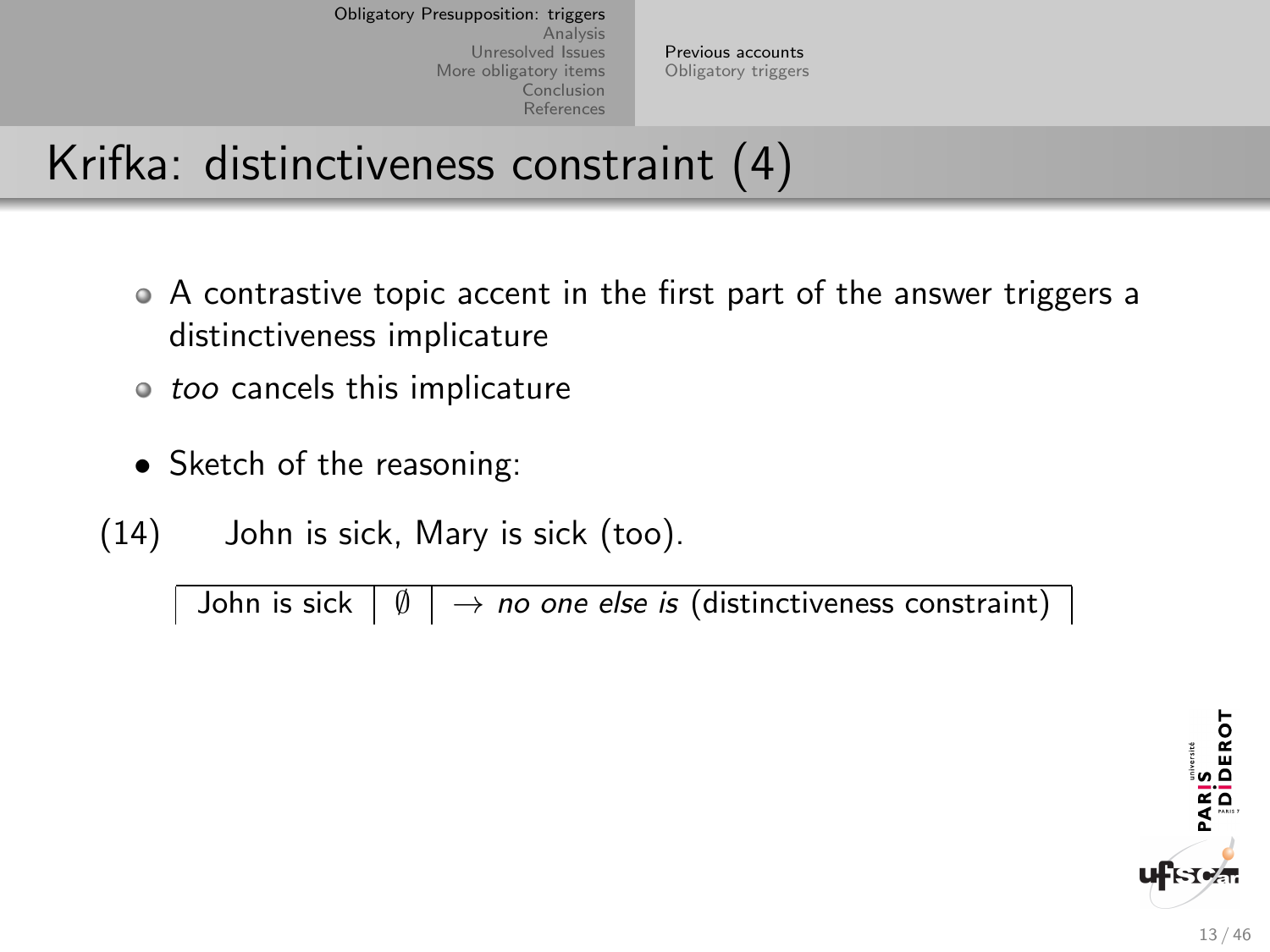[Previous accounts](#page-17-0) [Obligatory triggers](#page-30-0)

## Krifka: distinctiveness constraint (4)

- A contrastive topic accent in the first part of the answer triggers a distinctiveness implicature
- $\circ$  too cancels this implicature
- Sketch of the reasoning:

(14) John is sick, Mary is sick (too).

John is sick  $\vert \emptyset \vert \rightarrow$  no one else is (distinctiveness constraint) Mary is sick  $| \rightarrow$  CLASH

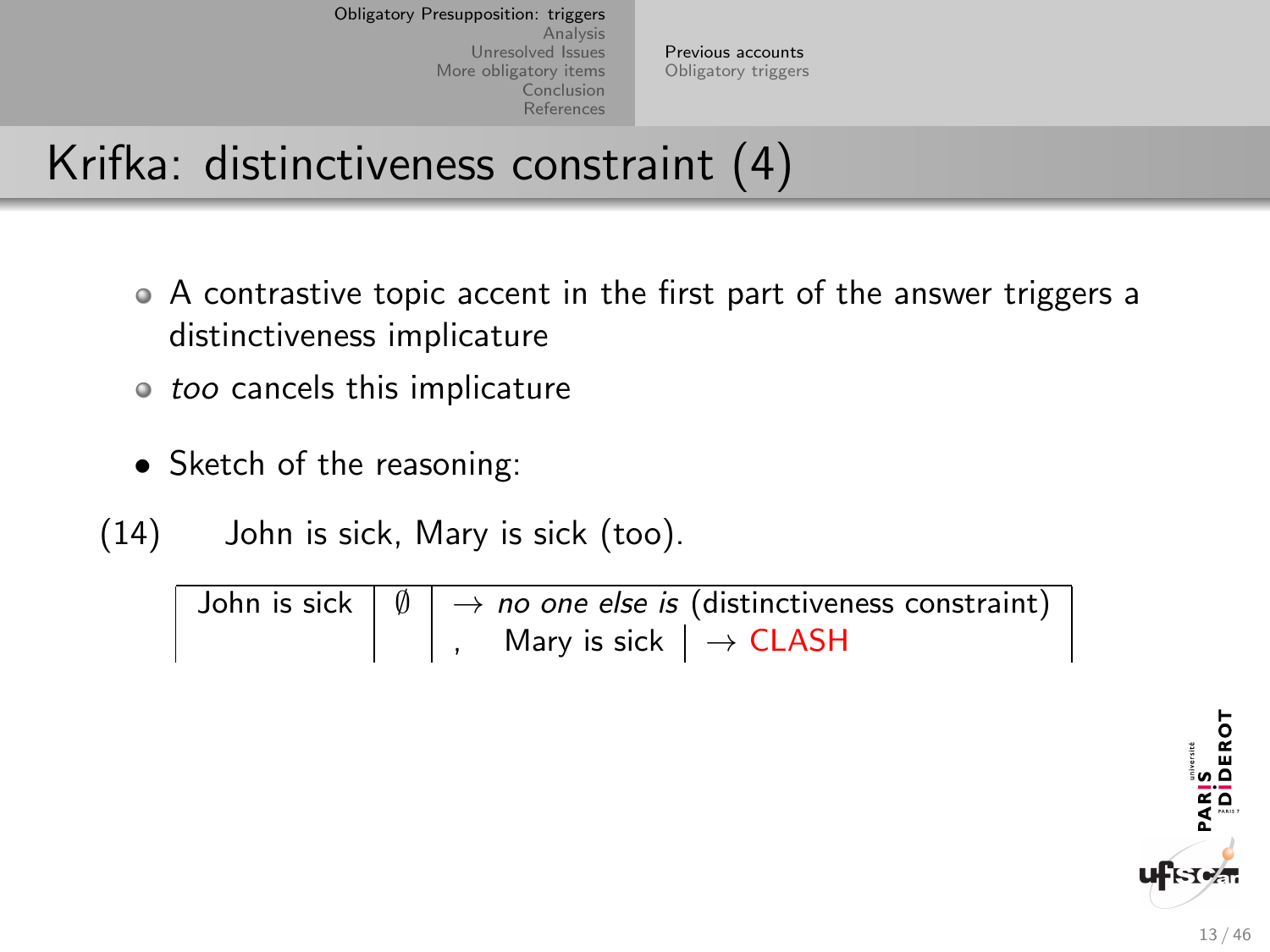[Previous accounts](#page-17-0) [Obligatory triggers](#page-30-0)

## Krifka: distinctiveness constraint (4)

- A contrastive topic accent in the first part of the answer triggers a distinctiveness implicature
- $\circ$  too cancels this implicature
- Sketch of the reasoning:
- (14) John is sick, Mary is sick (too).

|  |                                                        | John is sick $ \emptyset  \rightarrow$ no one else is (distinctiveness constraint) |  |
|--|--------------------------------------------------------|------------------------------------------------------------------------------------|--|
|  | Mary is sick $\vert \rightarrow \textsf{CLASSH} \vert$ |                                                                                    |  |
|  |                                                        | too $  \rightarrow$ Reparation                                                     |  |

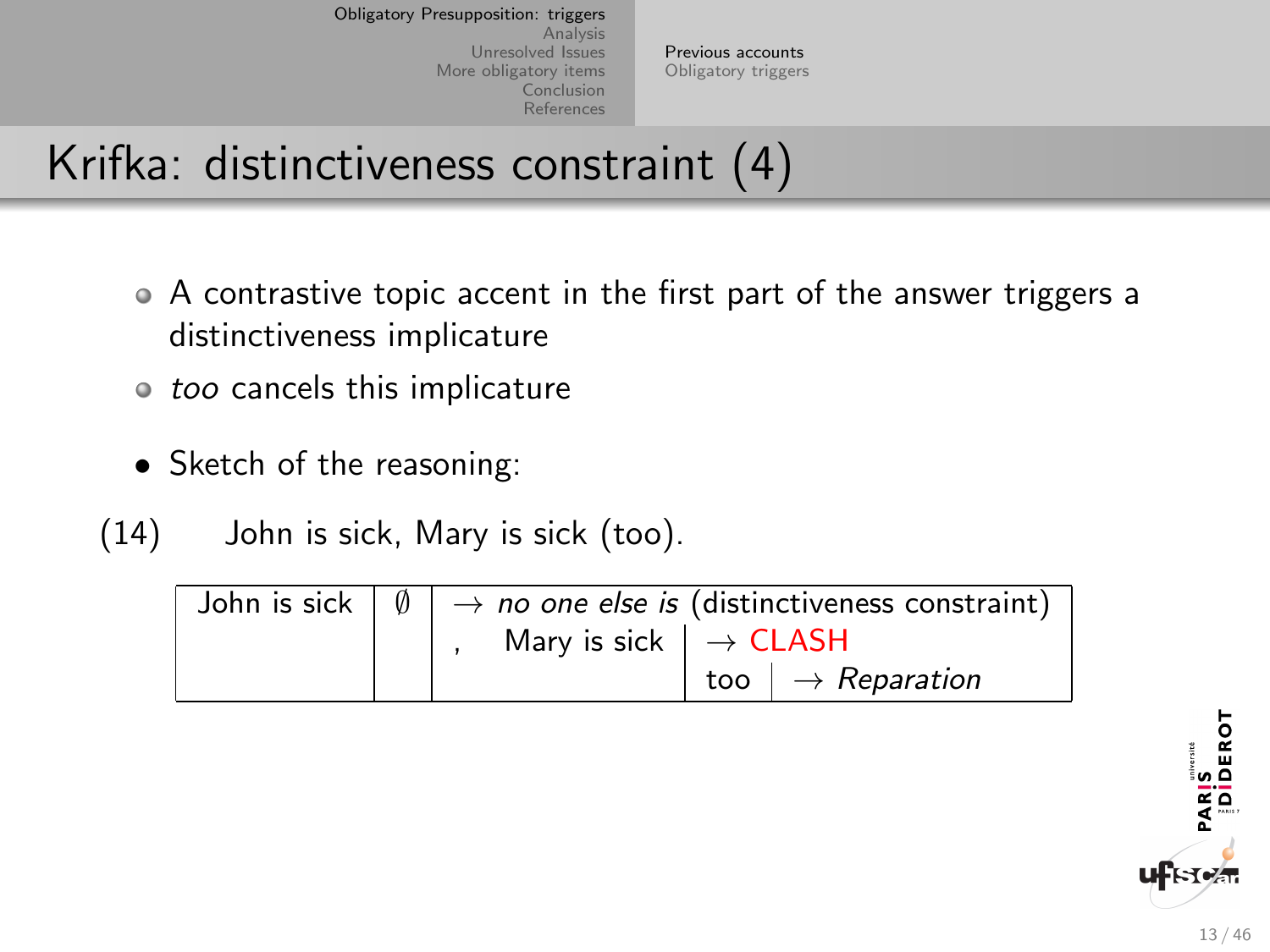[Previous accounts](#page-17-0) [Obligatory triggers](#page-30-0)

## Krifka: distinctiveness constraint (4)

- A contrastive topic accent in the first part of the answer triggers a distinctiveness implicature
- $\circ$  too cancels this implicature
- Sketch of the reasoning:

(14) John is sick, Mary is sick (too).

|  |                                                | John is sick $ \emptyset  \rightarrow$ no one else is (distinctiveness constraint) |  |
|--|------------------------------------------------|------------------------------------------------------------------------------------|--|
|  | Mary is sick $  \rightarrow \textsf{CLASSH}  $ |                                                                                    |  |
|  |                                                | too $\vert \rightarrow$ Reparation                                                 |  |

- $\rightarrow$  The obligatoriness of too is explained only when there is a contrastive accent
- $\rightarrow$  Only additive particles are concerned



iosadi<br>Interiori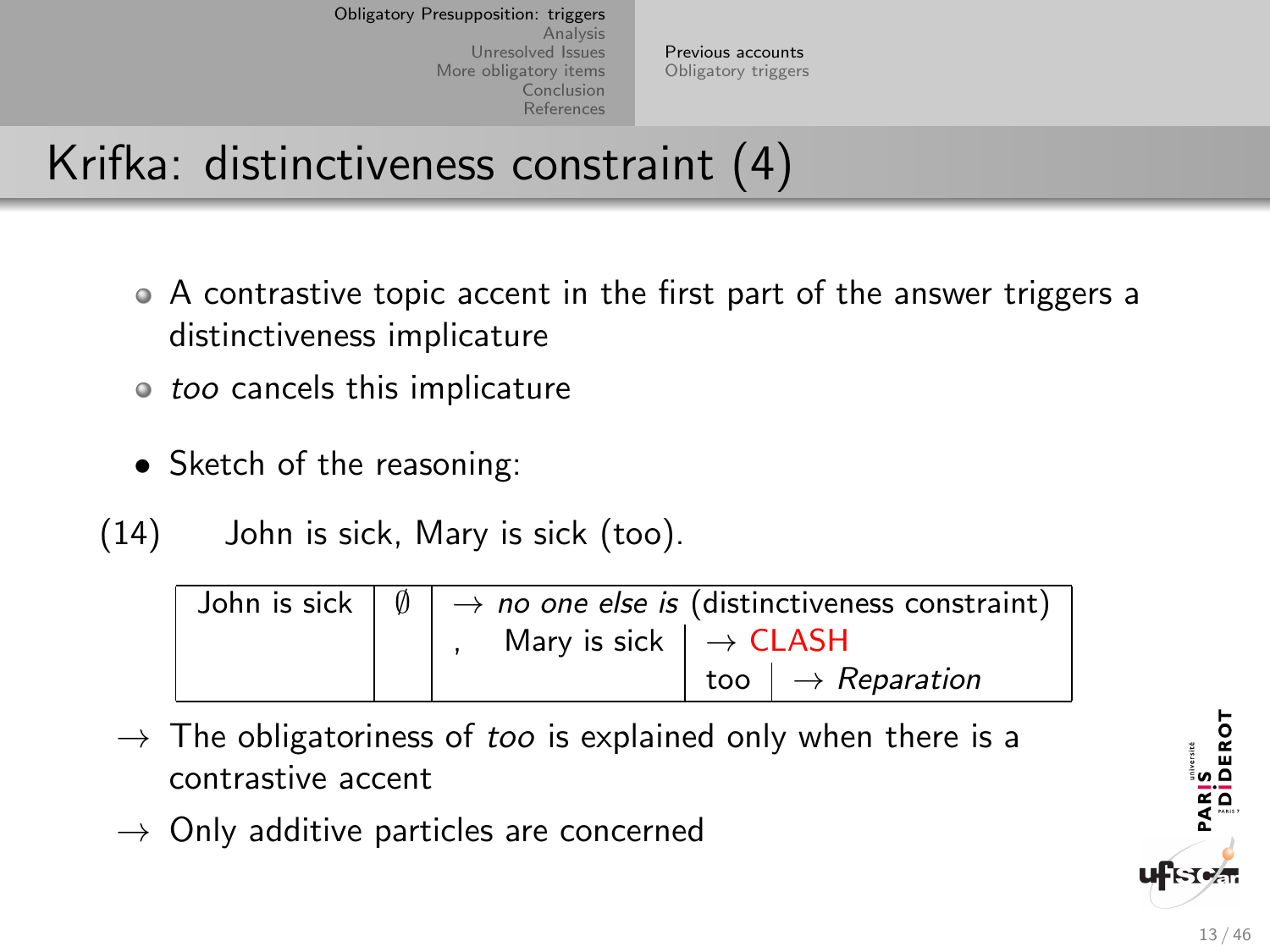[Previous accounts](#page-17-0) [Obligatory triggers](#page-30-0)

### Sæbø: back to presupposition

<sup>1</sup> New examples from literary texts

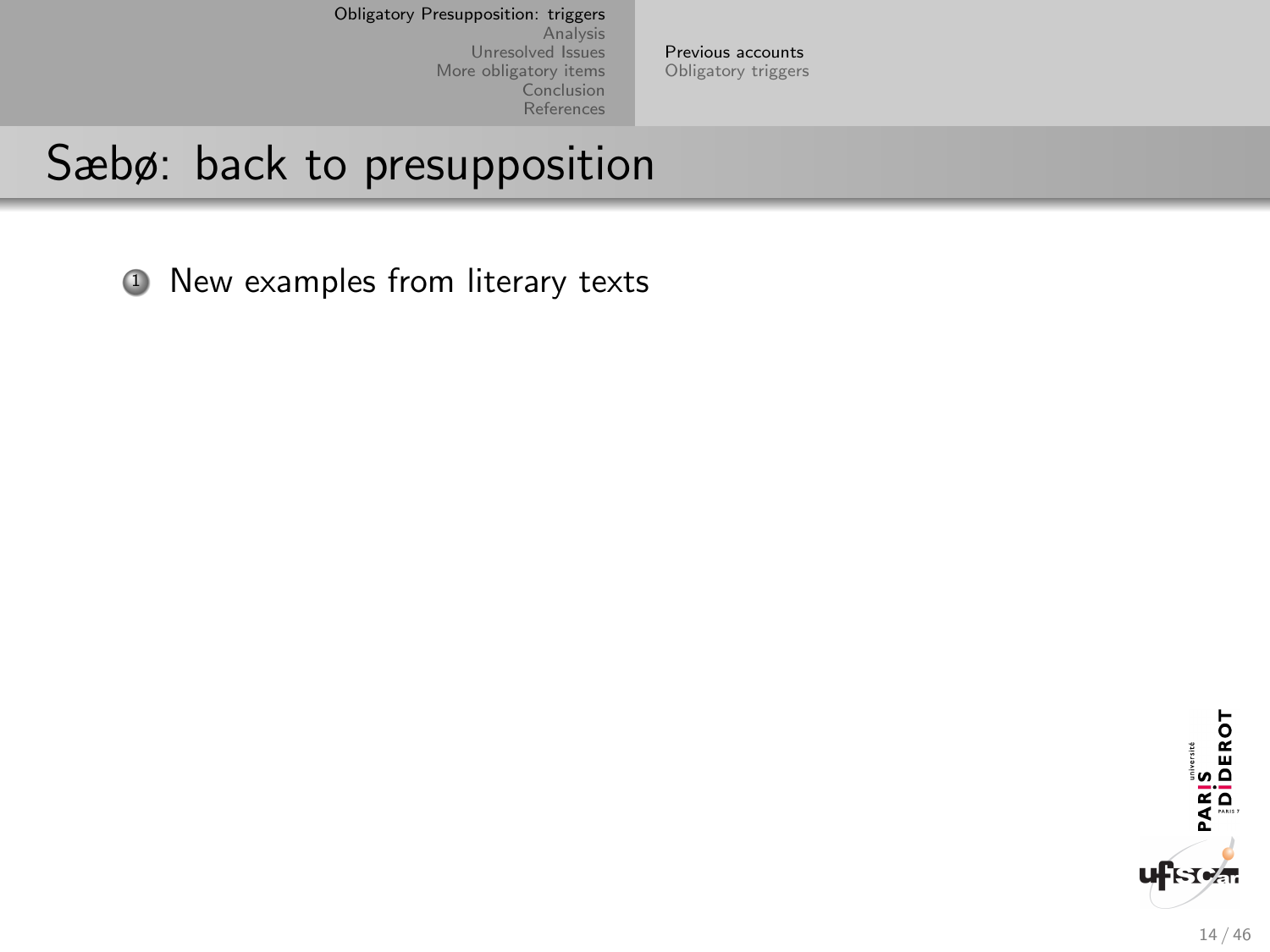[Previous accounts](#page-17-0) [Obligatory triggers](#page-30-0)

#### Sæbø: back to presupposition

- **1** New examples from literary texts
	- (15) Swift Deer could see pine-clad mountains on the other side of the Rain Valley. Far away to the east and west the dry prairies stretched out as far as the eye could see. (i) To the north lay the yellow-brown desert, a low belt of green cactus-covered ridges and distant blue mountain ranges with sharp peaks. (ii) To the south ( $\#\emptyset$  / too) he could see mountains.
		- $\Rightarrow$  phenomenon not restricted to "additive particles under stress".

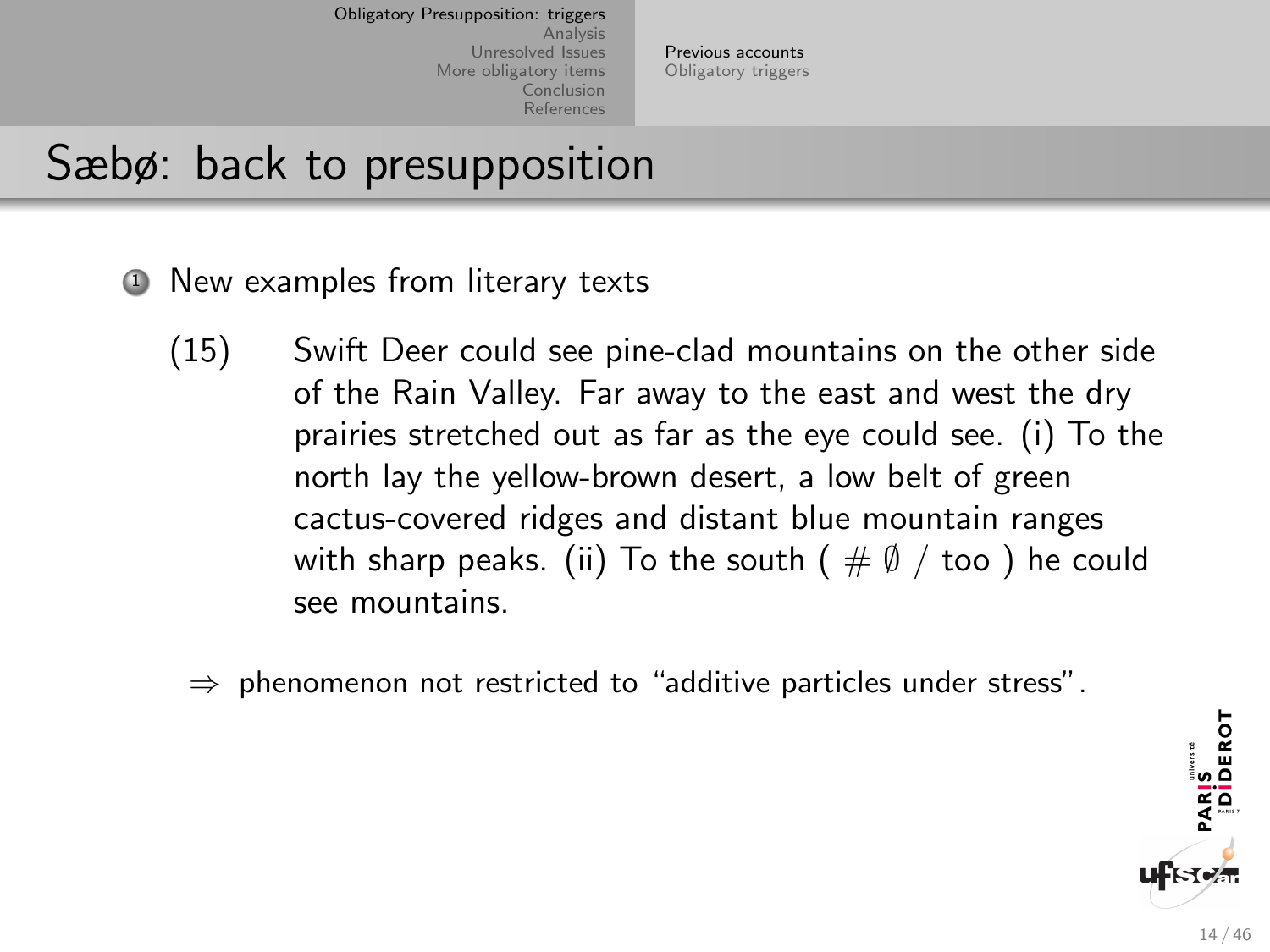[Previous accounts](#page-17-0) [Obligatory triggers](#page-30-0)

### Sæbø: back to presupposition

**1** New examples from literary texts

 $\Rightarrow$  phenomenon not restricted to "additive particles under stress".

<sup>2</sup> The obligatoriness of too should be explained by the inferences triggered by the second sentence.

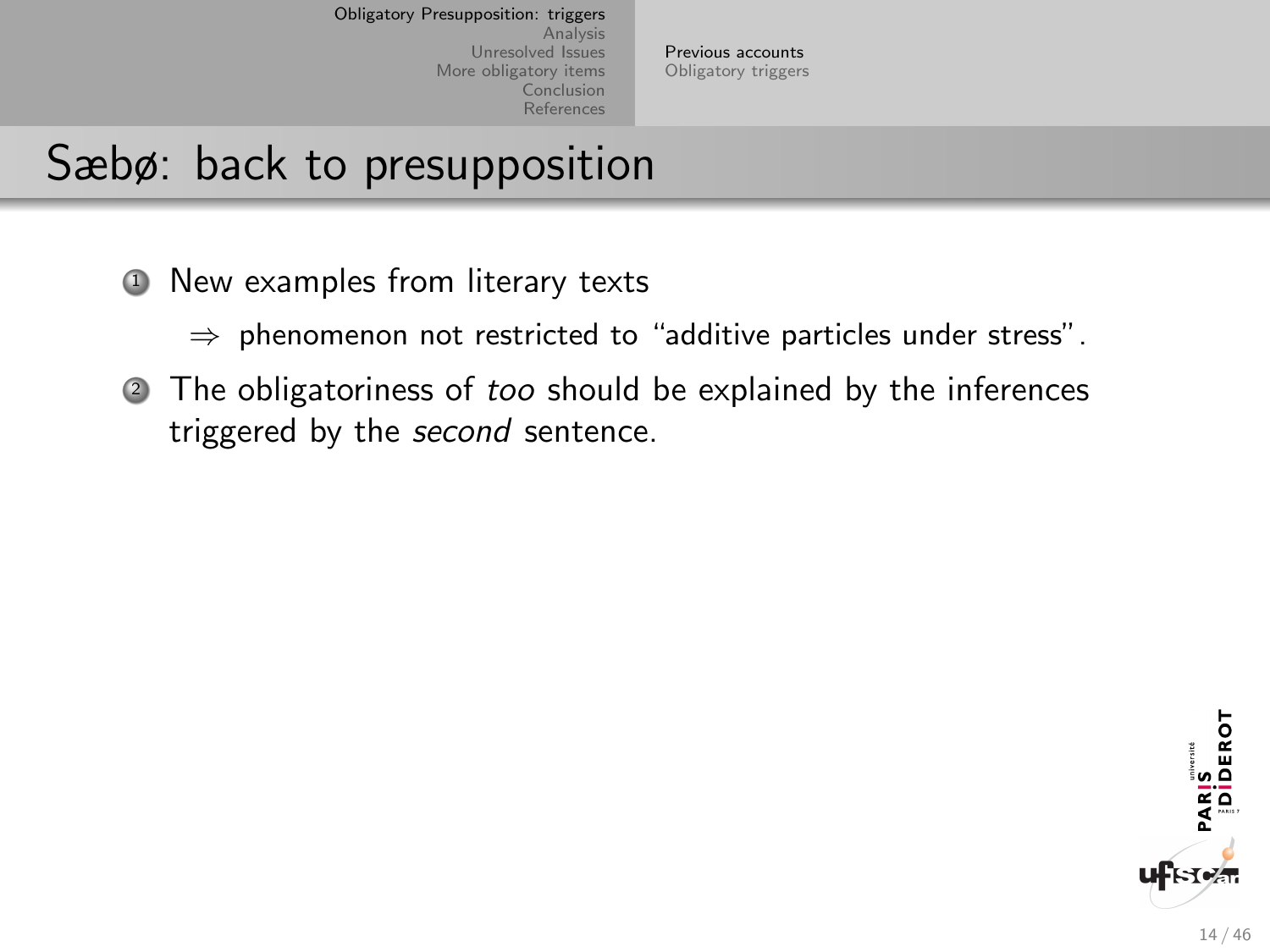[Previous accounts](#page-17-0) [Obligatory triggers](#page-30-0)

## Sæbø: back to presupposition

**1** New examples from literary texts

 $\Rightarrow$  phenomenon not restricted to "additive particles under stress".

- <sup>2</sup> The obligatoriness of too should be explained by the inferences triggered by the *second* sentence.
- <sup>3</sup> Presupposition is more important than contrast

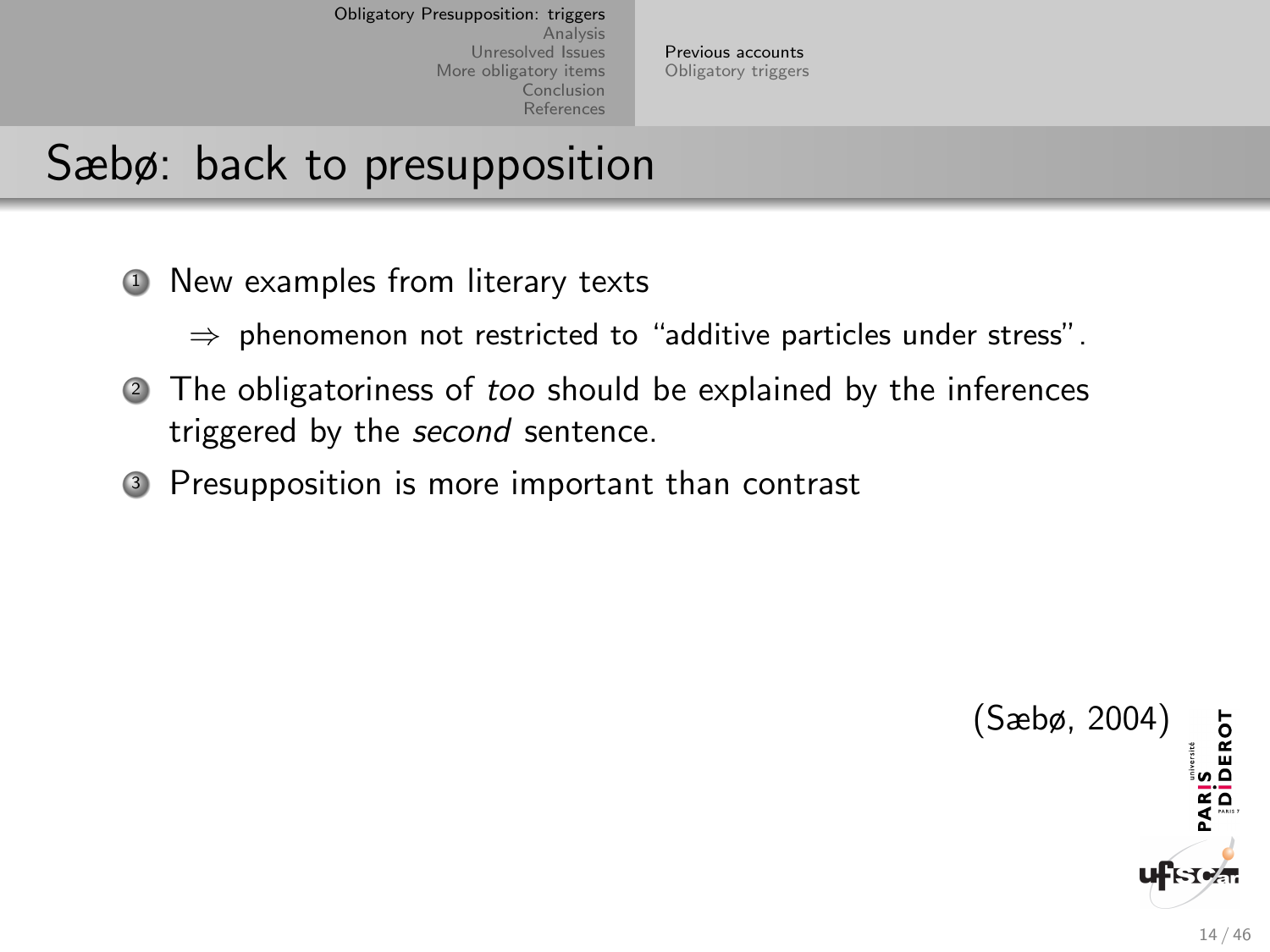[Previous accounts](#page-17-0) [Obligatory triggers](#page-30-0)

#### <span id="page-30-0"></span>Additives

Too and the other additives have been known to be "obligatory":

- $(15)$  Jo had fish and Mo did  $*(\text{too})$ . (Green, 1968; Kaplan, 1984)
- $(16)$  [Context: John, a teacher with a very bad hand writing, has just written an exercise on the blackboard. When he is finished he reads it aloud to make sure everyone can copy it down properly. A student may not hear it all very well and ask:] Can you read that word  $#(again)$ ? (Chemla, 2008)
- (17) Léa a fait une bêtise qu'elle ne  $\#$ (re-)fera pas. Lea did a silly thing that she won't (re)do.
- $(18)$  Two days ago John was cooking. He is  $\#(\text{still})$  cooking. (Ippolito, 2004)

PARIS<br>|Diderot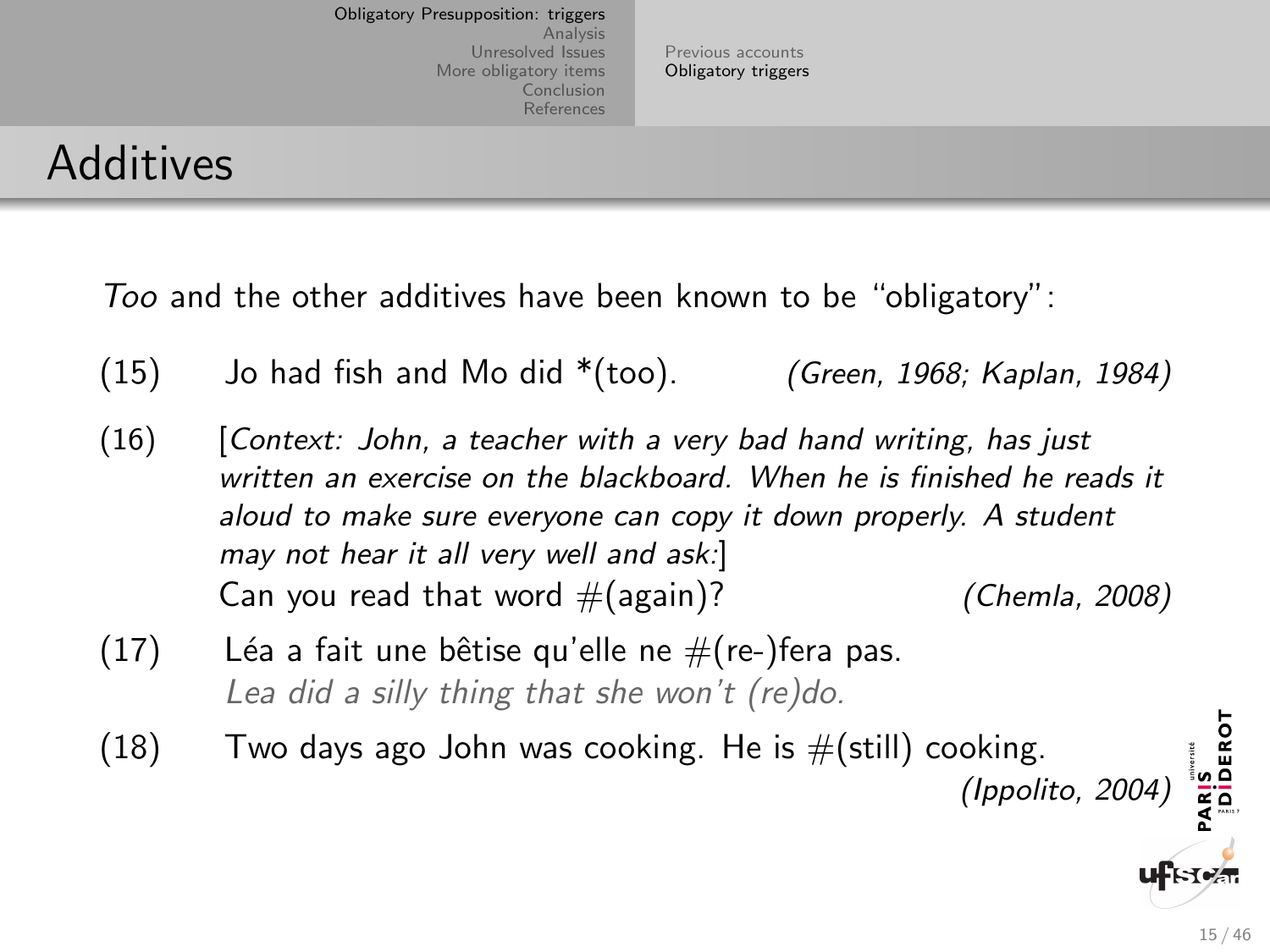[Previous accounts](#page-17-0) [Obligatory triggers](#page-30-0)

#### Factive verbs I

- $(19)$  a. Paul knows that the earth is flat.
	- $\Rightarrow$  factive presupposition (the earth is flat)
	- b. Paul knows whether the earth is flat.  $\Rightarrow$  no presupposition
- $\Rightarrow$  know whether  $=$  know that minus factive presupposition know whether is not allowed when the factive psp is satisfied:
- (20) Jill has gone to Africa, and Paul tells no one, even though he knows (that/ $#$  whether) she's gone there.

PARIS<br>|Diderot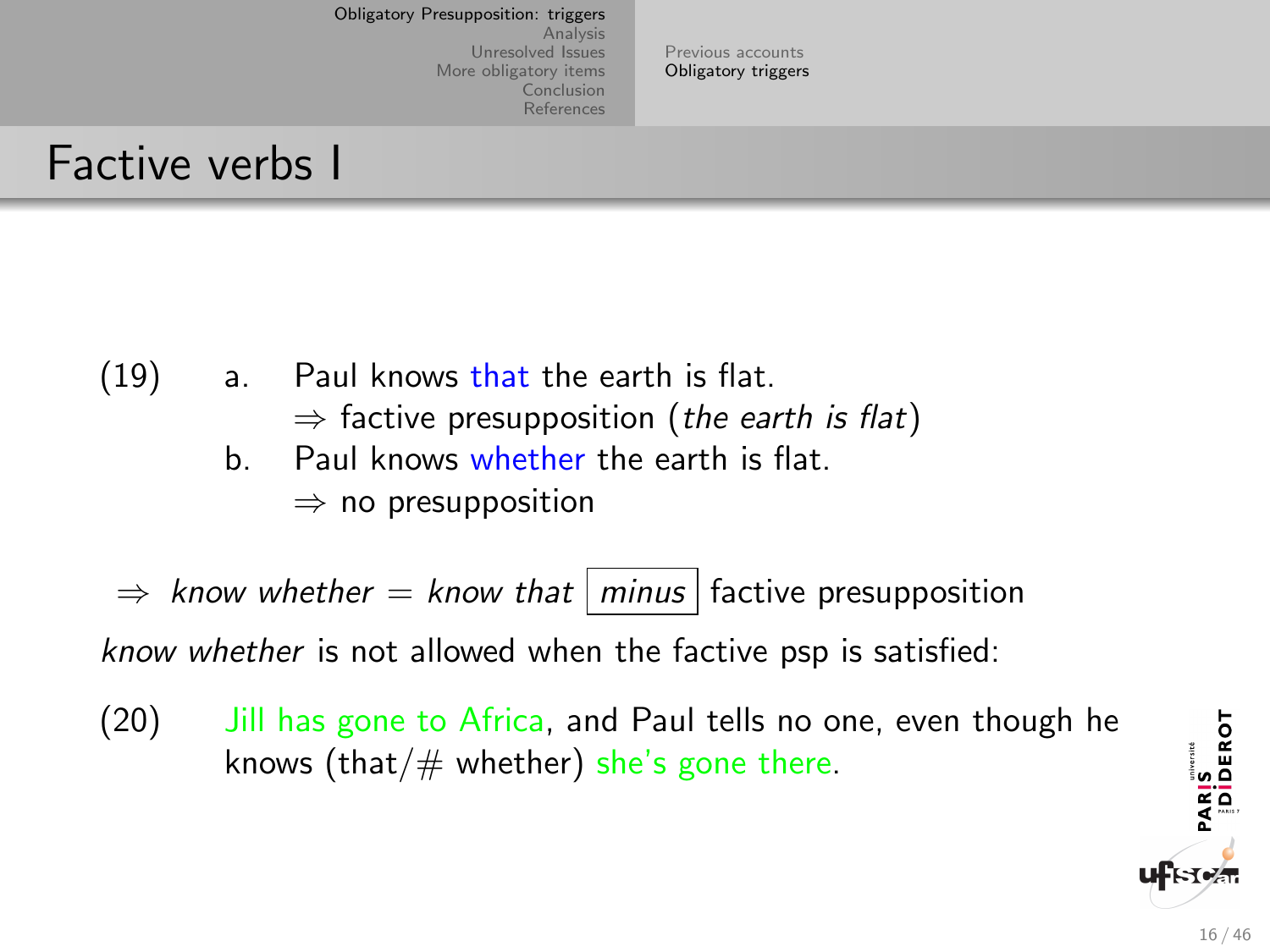[Previous accounts](#page-17-0) [Obligatory triggers](#page-30-0)

#### Factive verbs II

Similar situation with other verbs subcategorising both questions and propositions

- In French: savoir (to know) ignorer (not to know/be unaware), vérifier (check), comprendre (understand)
- (21) Jean est revenu de vacances. Mais comme il n'a téléphoné à personne, au bureau, tout le monde ignore ( ? si / que ) il est chez lui. John has come back from vacation. But since he called no one, at his office everybody 'ignores' (whether  $/$  that ) he is at home.
- $(22)$  Il y a eu une fuite d'eau, mais quelqu'un l'a réparée. Jean a appelé le PARIS<br>|DIDEROT plombier pour qu'il vérifie ( ? si / que ) le problème est réglé. There was a leakage, but somebody fixed it. Jean called the plumber so that he checks (whether  $/$  that ) the problem is solved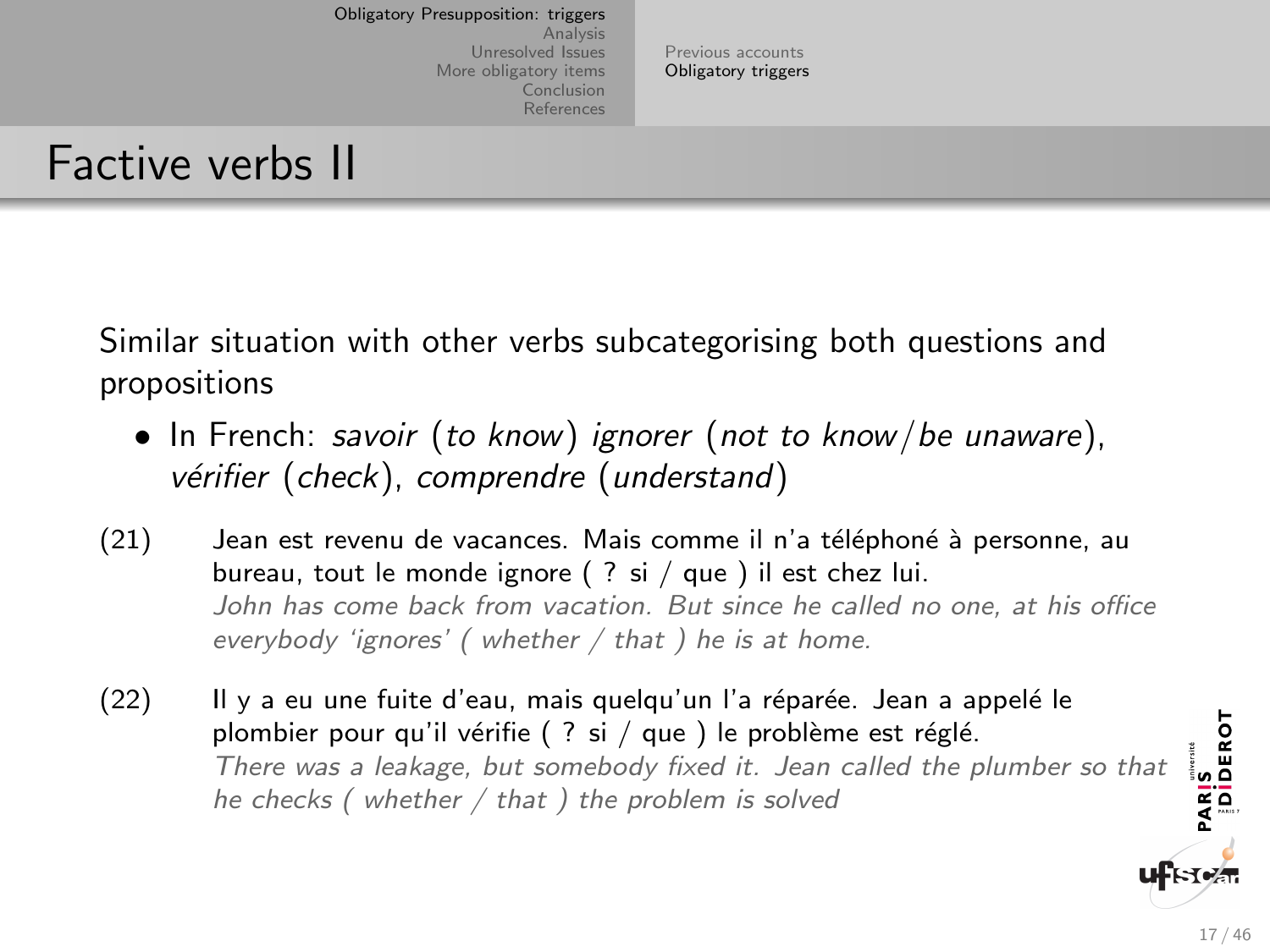[Previous accounts](#page-17-0) [Obligatory triggers](#page-30-0)

### Factive verbs III

Alternatives:  $\langle$  know (that), believe (that))

- (23) a. Paul knows that the earth is flat.  $\Rightarrow$  factive presupposition (the earth is flat)
	- b. Paul believes that the earth is flat.

 $\Rightarrow$  no presupposition

 $\Rightarrow$  believe = know | minus | factive presupposition

believe is not allowed when the factive psp is satisfied:

(24) a. [Mary has been cheating on John for years...] b. \*...and he believes it. c.  $\ldots$  and he knows it. (Chemla, 2008, ex(10) $\phi_{s=1}$ 

PARIS<br>|Diderot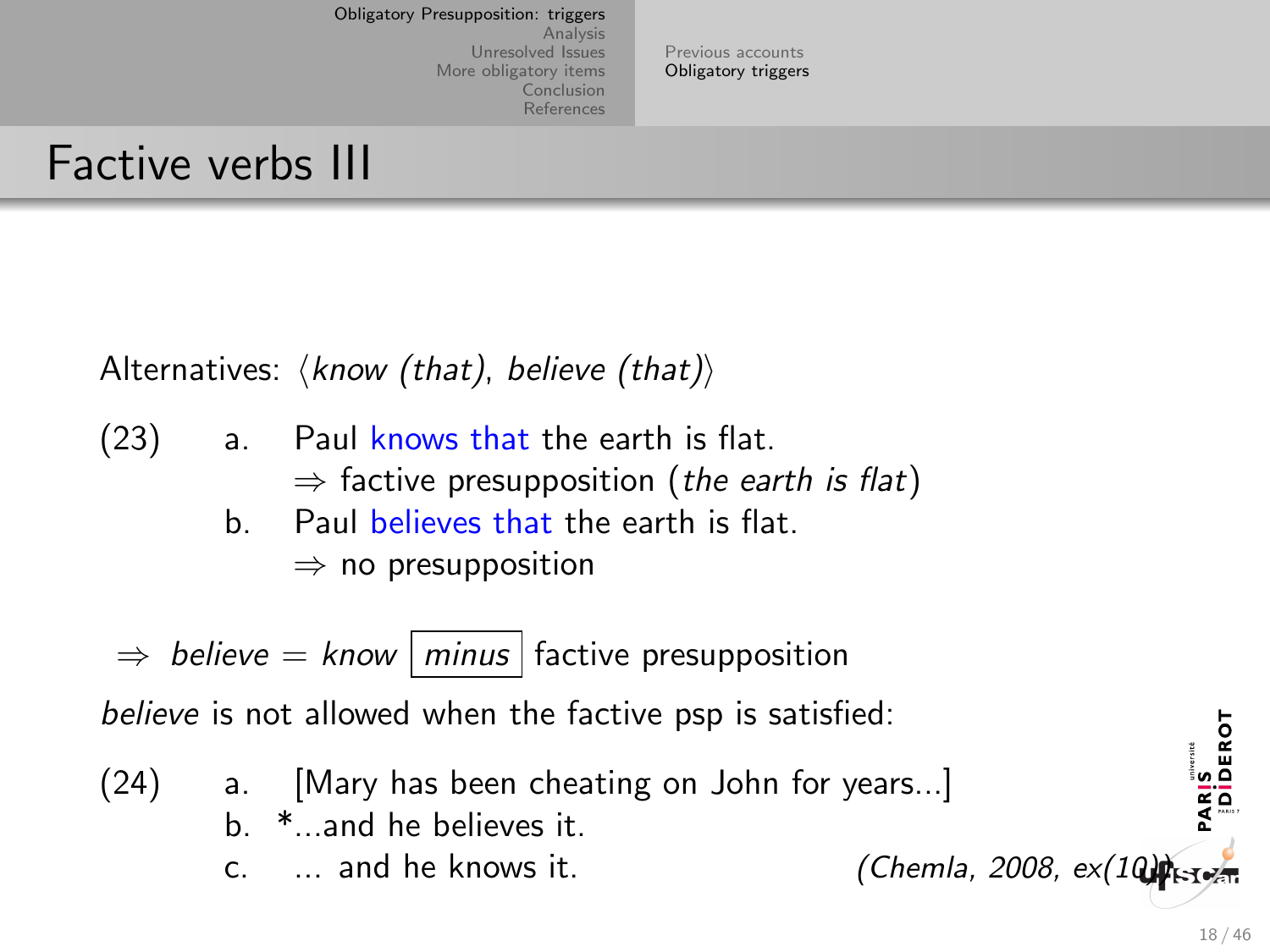[Previous accounts](#page-17-0) [Obligatory triggers](#page-30-0)

### Cleft constructions

Jean est entré = C'est Jean qui est entré  $\vert$  minus  $\vert$  existential psp Jean came in it is John who came in The non presuppositional form is not allowed when the presupposition is satisfied:

- $(25)$  a.  $\#\mathsf{Quelqu'un}$  a préparé le dîner. Jean ne l'a pas fait.
	- b. Quelqu'un a préparé le dîner. Ce n'est pas Jean qui l'a fait. Someone fixed the dinner. Jean did not do it / It is not Jean who did it
- (26) Someone fixed the dinner.

(It is John who/ $\text{JOHN}/\text{H}$ John) did it.

PARIS<br>|DIDEROT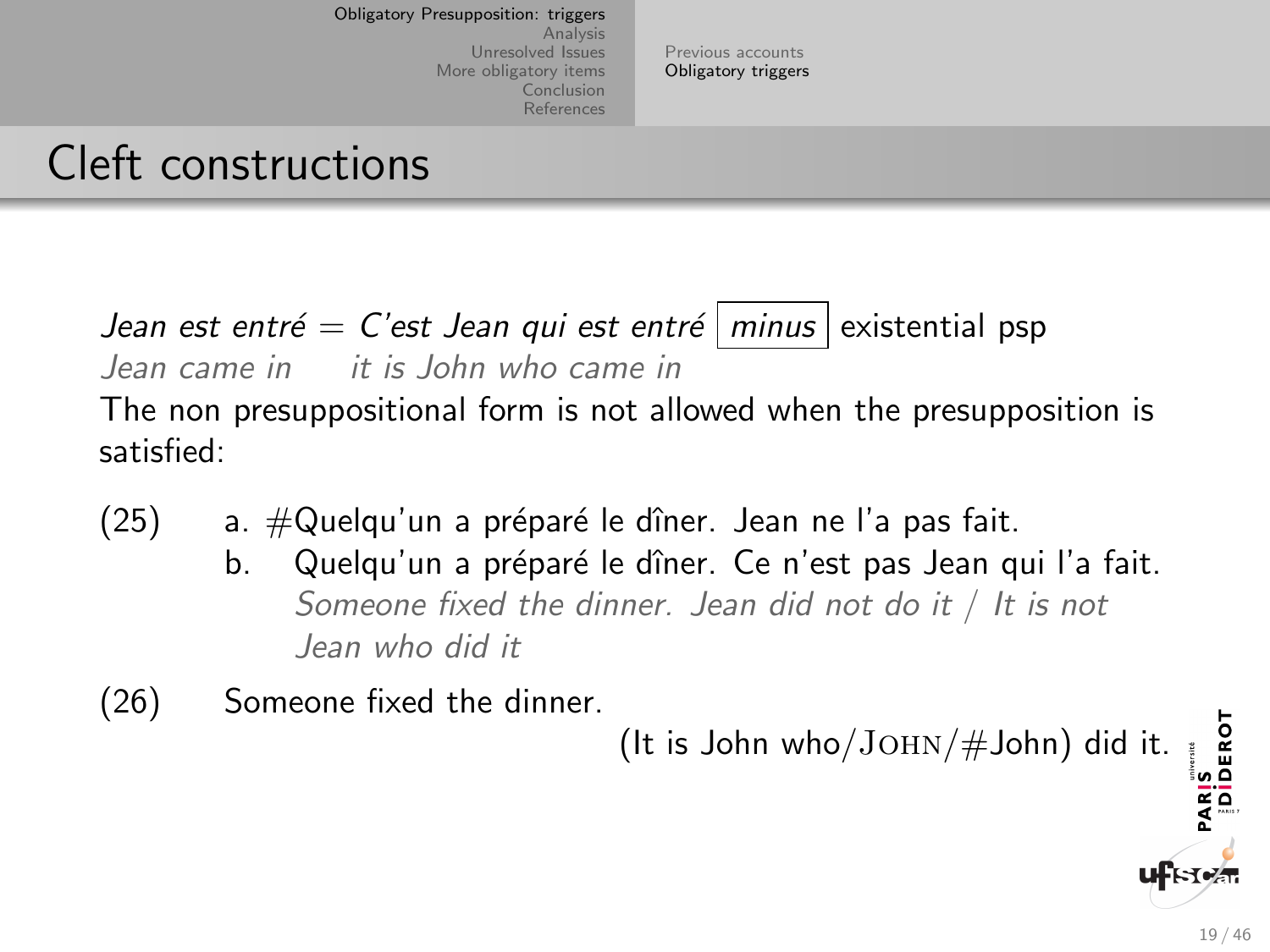[Previous accounts](#page-17-0) [Obligatory triggers](#page-30-0)

## Definite descriptions

 $a =$  the  $\vert$  minus existence and uniqueness presupposition

- $(27)$  a.  $#A$  wife of John's is intelligent
	- b. The wife of John's is intelligent
	- c. #A father of the victim arrived at the scene
	- d. The father of the victim arrived at the scene

(Heim, 1991; Sauerland, 2003)

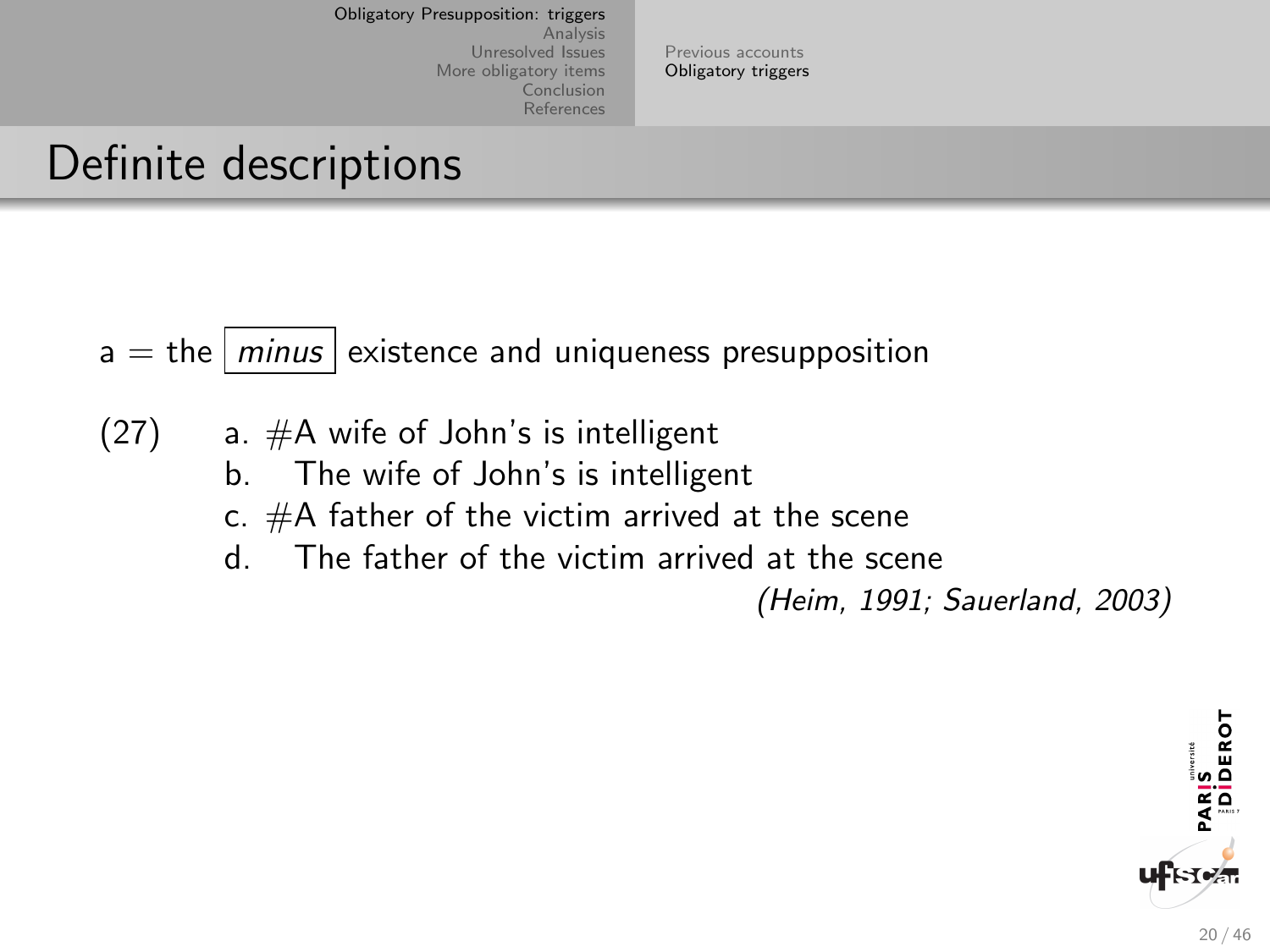[Previous accounts](#page-17-0) [Obligatory triggers](#page-30-0)

### Class of triggers

- What's obligatory
- additive particles too, again, still, anymore, re-. . .
- (some) factive verbs
- cleft and focus constructions
- definite descriptions

These presupposition triggers are **obligatory** when their conditions of use are met.

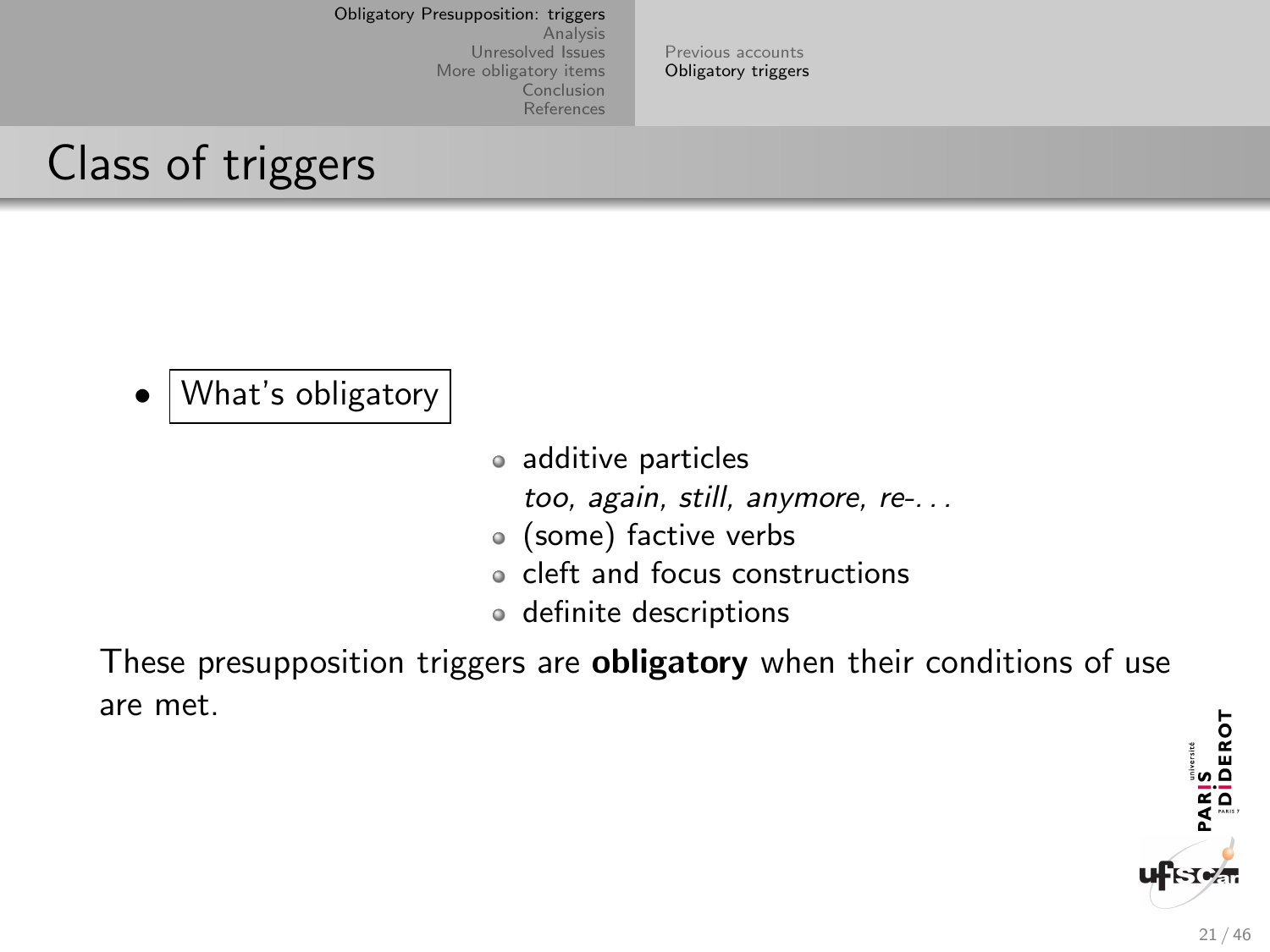[Previous accounts](#page-17-0) [Obligatory triggers](#page-30-0)

#### Class of triggers

• What do all these triggers have in common?

John came

 $\int$ Jean came (Assertion) (Presupposition)

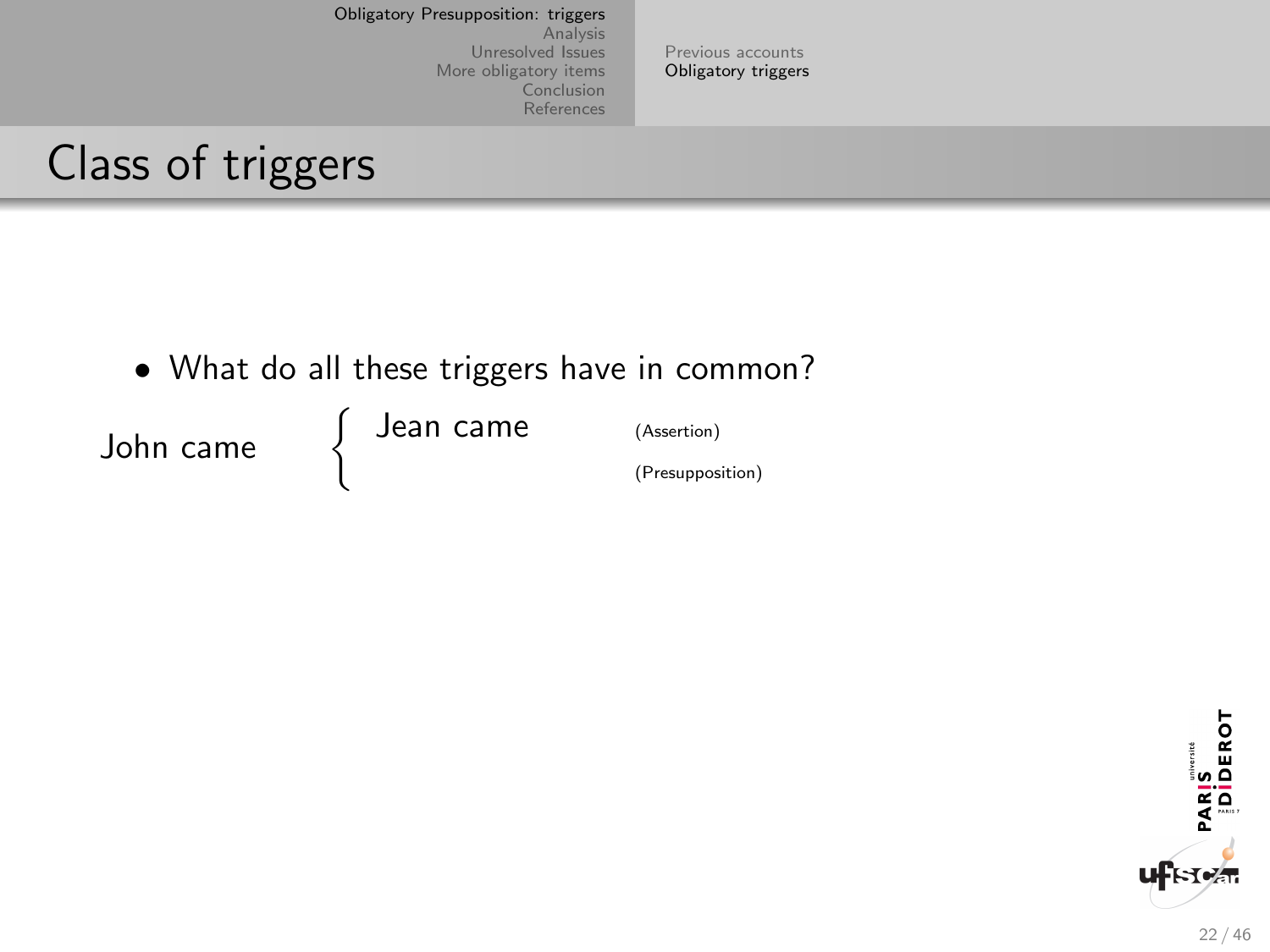[Previous accounts](#page-17-0) [Obligatory triggers](#page-30-0)

#### Class of triggers

• What do all these triggers have in common?

John came too \ Jean came (Assertion) Someone came (Presupposition)

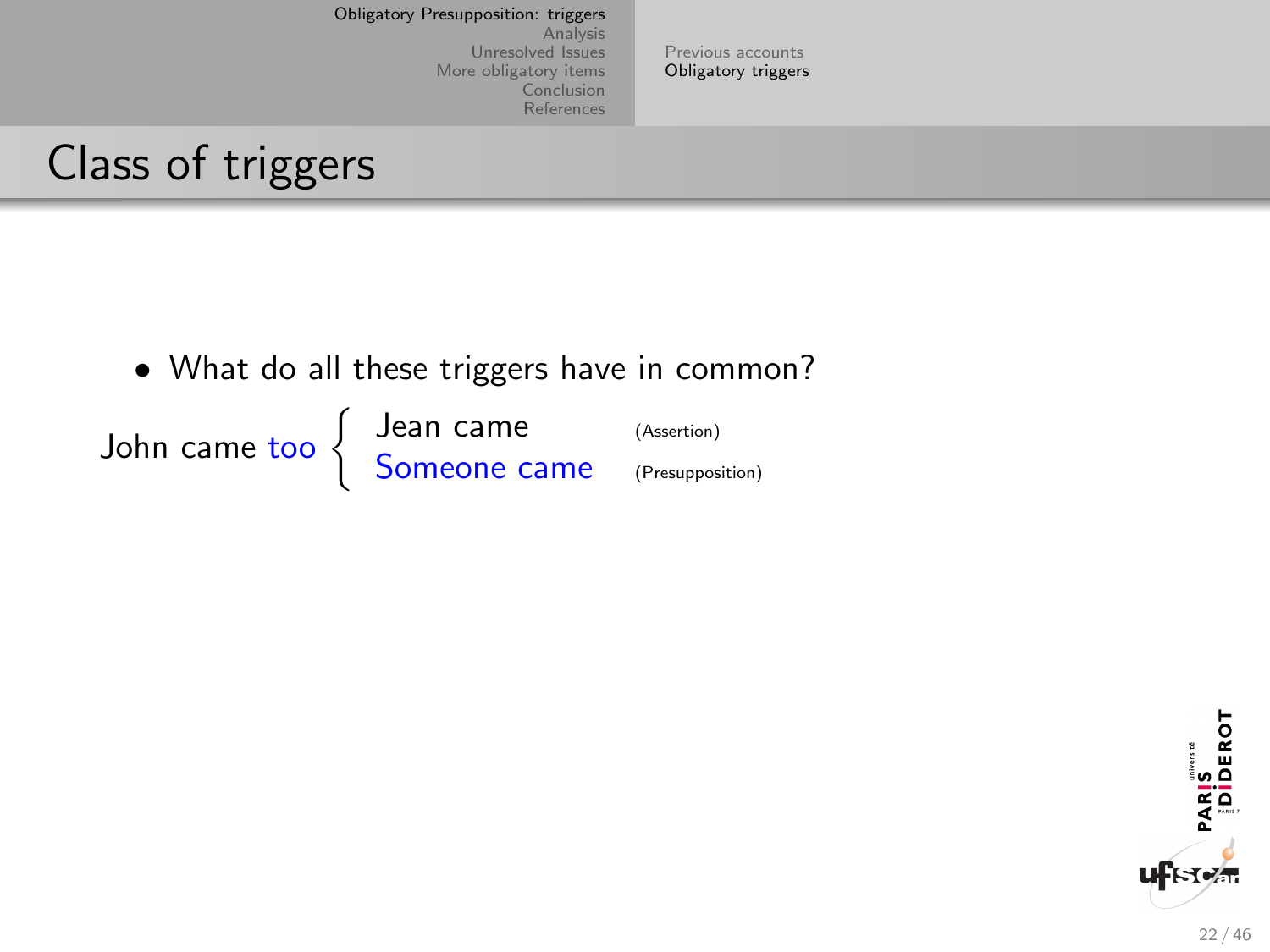[Previous accounts](#page-17-0) [Obligatory triggers](#page-30-0)

### Class of triggers

• What do all these triggers have in common?

John came too \ Jean came (Assertion) Someone came (Presupposition)

 $\Rightarrow$  They don't contribute to the asserted content (by contrast with presupposition triggers with asserted content, like regret, or only)

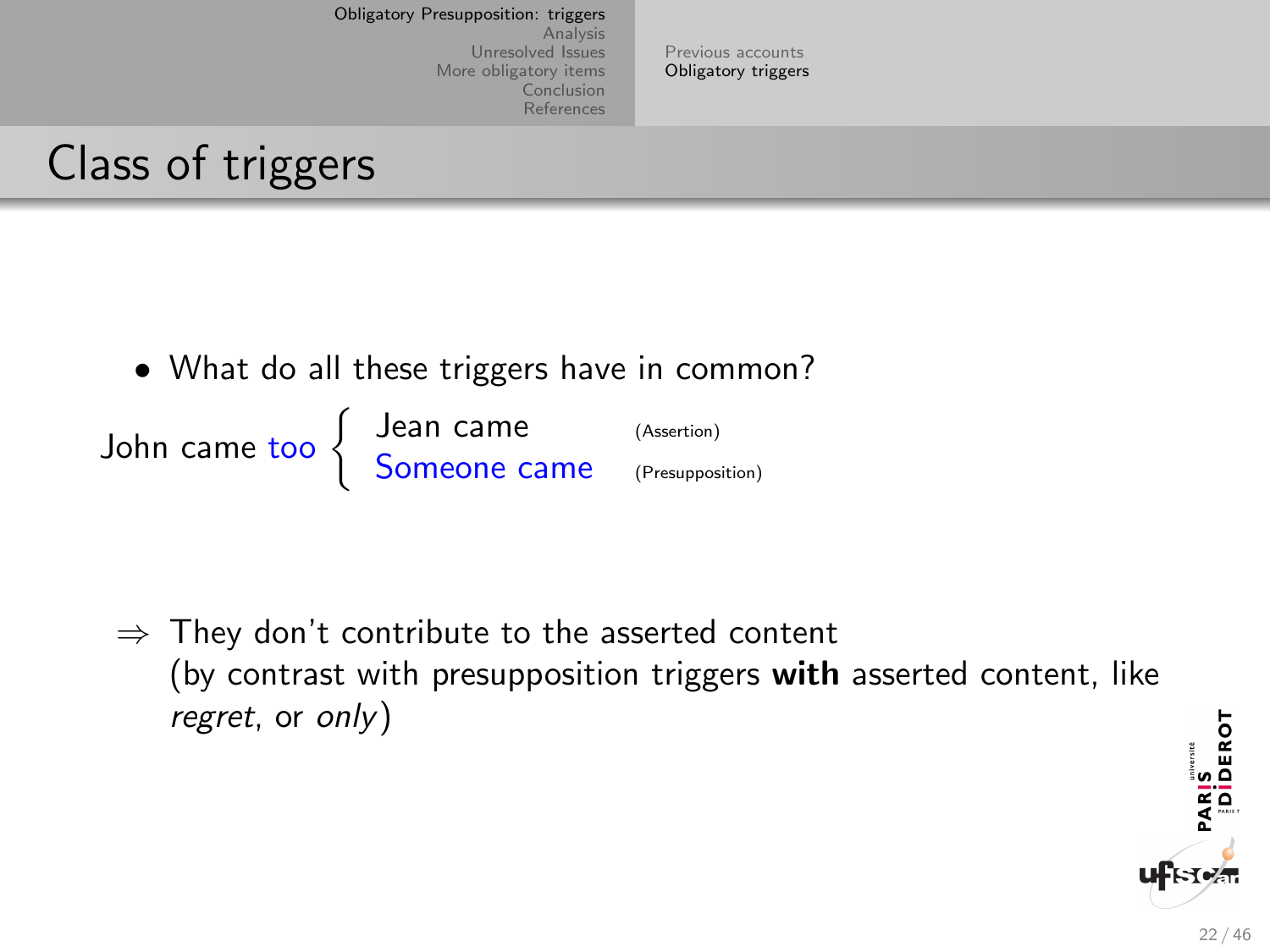# <span id="page-40-0"></span>Roadmap

- <sup>1</sup> [Obligatory Presupposition: triggers](#page-16-0) • [Previous accounts](#page-17-0)
	-
	- [Obligatory triggers](#page-30-0)

#### <sup>2</sup> [Analysis](#page-40-0)

- <sup>3</sup> [Unresolved Issues](#page-45-0)
- <sup>4</sup> [More obligatory items](#page-51-0)

#### **[Conclusion](#page-57-0)**

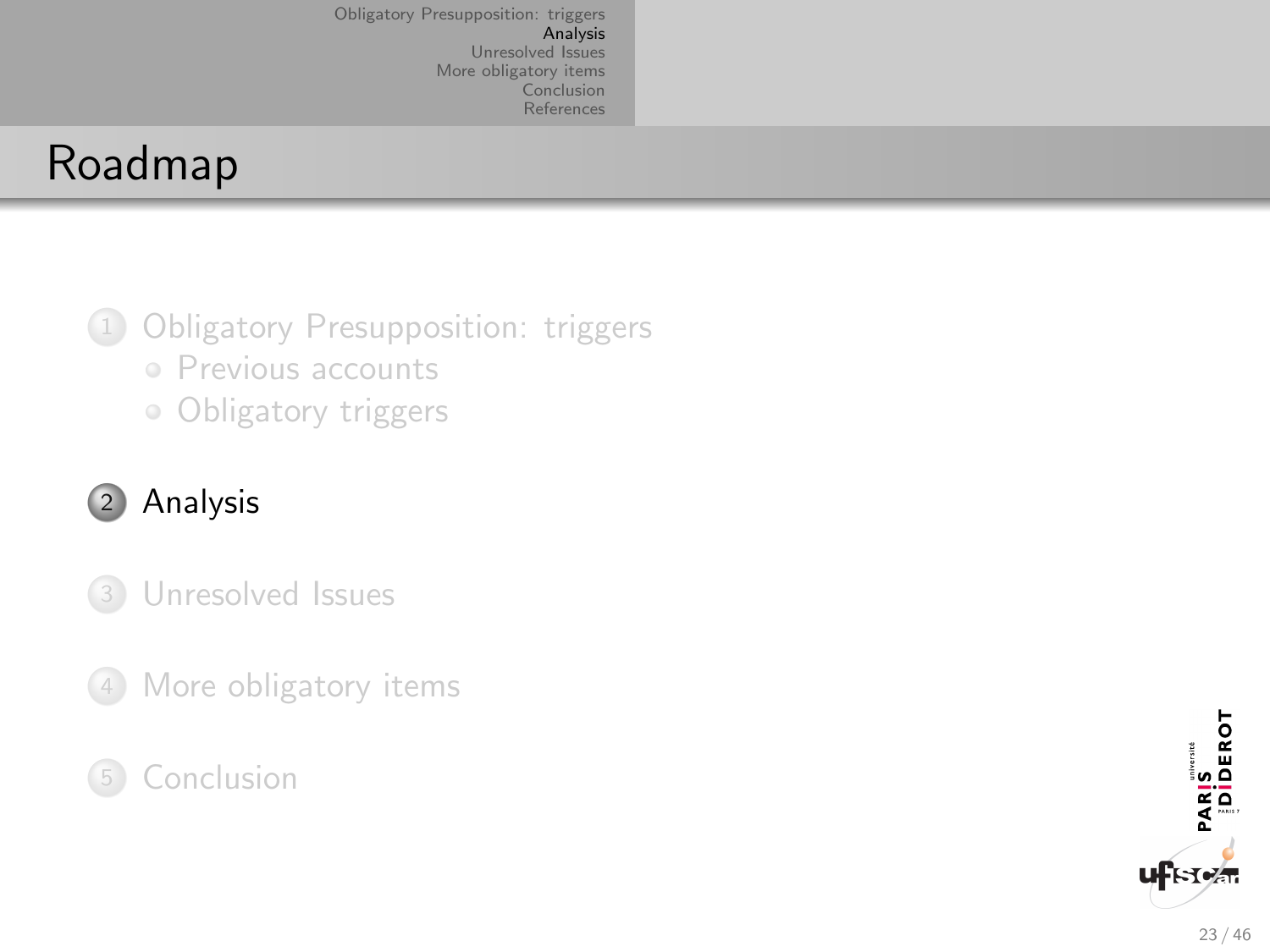## Analysis

Explanations on the market:

• Proposals based on the presence of a contrast

(Kaplan, 1984; Krifka, 1999)

 $\Rightarrow$  account for a subset of the additive cases

Proposals based on "Maximize Presupposition!"

(Amsili & Beyssade, 2006)

- ⇒ More on this later
- Proposal based on exhaustivity

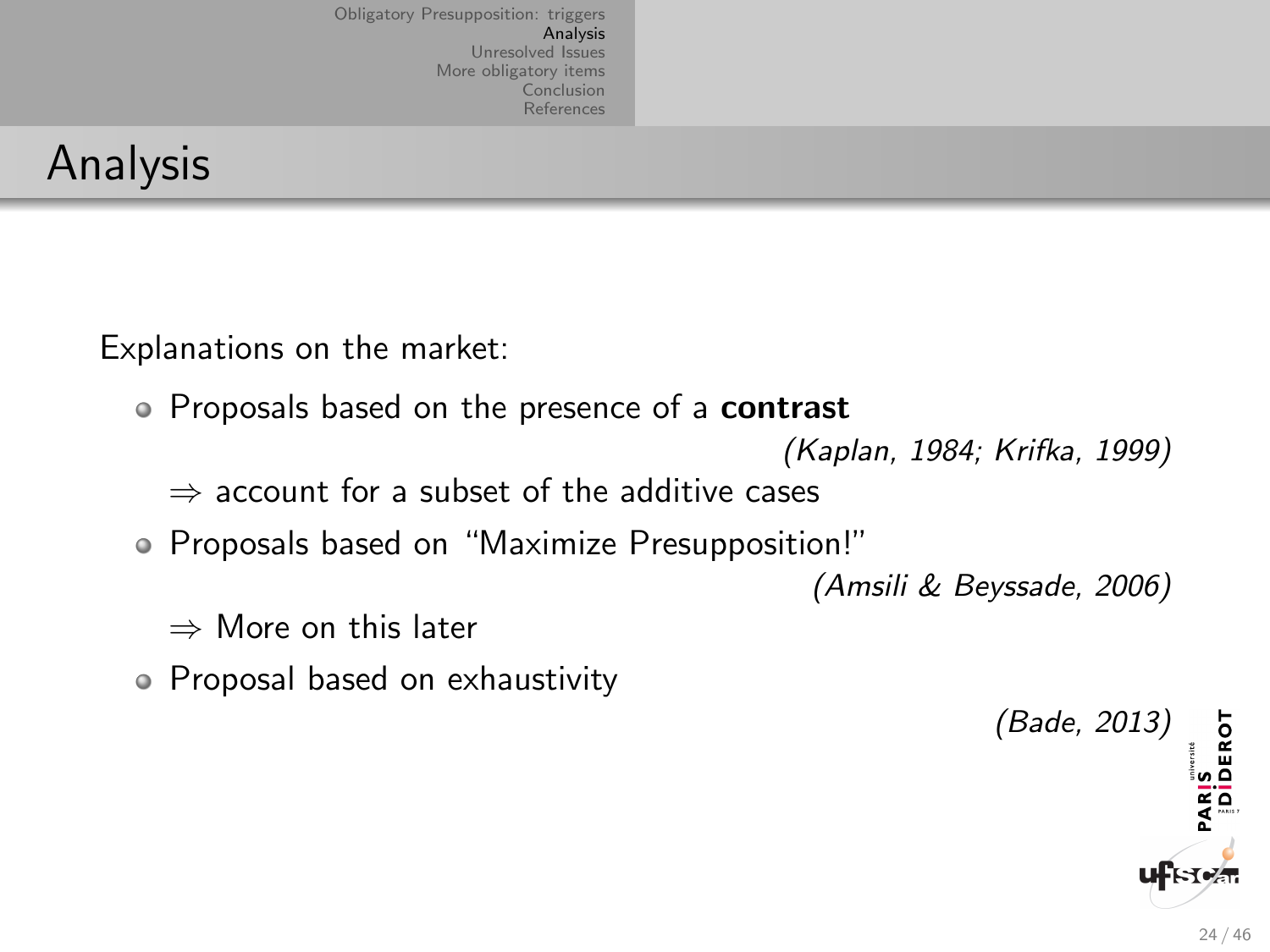## Our proposal

• Starting point : maximize presupposition!

 $(28)$  a.  $#A$  father of the victim arrived at the scene b. The father of the victim arrived at the scene

 $\langle a, the \rangle$  form an alternative pair

Make your contribution presuppose as much as possible

Heim (1991)

 $(28)$  is unfelicitous because the article 'a' "triggers" an antipresupposition which turns out to be incompatible with (implicit) common knowledge (Percus, 2006; Chemla, 2008). (See also "implicated presupposition" (Sauerland, 2003))

PARIS<br>|DİDEROT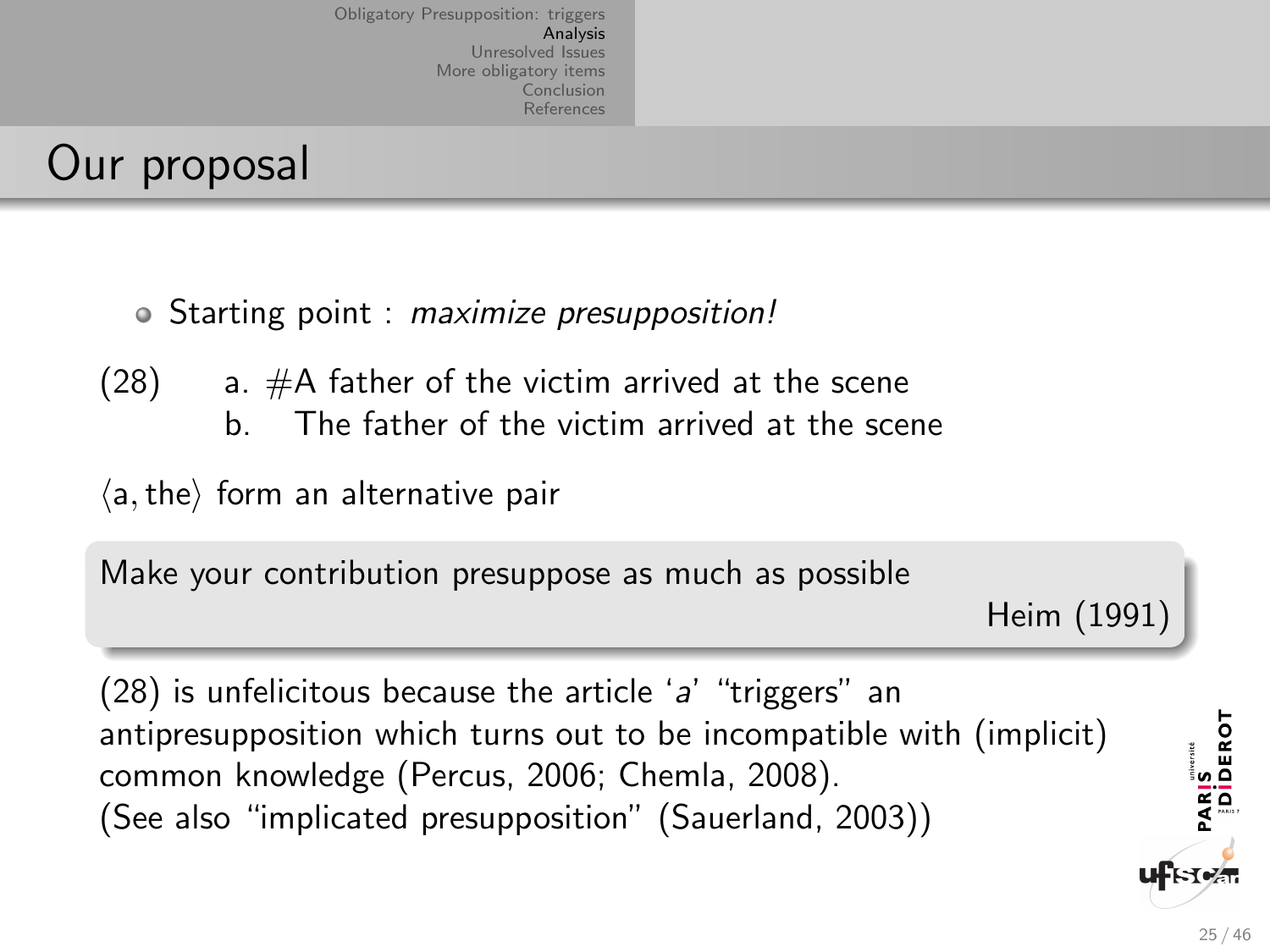(29) John made a mistake. He won't do it  $(\#\emptyset / \text{ again } )$ .

Assertion: John made a mistake Choice:  $S_1$ : He won't do it  $S_2$ : He won't do it again  $\circ$  S<sub>2</sub> is 'presuppositionaly stronger' than S<sub>1</sub>  $S_2 \rightarrow S_1$  but not  $S_1 \rightarrow S_2$  $S_1$  antipresupposes 'John made a mistake' i.e.  $S<sub>1</sub>$  implicates 'John didn't make any mistake', which is incompatible with the assertion of the first sentence. Thus  $(A, S_1)$  is unfelicitous.

On the contrary,  $S_2$  doesn't convey any antipresupposition. Thus  $(A, S_2)$  is felicitous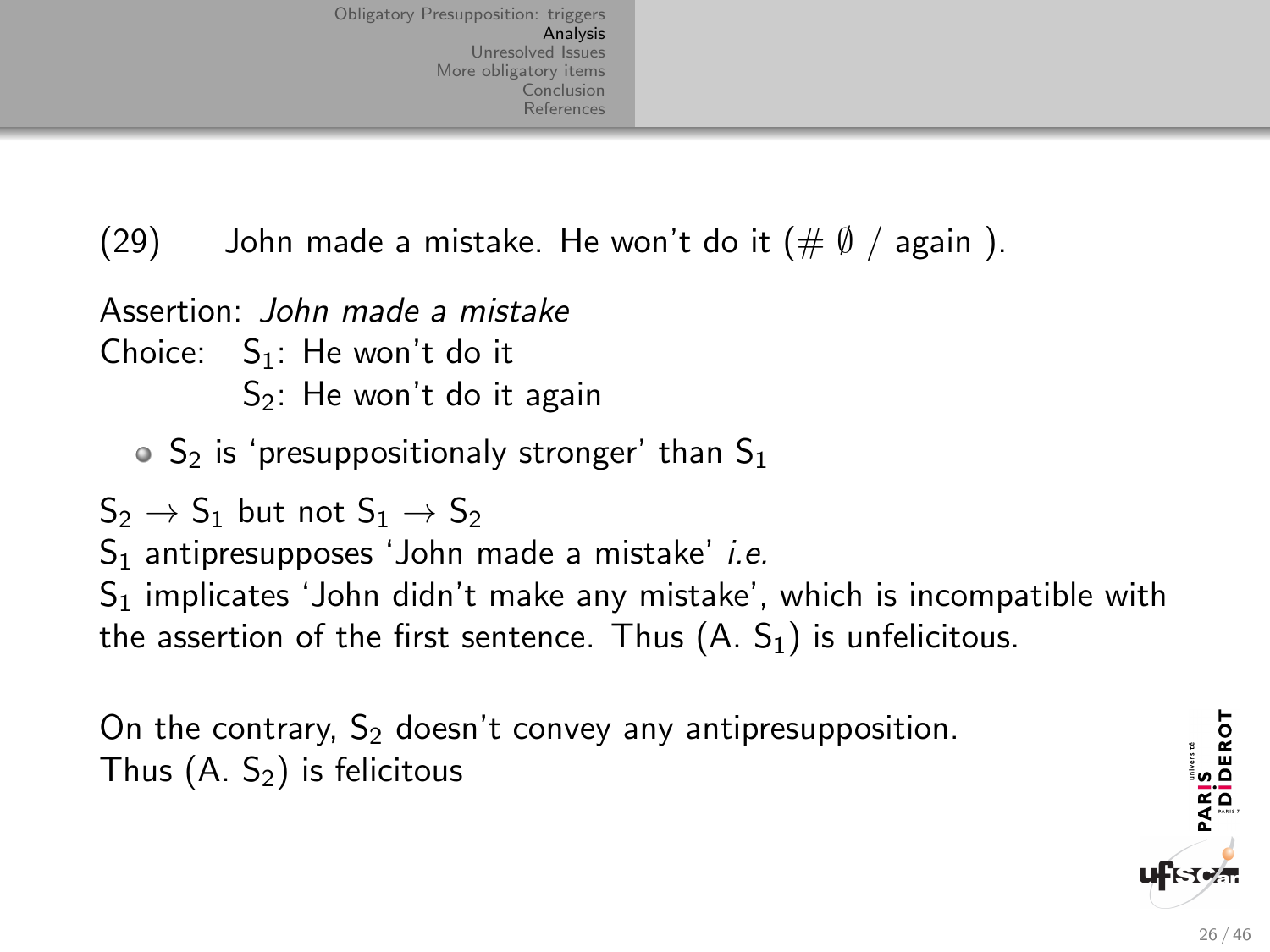- Extension of antipresupposition domain to new data:
- $(30)$  a.  $\langle a, \text{ the}\rangle$ ,  $\langle \text{each}, \text{ the}\rangle$ ,  $\langle \text{all}, \text{ both}\rangle$ ,  $\langle \text{believe}, \text{ know}\rangle$  (Percus, 2006)
	- b.  $\langle \text{too}, \emptyset \rangle$ ,  $\langle \text{again}, \emptyset \rangle$ ,  $\langle \text{that}, \text{whether} \rangle$  ... *(Amsili & Beyssade,* 2010)
	- Sketch of the reasoning:

(31) John is sick, Mary is sick (too).

| John is sick  |       | Mary is sick  |       | $\rightarrow$ antipresupposition $\rightarrow$ rejected |                   |  |
|---------------|-------|---------------|-------|---------------------------------------------------------|-------------------|--|
| not available | too   | available     | too   | $\rightarrow$ expected form                             |                   |  |
| not available | again | not available | again |                                                         |                   |  |
|               |       |               |       |                                                         | ់ ភកិ             |  |
|               |       |               |       |                                                         | $\simeq$ $\simeq$ |  |
|               |       |               |       |                                                         |                   |  |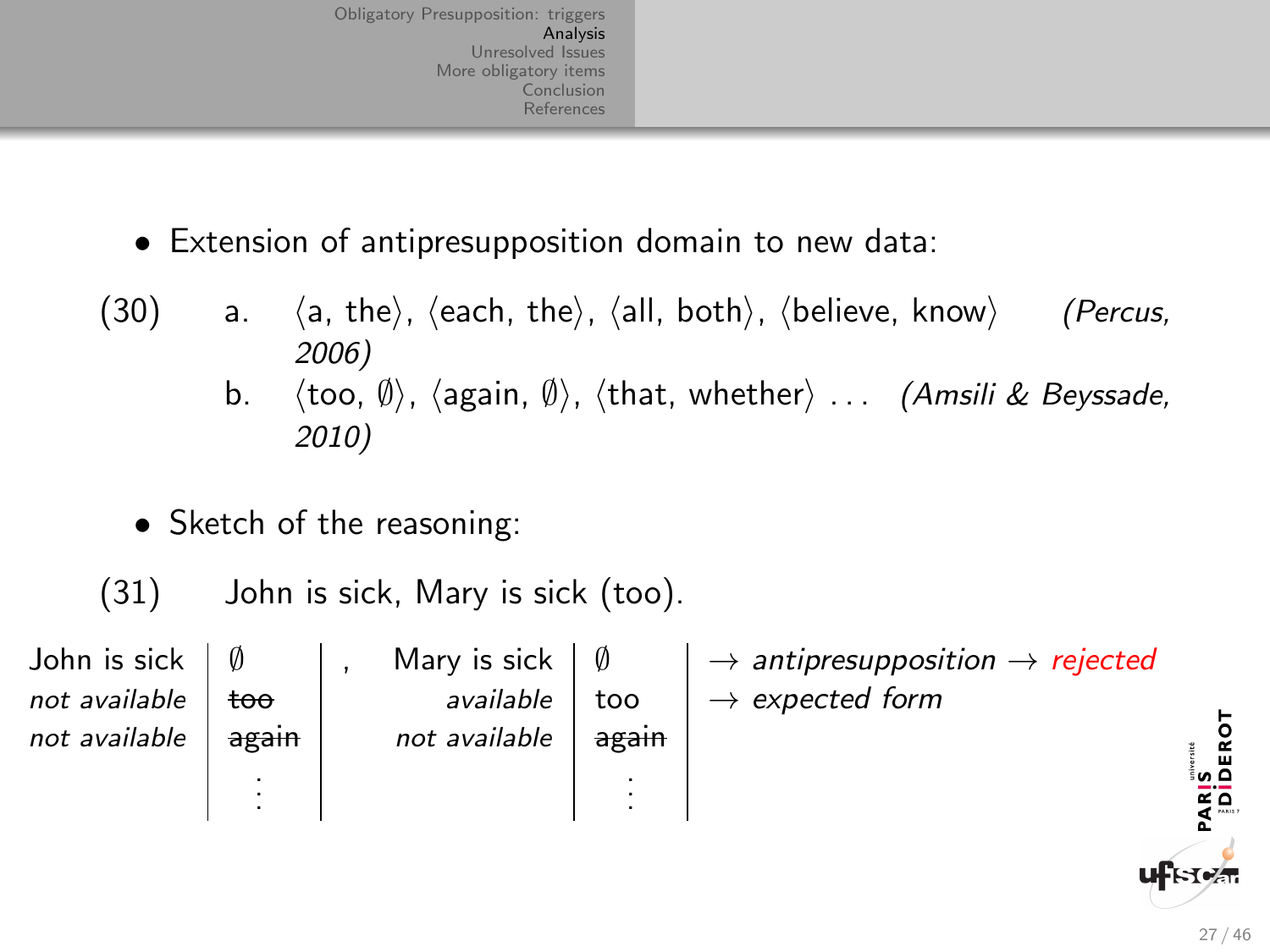## <span id="page-45-0"></span>Roadmap

- <sup>1</sup> [Obligatory Presupposition: triggers](#page-16-0)
	- [Previous accounts](#page-17-0)
	- [Obligatory triggers](#page-30-0)
- <sup>2</sup> [Analysis](#page-40-0)
- <sup>3</sup> [Unresolved Issues](#page-45-0)
- <sup>4</sup> [More obligatory items](#page-51-0)
- **[Conclusion](#page-57-0)**

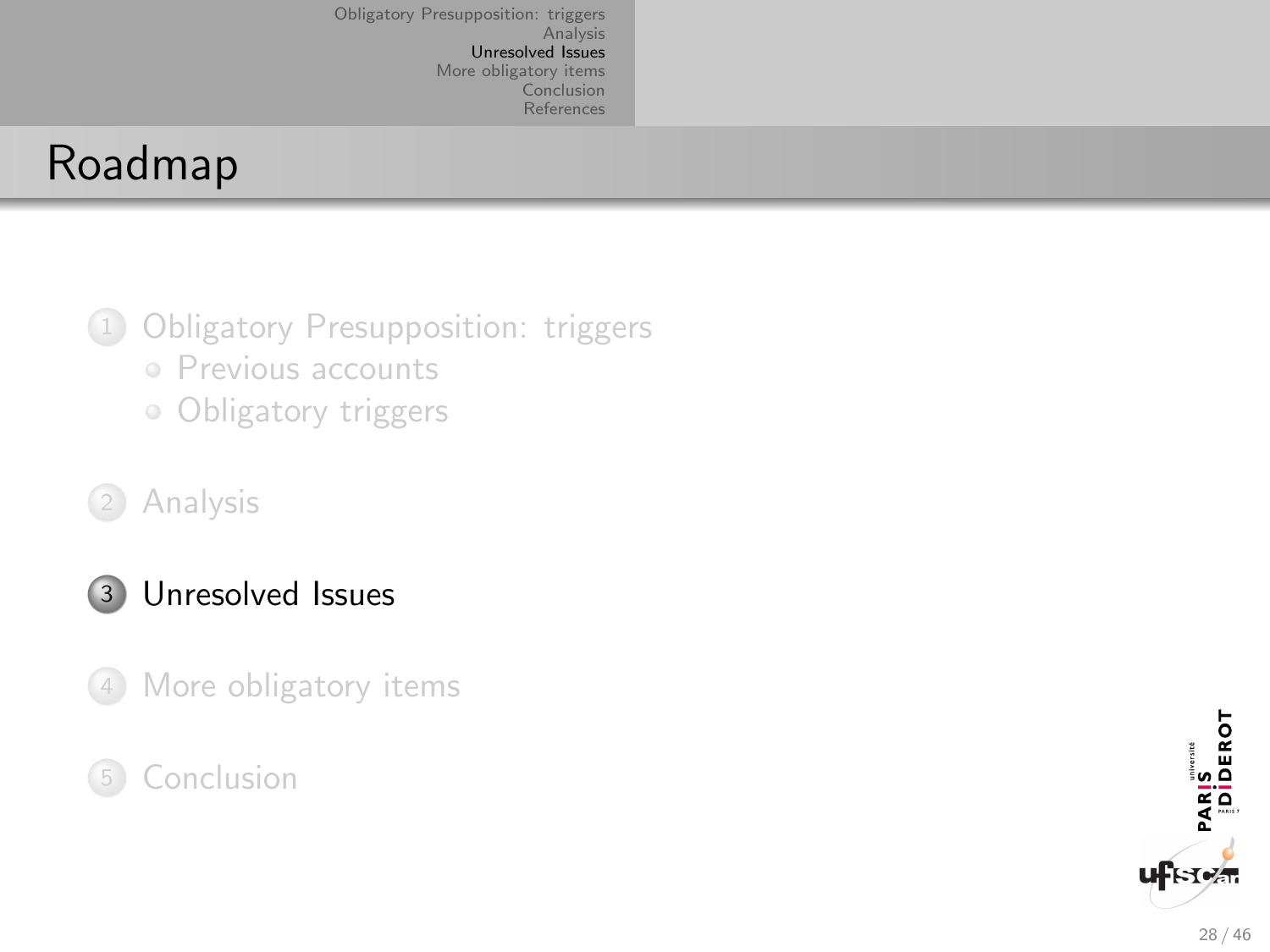#### Unresolved issues

- <span id="page-46-0"></span><sup>1</sup> What is the empirical definition of obligatoriness?
- <span id="page-46-1"></span><sup>2</sup> Some occurrences are more obligatory than others
- <span id="page-46-2"></span><sup>3</sup> Some occurrences don't seem to be obligatory at all
- <sup>4</sup> Some items that are not presupposition triggers seem to be obligatory

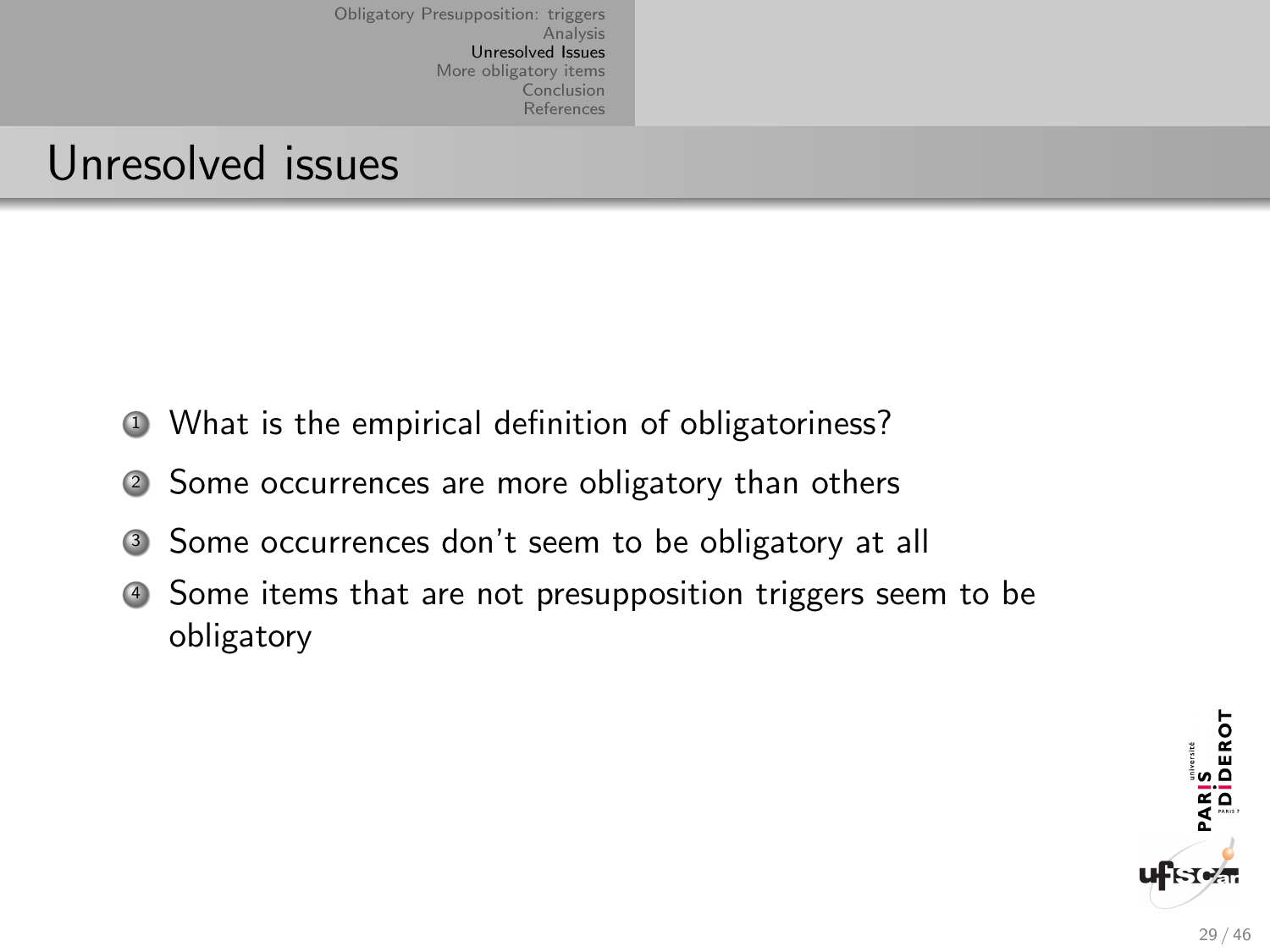## Empirical definition

 $|1|$  $|1|$  $|1|$  What does it mean that, say, *too*, is obligatory ?

- Weak version: too cannot be removed from a discourse where it appears felicitously and the state of the state of the state of the state of the state of the state of the state of the state of the state of the state of the state of the state of the state of the state of the state of th
- Strong version: there are contexts where the speaker is obliged to use too probably too strong

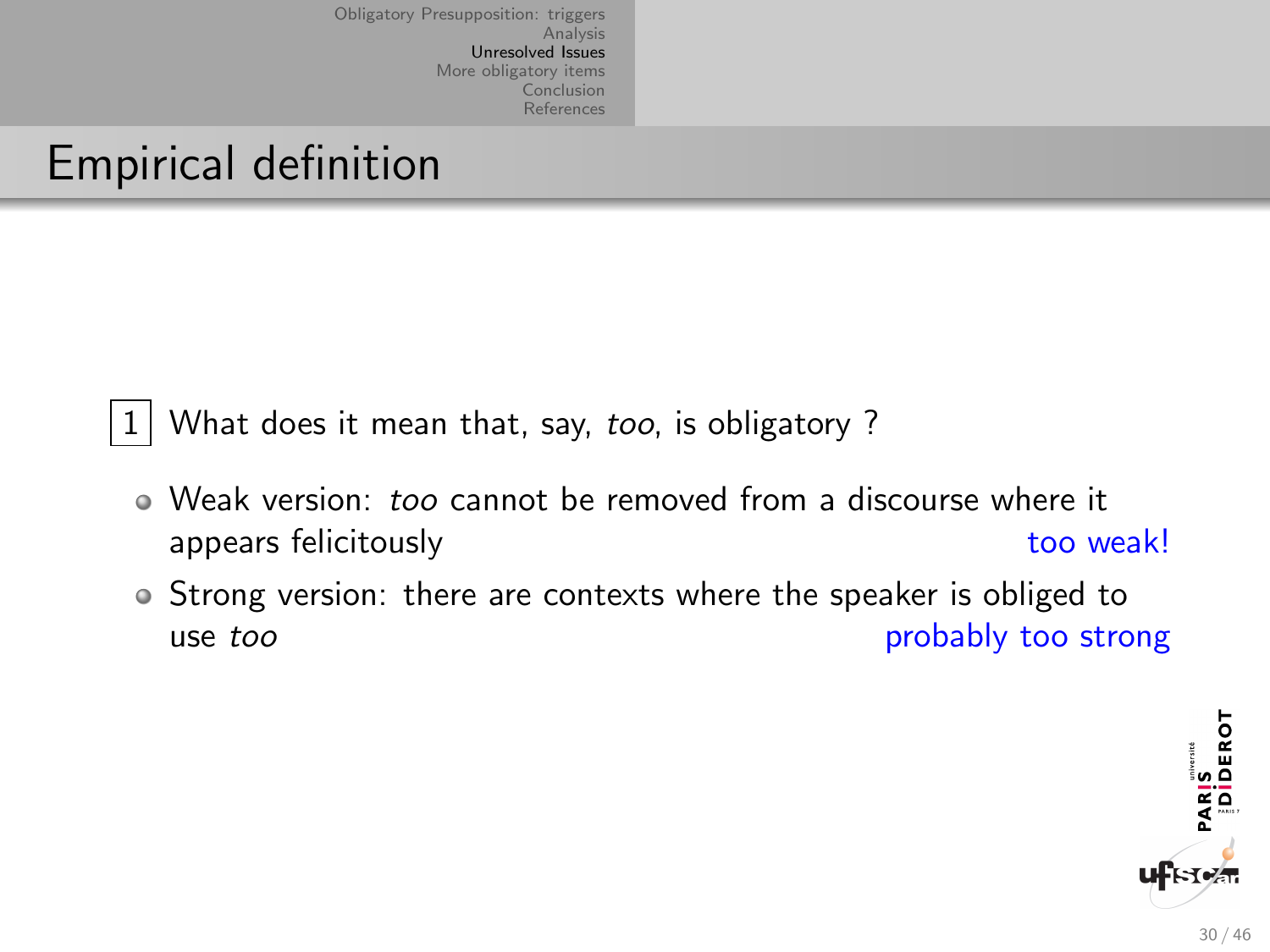## Gradability of obligatoriness

Obligatoriness is not a boolean property

(results about too/aussi)

There is a positive correlation between the degree of reduction of the additive host and the degree of obligatoriness:

(32) John showed a way out to Jane, and...

- a. Max did  $\# \# \#$ (too)
- b. Max showed her a way out  $\# \#(\text{too})$
- c. Max showed a way out to Jane  $#($ too)

 $\Rightarrow$  Any explanation should account for this fact.

PARIS<br>|Diderot

<sup>(</sup>Amsili et al. , 2012)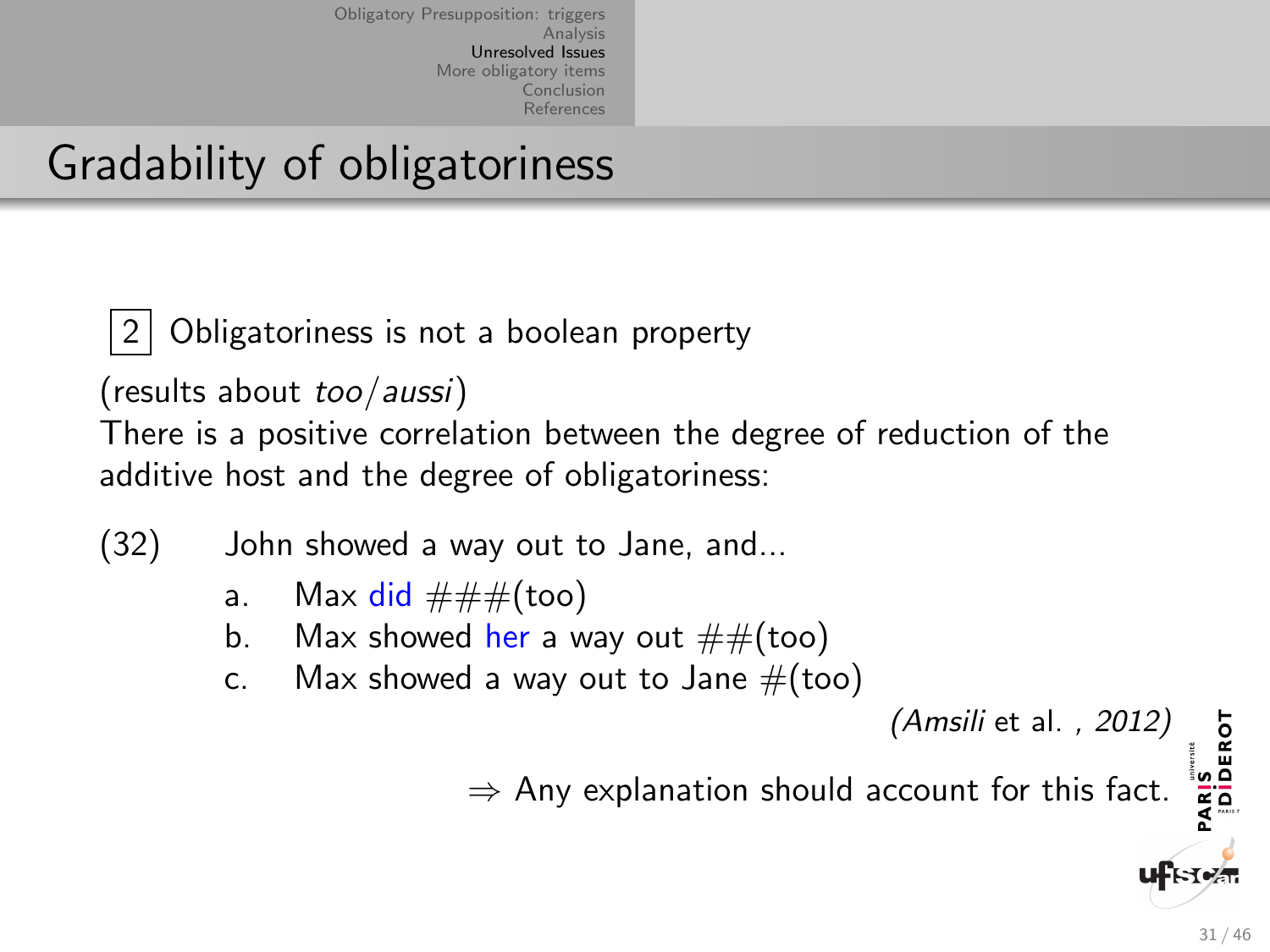## Exceptions I

[3](#page-46-2) In some cases, triggers do not seem to be obligatory at all

• Corpus study: we removed too in litterary samples, and asked subjects to decide whether it was obligatory (or not).  $\Rightarrow$  very bad inter-annotator agreement ( $\kappa \approx 0.22$ )  $\Rightarrow$  in more than half of the cases, too is optional (Winterstein & Zeevat, 2012; Amsili et al. , 2012)

PARIS<br>|DİDEROT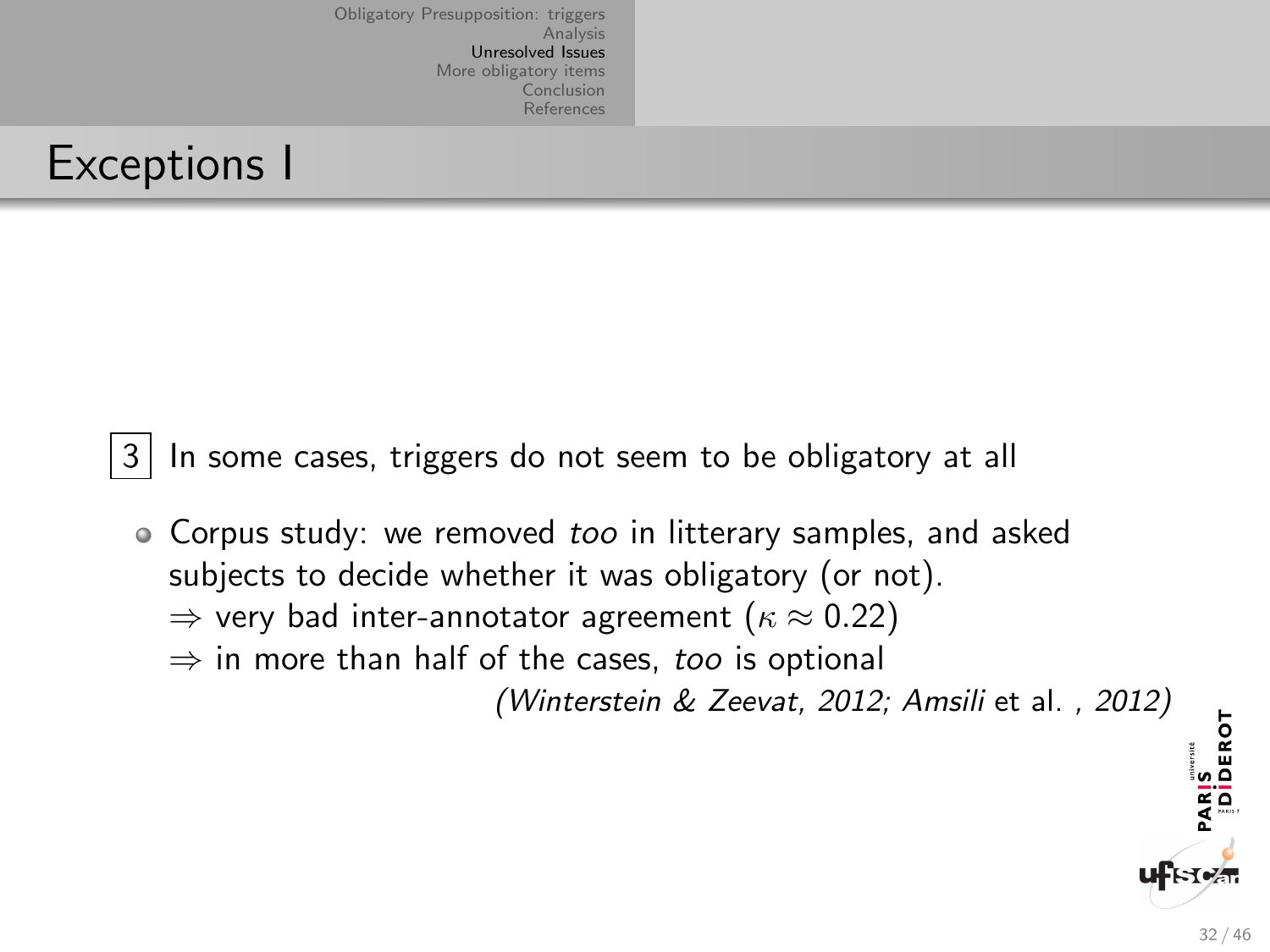## Exceptions II

- "Discourse exceptions"
- (33) Jean est malade, Marie est malade, Paul est malade, tout le monde est malade alors ! Jean is sick, Marie is sick, Paul is sick, everybody is sick then!
- (34) Il était là hier, il est là aujourd'hui. He was there yesterday, he is there today
	- ⇒ Role of discourse structure PARIS<br>|Diderot Similar findings in (Eckard & Fränkel, 2012): when asked to produce a narrative, subjects tend to produce many additive markers, whereas they don't produce any when asked to produce a "spy report".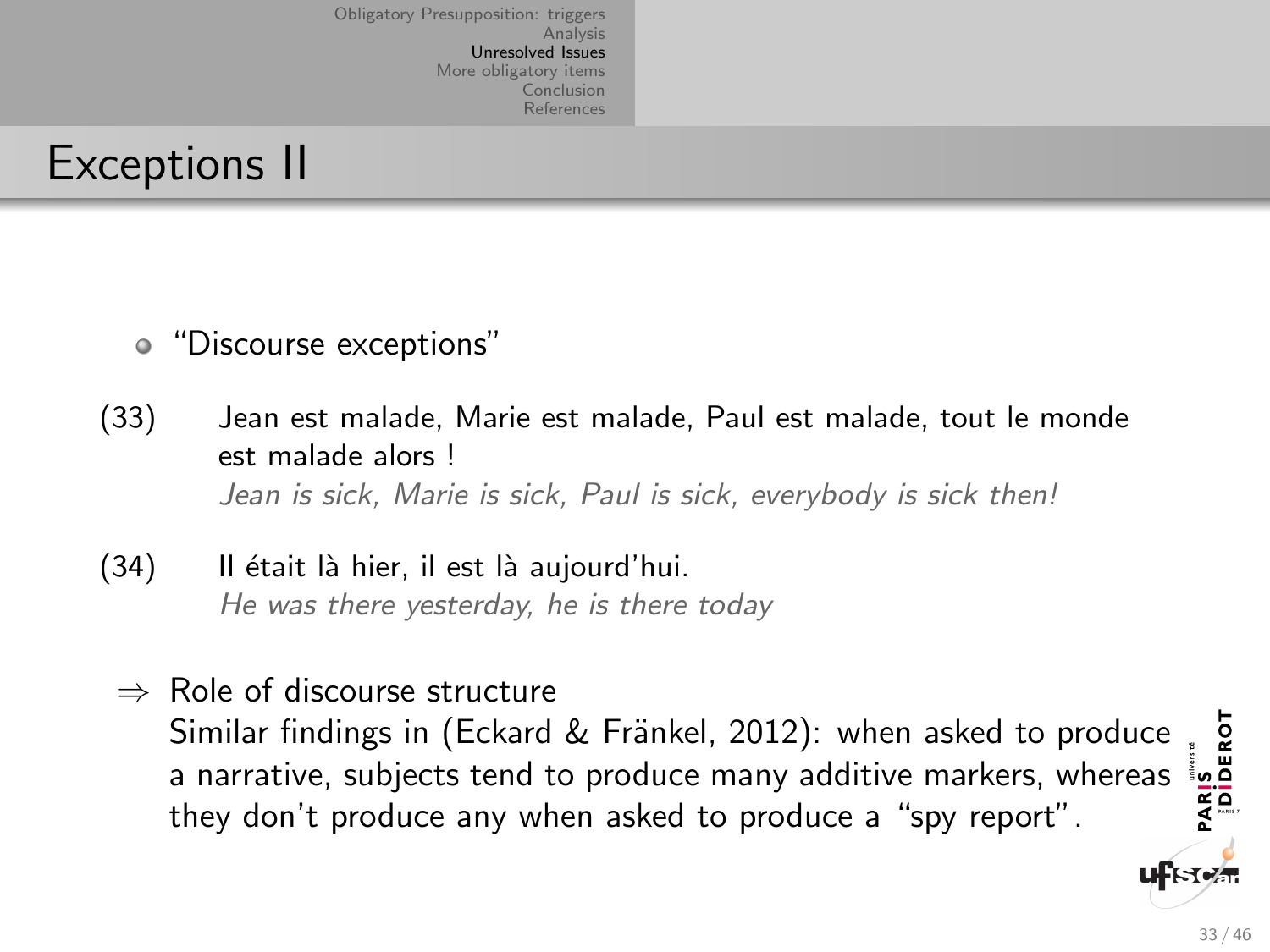## <span id="page-51-0"></span>Roadmap

- <sup>1</sup> [Obligatory Presupposition: triggers](#page-16-0) • [Previous accounts](#page-17-0)
	- [Obligatory triggers](#page-30-0)
- <sup>2</sup> [Analysis](#page-40-0)
- <sup>3</sup> [Unresolved Issues](#page-45-0)



**[Conclusion](#page-57-0)** 

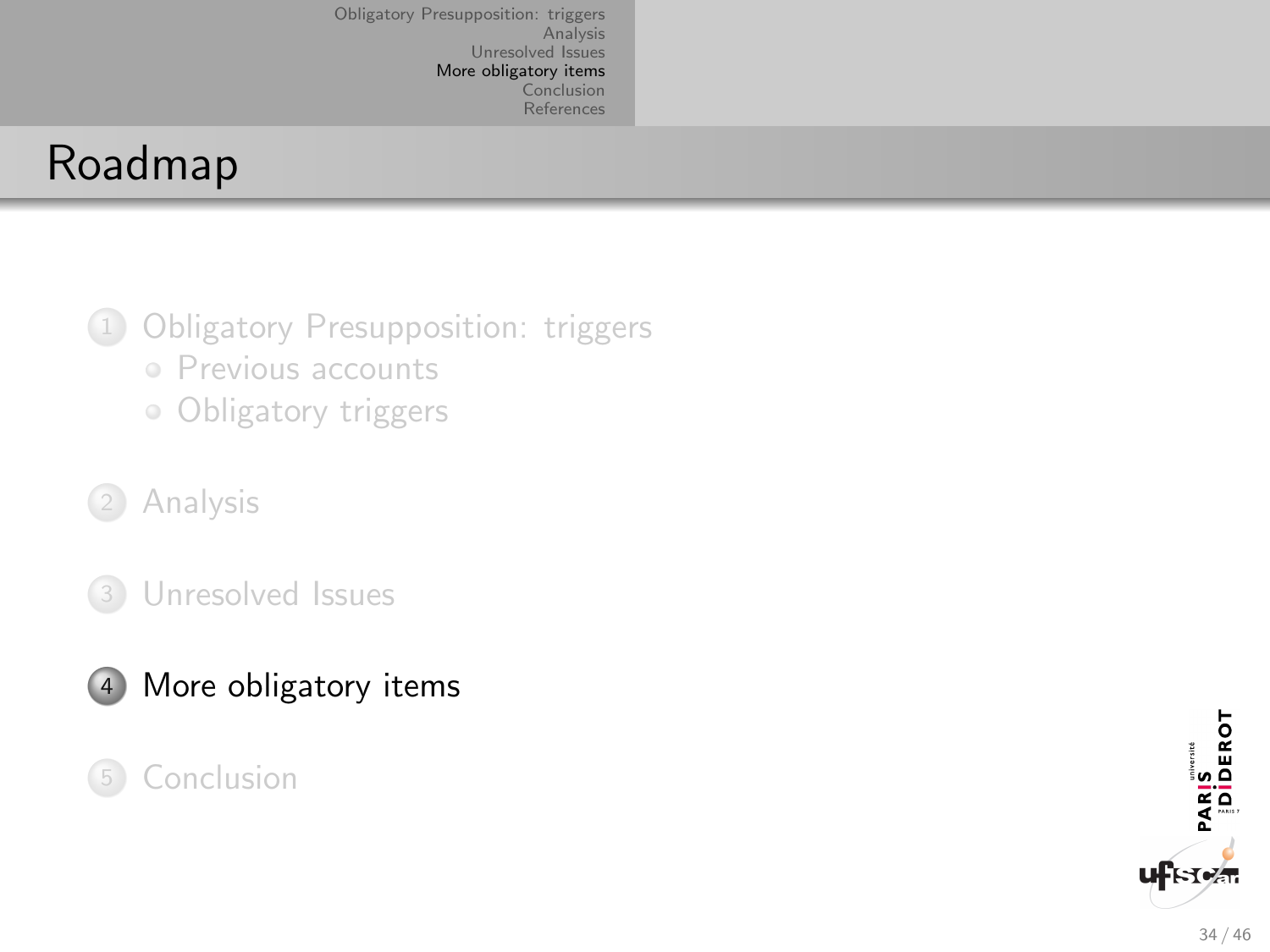## Tense and temporal adjuncts

| (35) | a.<br>b.       | A: Where's John?<br>B: He was at home an hour ago,<br>he's in his office $#(now)$ .                                                                                              | from Keshet (2008)                        |
|------|----------------|----------------------------------------------------------------------------------------------------------------------------------------------------------------------------------|-------------------------------------------|
| (36) | a.<br>b.<br>c. | The fugitive is $#($ back) in jail.<br>That bachelor is $\#(\text{now})$ married.<br>The employees are $#(currently)$ unemployed.                                                | (Keshet, 2008, ex(45))                    |
| (37) | b.             | Context: The 26th is the last Tuesday of the month. The<br>utterance time is, say, the 27th:<br>a. $\#$ Every Tuesday this month, I fast.<br>Every Tuesday this month, I fasted. | PARIS<br>[DIDEROT<br>(Singh, 2011, ex(5)) |

35 / 46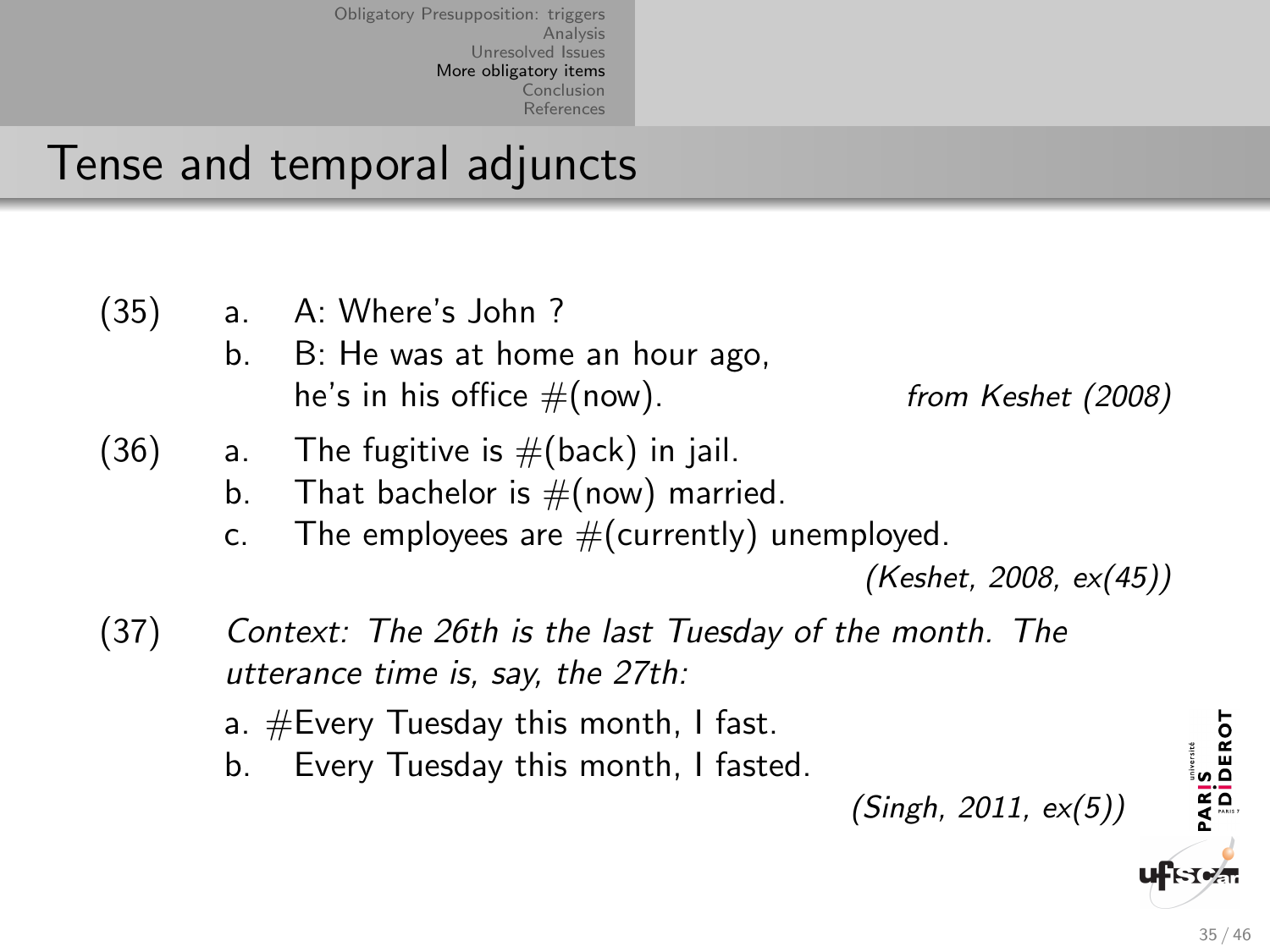### Discourse particles I

Zeevat (2003) makes a list of what he calls "discourse particles": Again Indeed ( $\approx$  Dutch *immers*) Instead Doch / Toch (German/Dutch) Too

- (38) A: Bill is ill. B: He is \*(indeed). (Zeevat, 2003)
	- "Corpus studies by Tim Kliphuis and myself suggest that omitting [discourse particles] nearly always lead to awkwardness, or to difference in implicature."
	- Discourse/dialogue particles in French

ARIS<br>|DIDEROT

(Zeevat, 2003)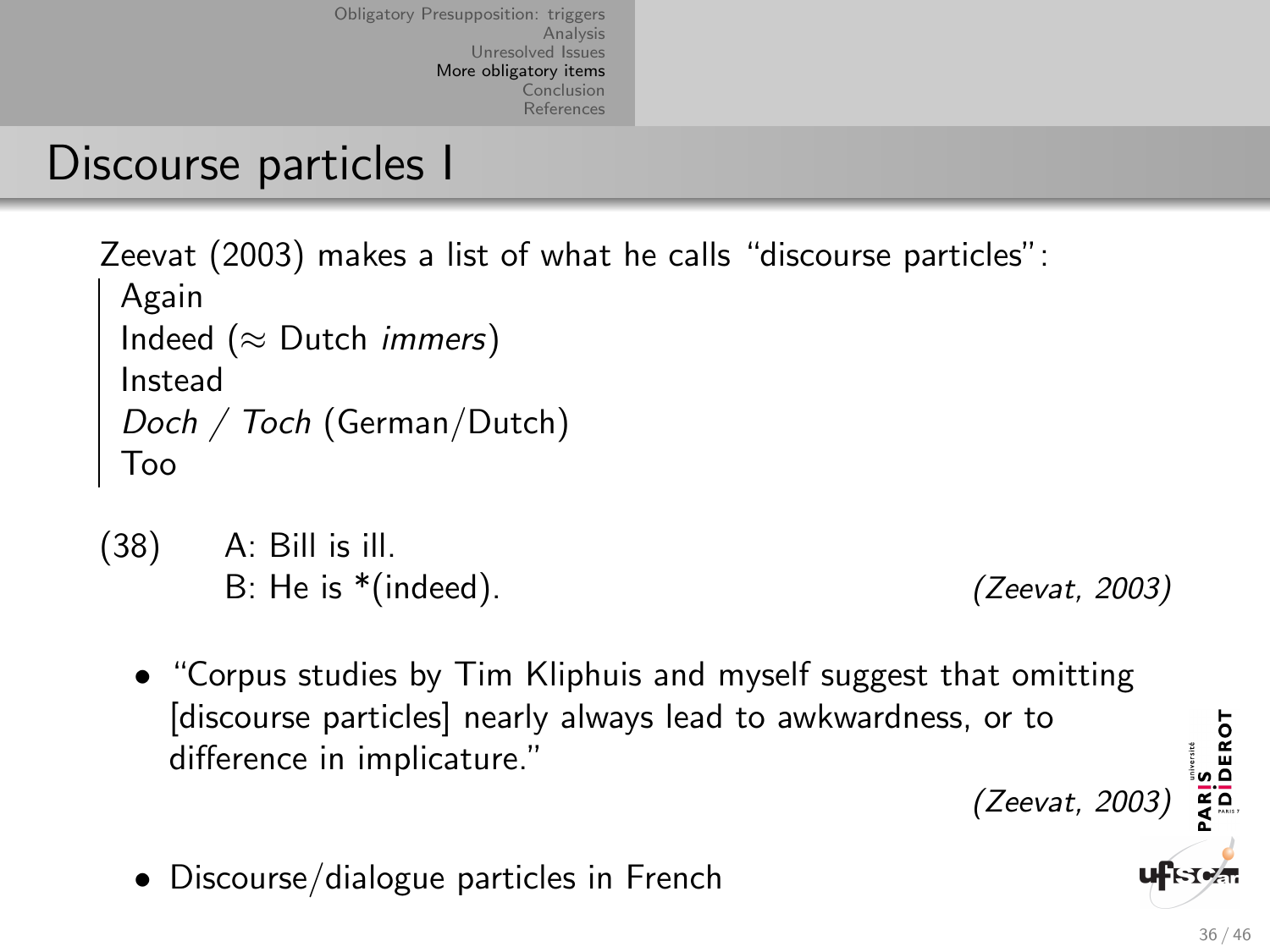#### Discourse particles II

(39) a. Jean est malade. Est-ce que Jill est malade aussi ? b. Jean est malade. Est-ce que Jill est malade, elle ? c. #Jean est malade. Est-ce que Jill est malade ?

John is sick. Is Jill sick (too/her/∅)?

- $(40)$  Jean est malade.  $\#(Et \text{ to } i)$  Tu es malade? Jean is sick. (And you), you are sick?
- $(41)$  J'ai mal dormi cette nuit. T'as bien dormi  $\#$ (, toi)? I haven't slept well this night. Did you sleep well (, you)?

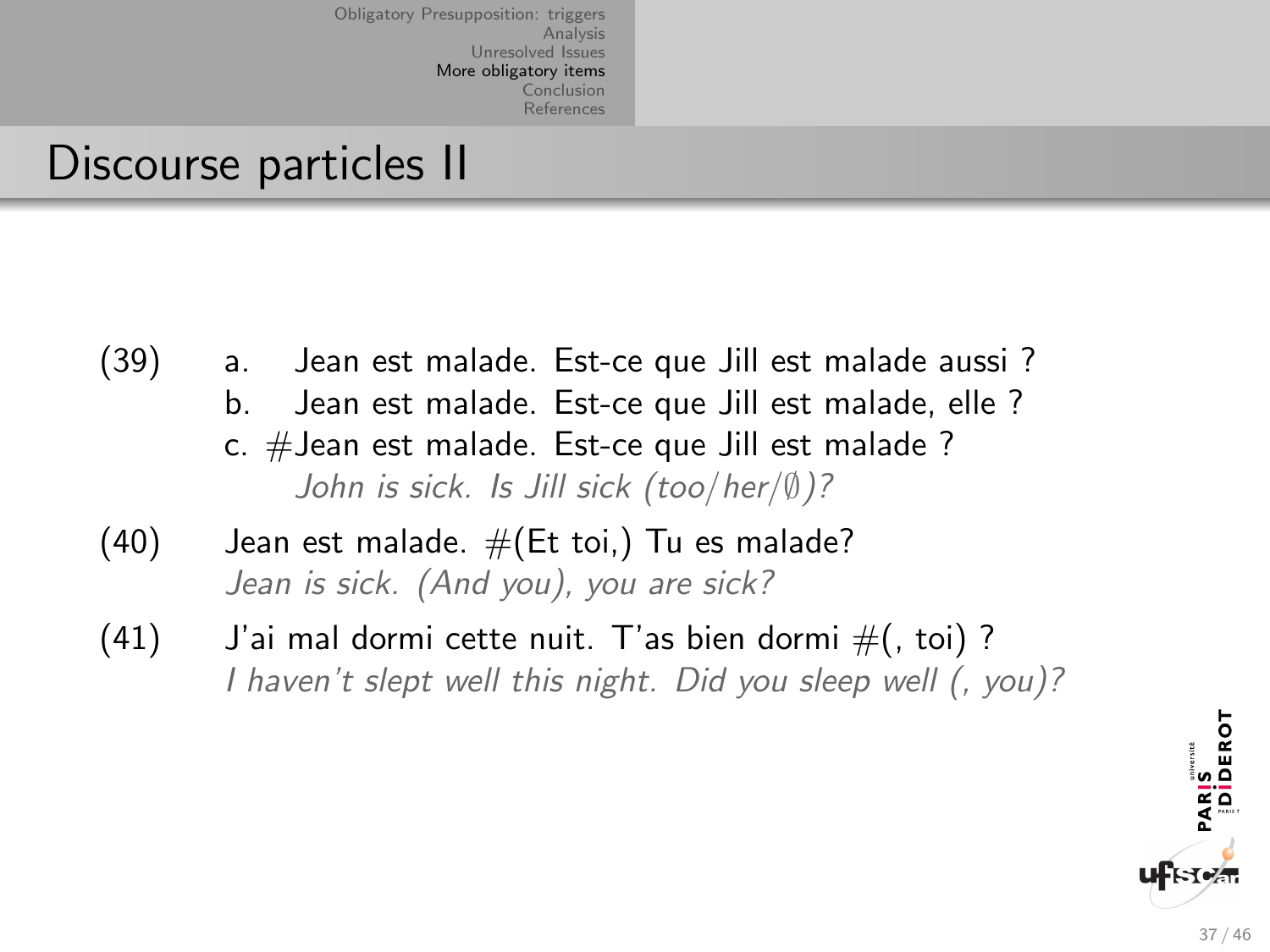# Pronouns (vs. Definite NPs/Proper names) I

- Once an entity has been introduced, it's compulsory to refer to it by cohesive devices:
- $(42)$  a. #Jean a fait une erreur que Jean n'avait jamais faite. b. Jean; a fait une erreur qu'il; n'avait jamais faite. Jean made a mistake that Jean/he never made.
	- Except when this would lead to ambiguity:
- $(43)$  a.  $\#$ Léa introduced a guest to John, and he didn't behave properly.
	- b. Léa introduced a guest to Marie, and he didn't behave properly.



PARIS<br>|DIDEROT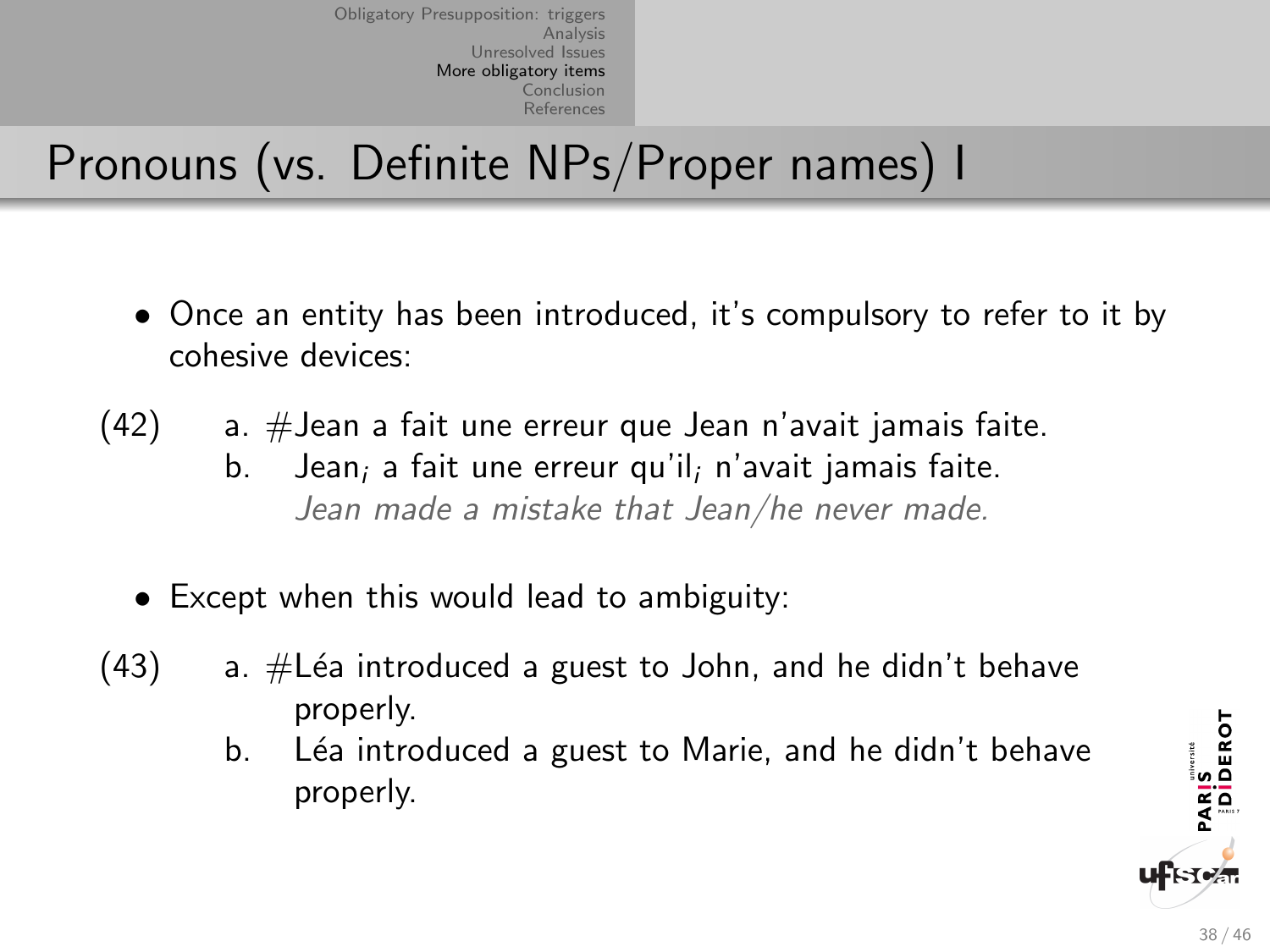# Pronouns (vs. Definite NPs/Proper names) II

 $\Rightarrow$  The pronoun is obligatory when its conditions of optimal resolution are met

[to avoid an unwanted inferential effect (44)],

- $\Rightarrow$  a proper name (or a definite description) is required otherwise [to avoid an ambiguity (45)]
- (44) Sam came in and Sam went out. ∴ There are two Sams
- $(45)$ Jo<sub>i</sub> introduced Mo<sub>i</sub> to Max<sub>k</sub>, and he $i/ijk$  smiled.

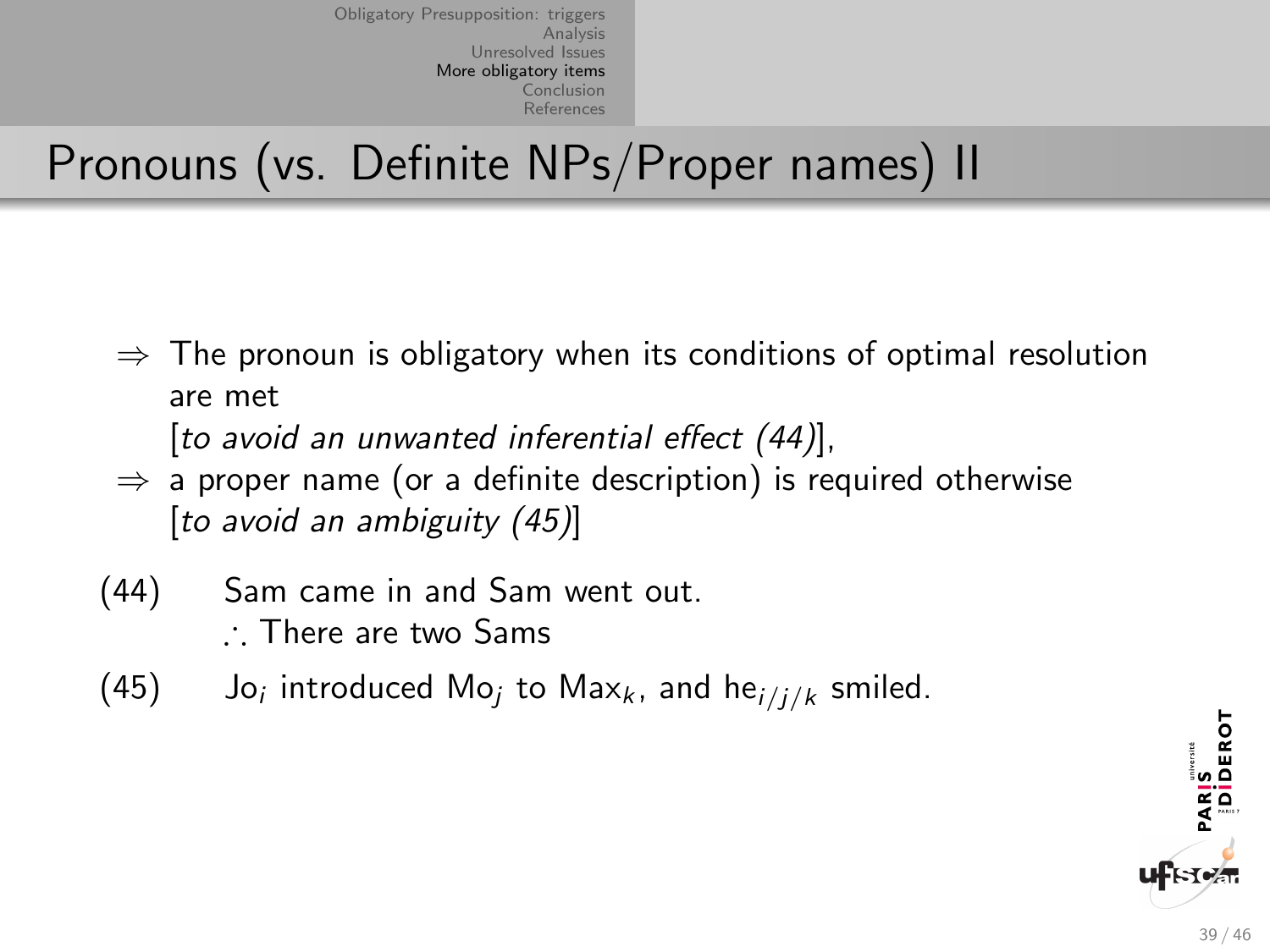## <span id="page-57-0"></span>Roadmap

- <sup>1</sup> [Obligatory Presupposition: triggers](#page-16-0) • [Previous accounts](#page-17-0)
	- [Obligatory triggers](#page-30-0)
- <sup>2</sup> [Analysis](#page-40-0)
- <sup>3</sup> [Unresolved Issues](#page-45-0)
- <sup>4</sup> [More obligatory items](#page-51-0)

#### <sup>5</sup> [Conclusion](#page-57-0)

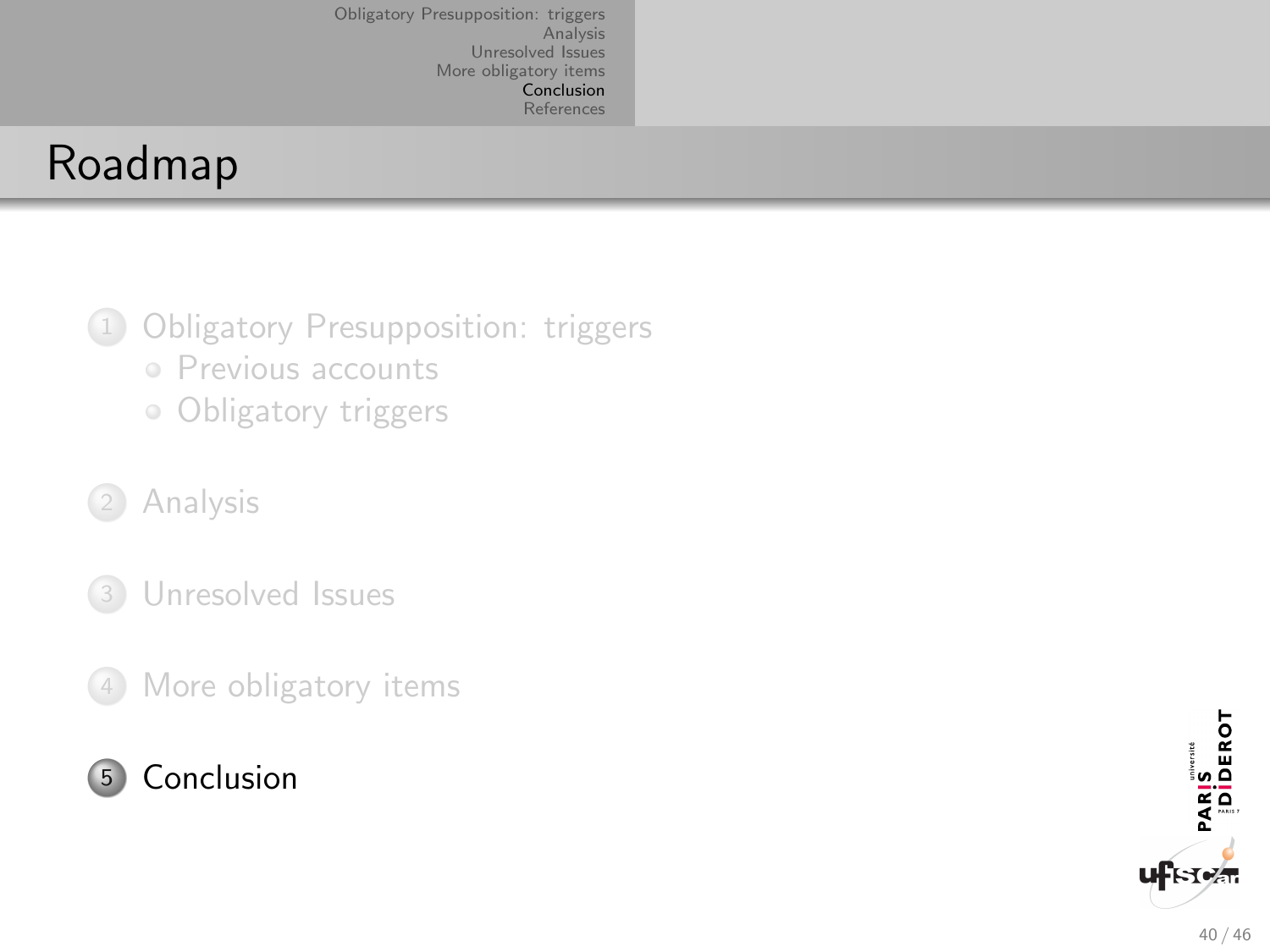## Taking stock

- What's obligatory
- (some) presupposition triggers
- (some) discourse particles  $\bullet$
- (some) temporal adjuncts
- pronouns (in some cases)
- What purpose do they serve?

 $\Rightarrow$  Discourse cohesion (in a wide sense)

• What do they have in common?

 $\Rightarrow$  That's the only thing they do.

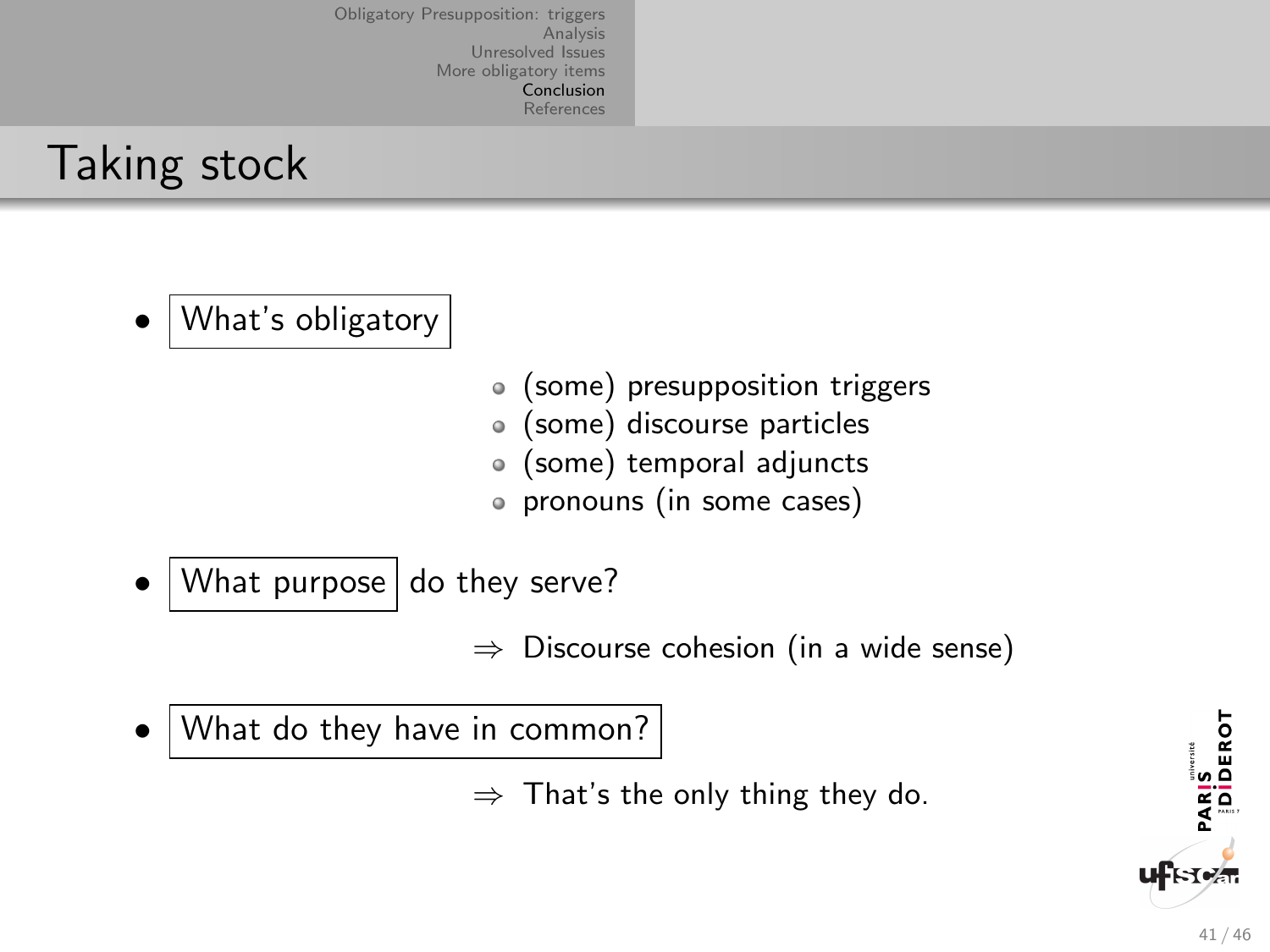#### Research Programme

Linguistic Generalization Linguistic items that establish discourse cohesion and serve **only** this purpose, are obligatory when their conditions of use are met.

#### Explanation

Old version the speaker must Maximize Presupposition so as to avoid unwanted antipresuppositions

New version the speaker must ensure cohesion so as to avoid unwanted inferences based on a competion between expressions which differ (only) on their cohesion effect

**TI of Man** 

PARIS<br>|DİDEROT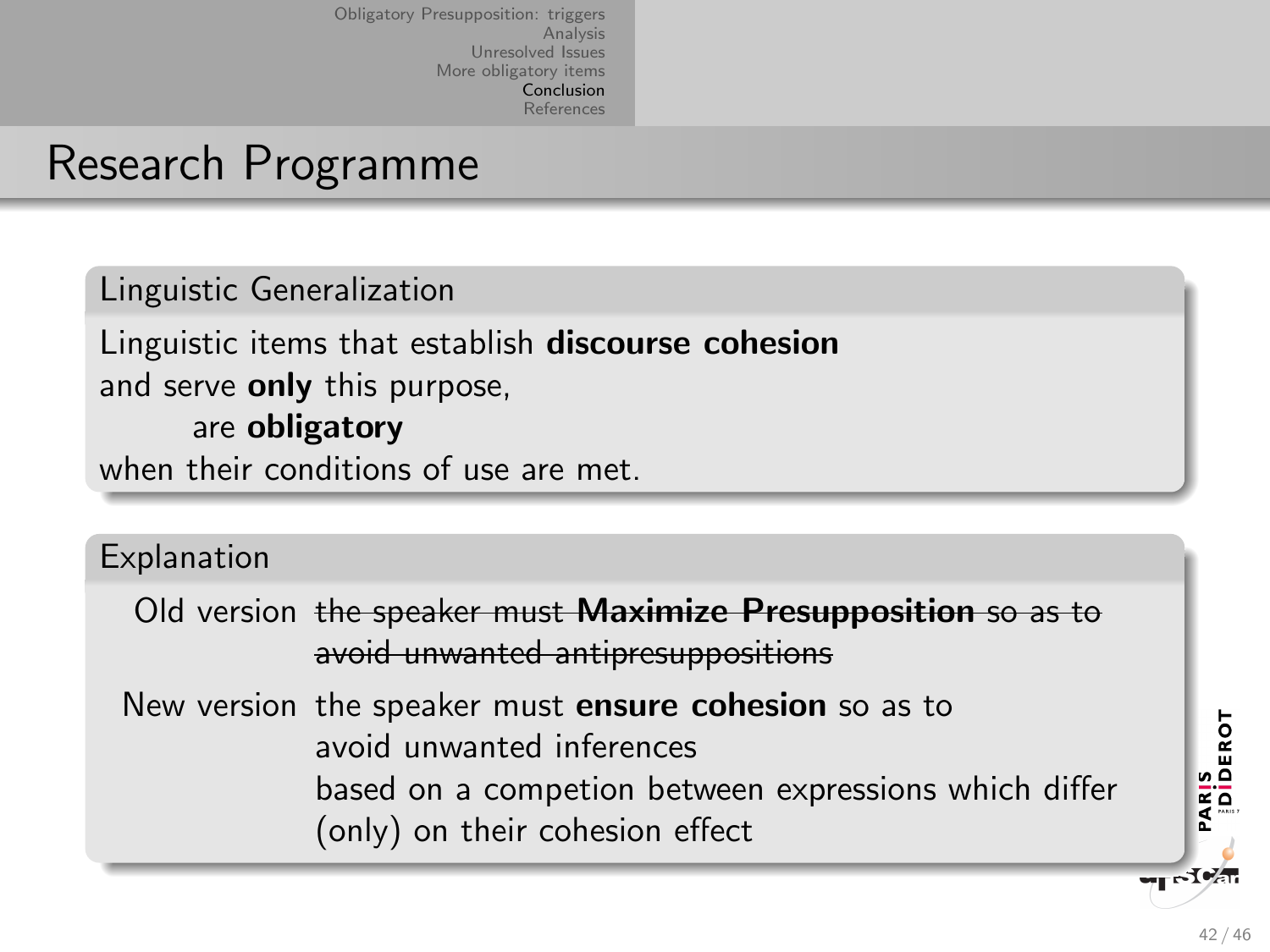#### Back to unresolved issues : some answers

- <sup>1</sup> What is the empirical definition of obligatoriness? Still to be solved. But if we can make a list of cohesion devices available, we could end up with a predictive notion of obligation.
- <sup>2</sup> Some occurrences are more obligatory than others Not explained here. We claim that the degree of obligatoriness depends on the perceived similiarity of what's in the discourse.
- <sup>3</sup> Some occurrences don't seem to be obligatory at all When discourse cohesion is not a stake ; or when it is achieved by other means (intonation, for instance), cohesive devices are no longer obligatory.

<sup>4</sup> Some items that are not presupposition triggers seem to be obligatory What's obligatory is to achieve discourse cohesion, not necessarily by means of presupposition.

PARIS<br>|DIDEROT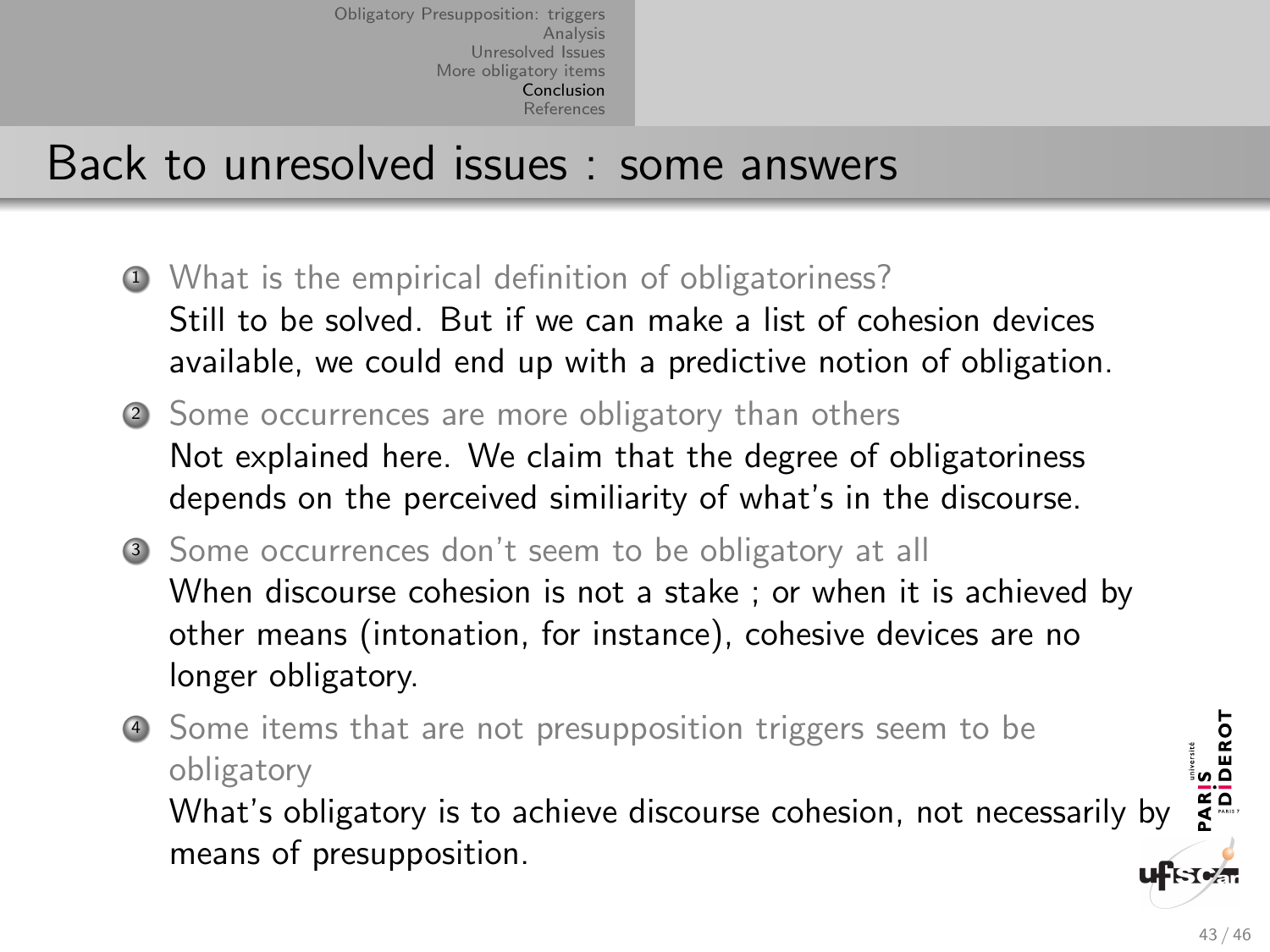#### Open issues

- <sup>1</sup> List of relevant cohesive devices (anaphora, presupposition, repetition, hypo/hyperonymy, syntactic parallelism...)
- <sup>2</sup> Should we generalize the notion of antipresupposition or are we in fact dealing with (varieties of) quantity implicatures?

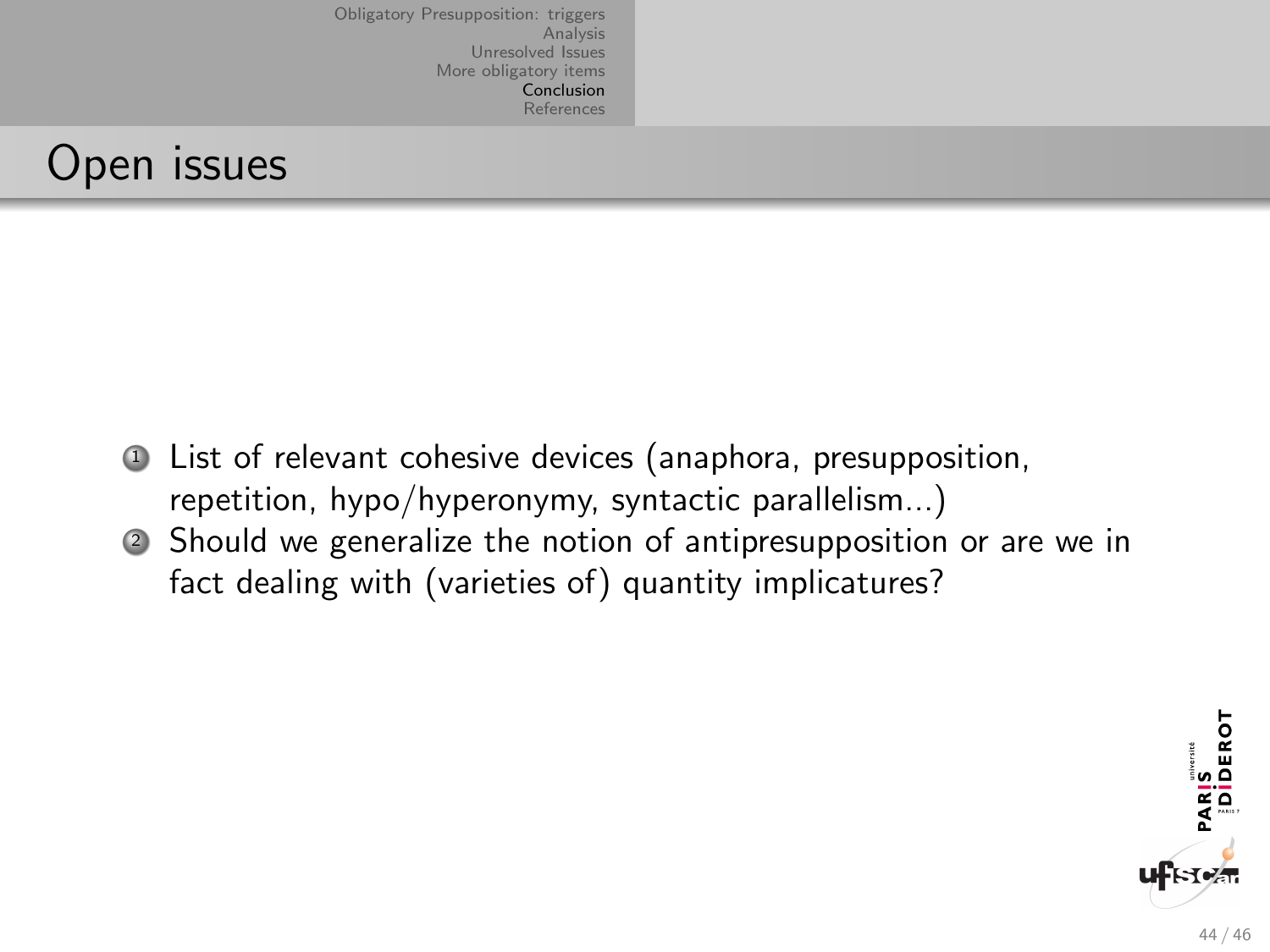#### Thank you!

and thanks to  $\int$  $\mathfrak{r}$ Grégoire Winterstein<br>Henk Zeevat<br>Emilia Ellsiepen<br>Regine Eckardt

for inspiration

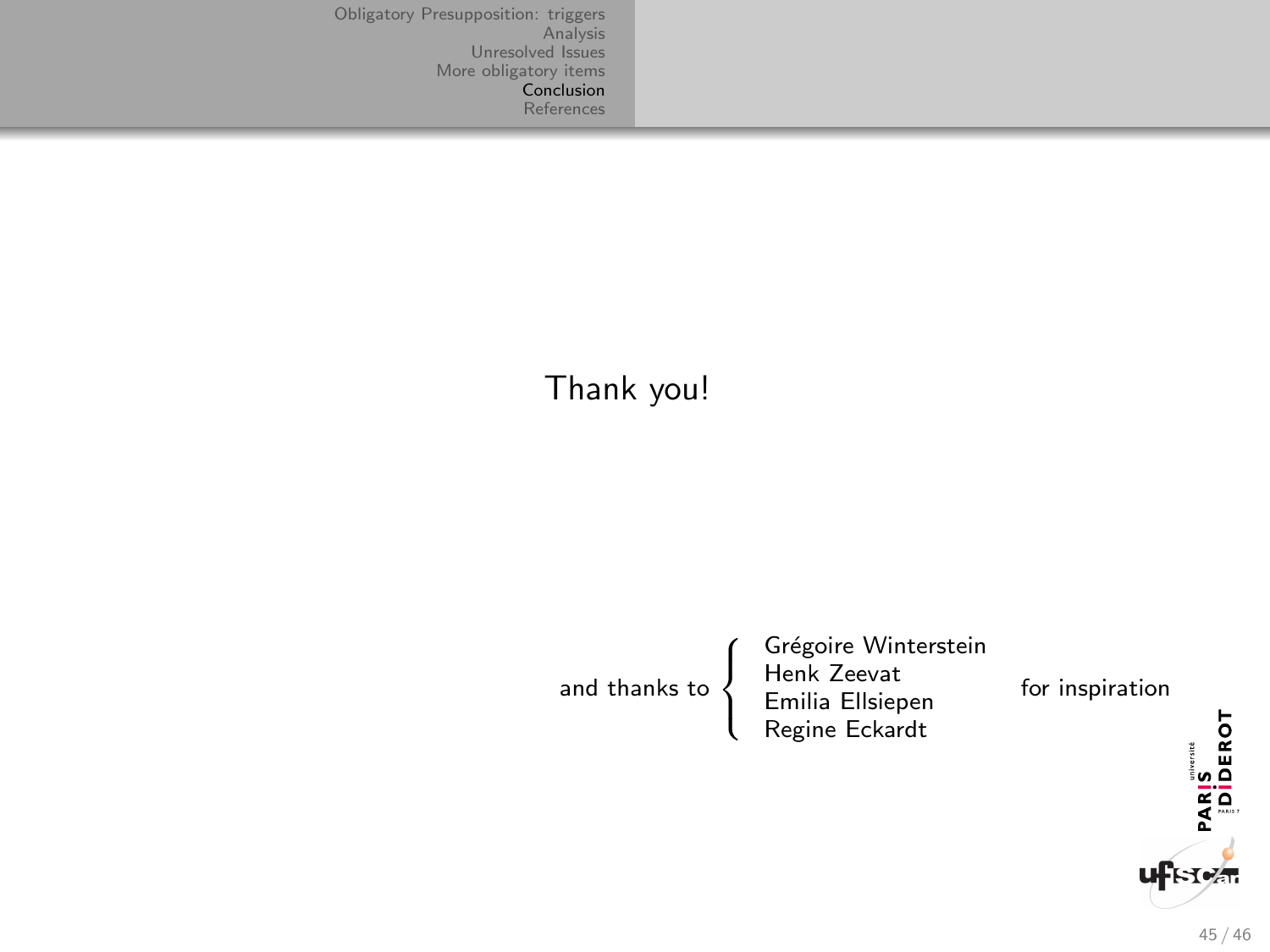- <span id="page-63-0"></span>AMSILI, PASCAL, & BEYSSADE, CLAIRE, 2006 (July). Compulsory Presupposition in Discourse. In: SIDNER, CANDY, HARPUR, JOHN, BENZ, ANTON, & KÜHNLEIN, PETER (eds), Proceedings of the Workshop on Constraints in Discourse 2006.
- AMSILI, PASCAL, & BEYSSADE, CLAIRE. 2010. Obligatory Presuppositions in Discourse. Pages 105-123 of: BENZ, ANTON, KUEHNLEIN, PETER, & SIDNER, CANDACE (eds), Constraints in Discourse 2. Pragmatics & Beyond. Amsterdam & Philadelphia: Benjamins Publishers.
- AMSILI, PASCAL, ELLSIEPEN, EMILIA, & WINTERSTEIN, GRÉGOIRE, 2012. Parameters on the obligatoriness of too. In: Proceedings of "Logic and Engineering of Natural Language Semantics" (LENLS-9).
- BADE, NADINE. 2013. Obligatory Presuppositions and Exhaustive Interpretation. In: Book of abstracts, 19th International Congress of Linguists. Session "Semantics-Pragmatics interface" (Kai von Fintel & David Beaver).
- BÜRING, DANIEL, 1998. The 59th street bridge accent. London: Routledge.
- Chemla, Emmanuel. 2008. An Epistemic Step for Anti-Presupposition. Journal of Semantics, 25(2), 141–173.
- ECKARD, REGINE, & FRÄNKEL, MANUELA, 2012. Particle, Maximize Presupposition and Discourse Management. Lingua.
- GREEN, GEORGIA M. 1968. On too and either, and not just too and either, either. Pages 22-39 of: CLS (Chicago Linguistics Society), vol. 4.
- HEIM, IRENE. 1991. Artikel und Definitheit. Pages 487-535 of: VON STECHOW, ARNIM, & WUNDERLICH, DIETER (eds), Semantik: Ein internationales Handbuch des zeitgenössischen Forschung. Berlin: de Gruyter.
- IPPOLITO, MICHELA. 2004. An analysis of still. Pages 127-144 of: YOUNG, ROBERT B (ed), Proceedings of Semantics and Linguistic Theory 14. Cornell University, Ithaca, NY: CLC Publications.
- KAPLAN, JEFF. 1984. Obligatory too in English. Language, 60(3), 510-518.
- KESHET, EZRA. 2008. Good Intensions: Paving Two Roads to a Theory of the De re/De dicto Distinction. Ph.D. thesis, MIT.
- KRIFKA, MANFRED. 1999. Additive Particles under Stress. Pages 111-128 of: Proceedings of SALT 8. Cornell: CLC Publications.
- PERCUS, ORIN. 2006. Antipresuppositions. Pages 52-73 of: UEYAMA, U. (ed), Theoretical and Empirical Studies of Reference and
	- Anaphora: Toward the establishment of generative grammar as empirical science. Japan Society for the Promotion of Science. Report of the Grant-in-Aid for Scientific Research. Also available at Semantic Archive.
- SAUERLAND, ULI. 2003 (jun). Implicated presuppositions. Hand-out for a talk given at the Polarity, Scalar Phenomena, Implicatures Workshop, University of Milan Bicocca, Milan, Italy.
- SINGH, RAJ. 2011. Maximize Presupposition! and local contexts. Natural Language Semantics, 19, 149-168.
- Sæbø, Kjell Johan. 2004. Conversational Contrast and Conventional Parallel: Topic Implicatures and Additive Presuppositions. Journal of Semantics, 21(2), 199–217.
- van der Sandt, Rob A. 1988. Context and Presupposition. London: Croom Helm.

WINTERSTEIN, GRÉGOIRE, & ZEEVAT, HENK, 2012. Empirical Constraints on Accounts of Too. Lingua, 122(15), 1787–1800.

- ZEEVAT, HENK. 2003. Particles: Presupposition Triggers, Context Markers or Speech Act Markers. Pages 91–111 of: BLUTNER.
	- Reinhard, & Zeevat, Henk (eds), Optimality Theory and Pragmatics. London: Palgrave-McMillan.

PARIS<br>- Ididerot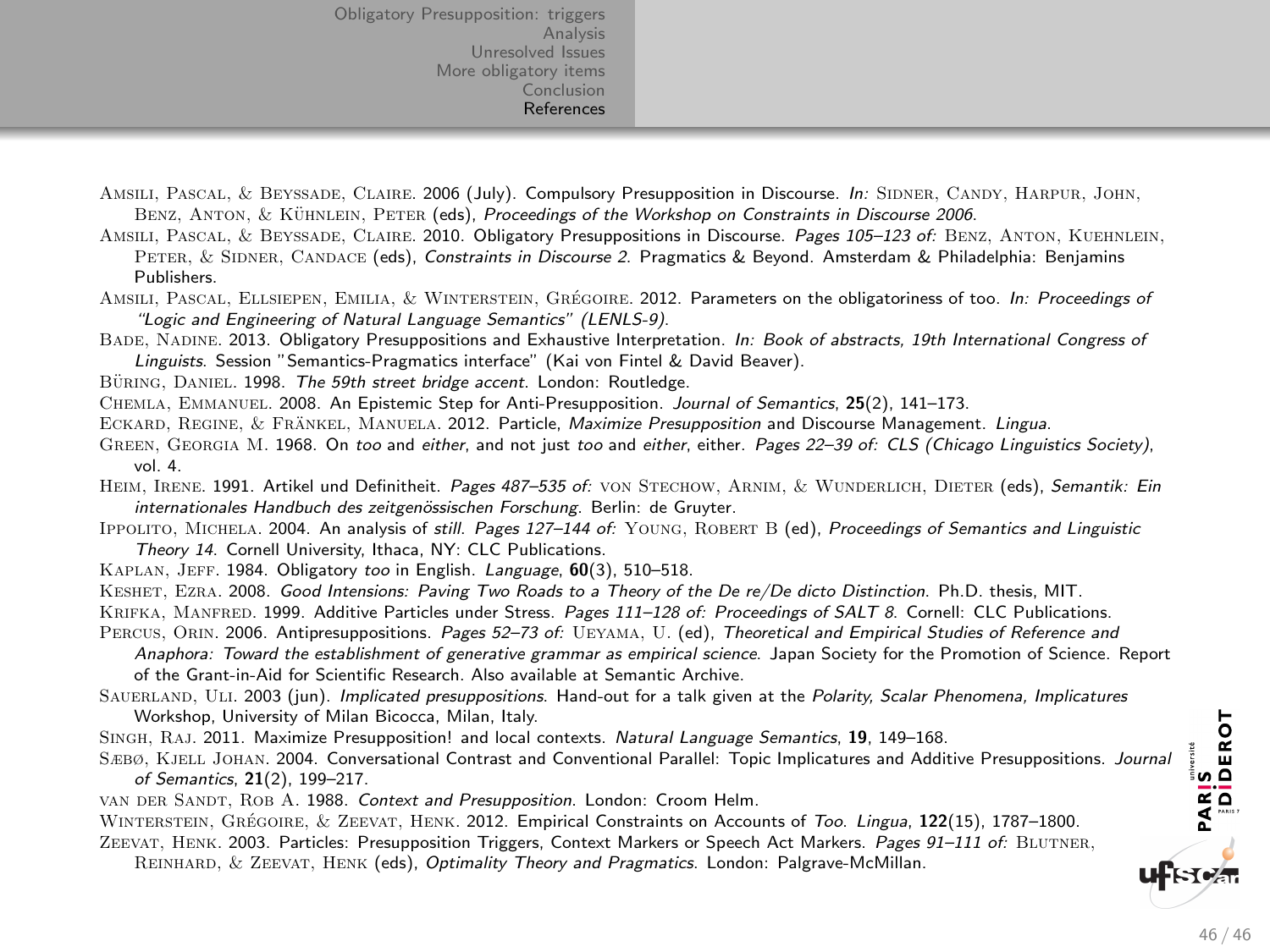\n- \n
$$
\text{ so } [S(f)] = S(f) + \exists f' \ f' \neq f \ \& S(f')
$$
\n
\n- \n
$$
\text{ cleft } [S(f)] = S(f) + \exists f \ S(f)
$$
\n
\n- \n
$$
\text{ a gain } [\exists e \ S(e)] = \exists e \ S(e) + \exists e' \ e' < e \ \& S(e')
$$
\n
\n- \n
$$
\text{ a mymore } [\text{neg } S(e)] = \text{neg } S(e) + \exists e' \ e' < e \ \& S(e')
$$
\n
\n- \n
$$
\text{ b that } [\text{s knows whether } P] = \text{s knows whether } P + P
$$
\n
\n- \n
$$
\text{ trigger } [\phi] = \begin{array}{ccc}\n & \phi & + & \psi \\
& \text{assertion} & + & \text{presupposition}\n \end{array}
$$
\n
\n

Triggers with no asserted content  $\frac{1}{\frac{\omega_0}{\omega_0}}$ <br> $\frac{\omega_0}{\omega_0}$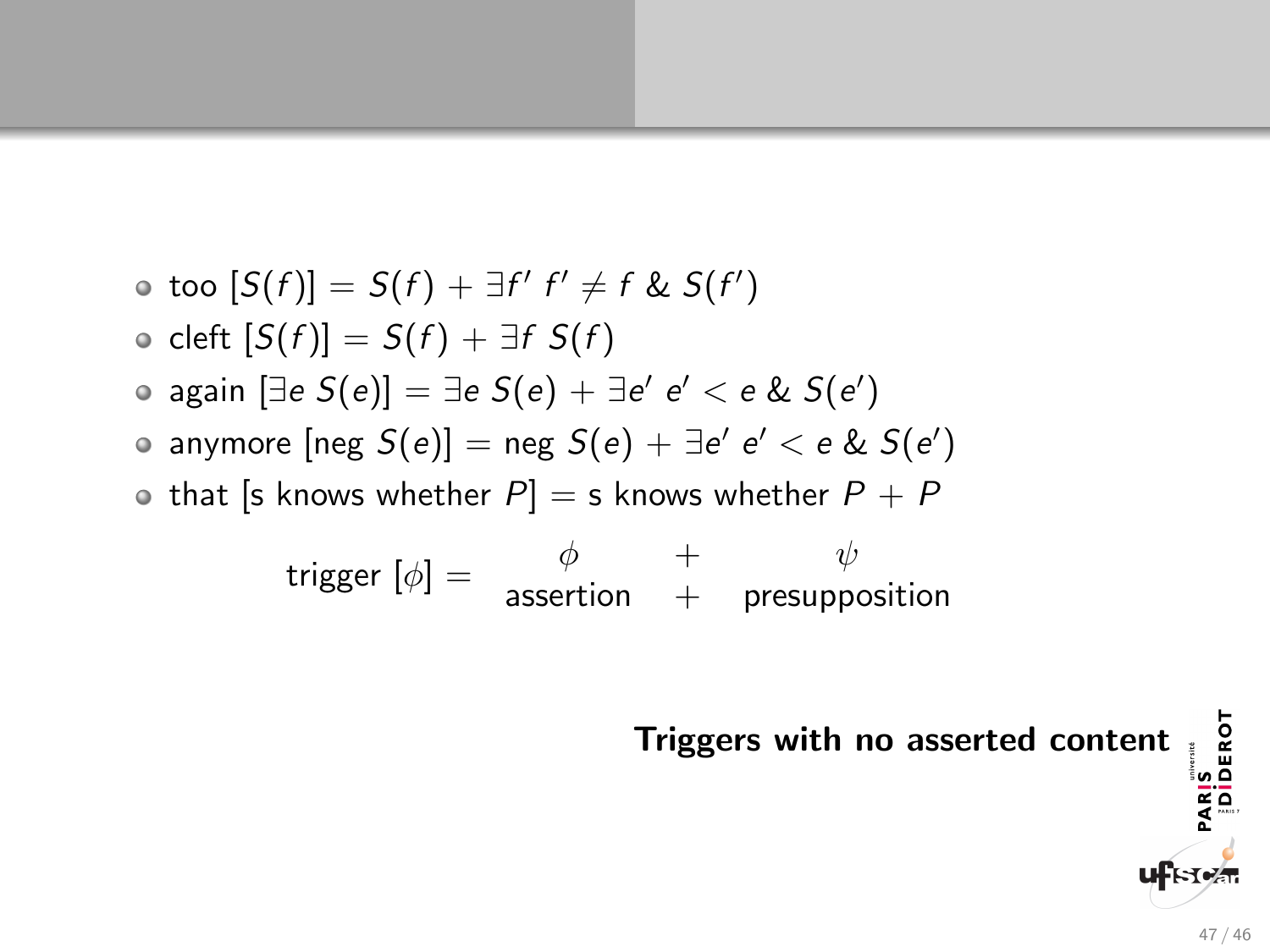## Antipresupposition I

- (46) Mary knows that Jane is pregnant. presupposes that Jane is pregnant
- (47) Mary believes that Jane is pregnant.  $\rightsquigarrow$  Jane is not pregnant antipresupposes that Jane is pregnant

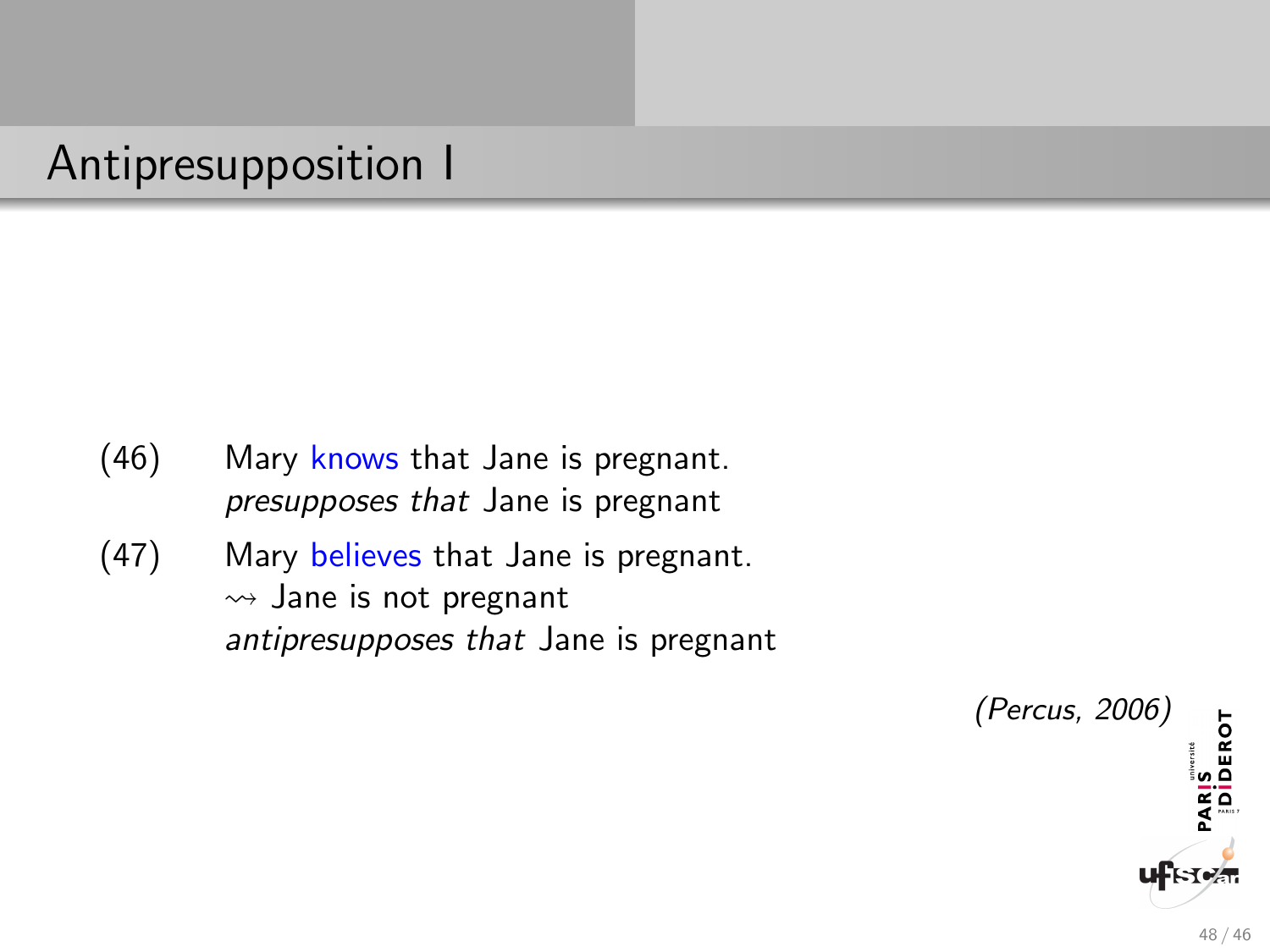### Antipresupposition II

The trigger know carries the following "instruction":

- know (that)  $p$  (presupposition trigger) : is to be used by the speaker  $(S)$  if
	- $\bullet$  S believes p, and
	- $\bullet$  p is part of the common ground, or
	- $\circ$  S believes S has enough authority to make the addressee accommodate p.
- The choice of *believe*, in contrast, says that the previous conditions are not met, namely
	- the speaker  $(S)$  does not believe p, or
	- $p$  is not part of the common ground, and
	- $\circ$  S doesn't have enough authority to make the addressee accommodate p

PARIS<br>|DİDEROT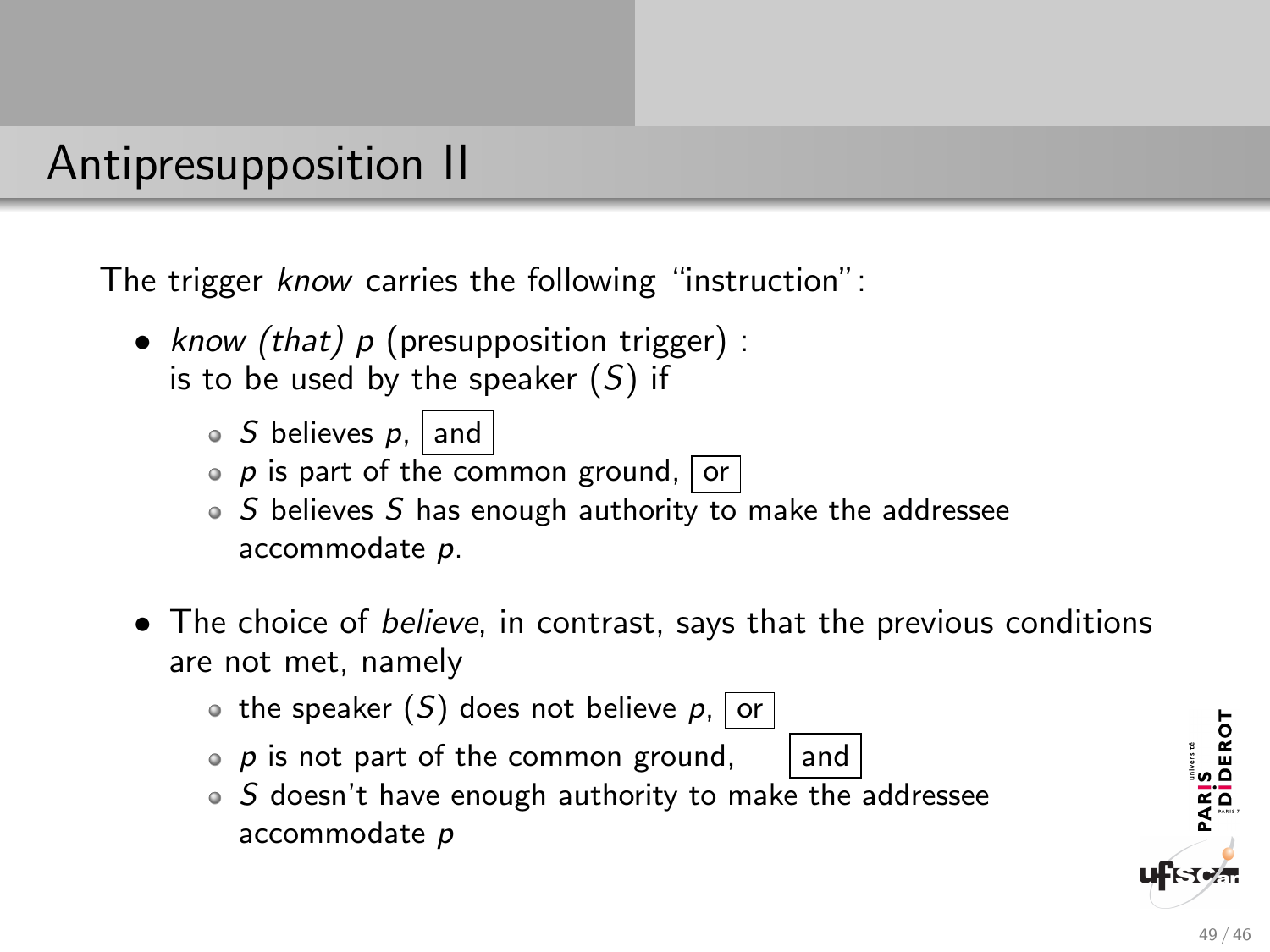## Antipresupposition III

 $\bullet$  most of the time, when S has "competence" (knows whether p or  $\neg p$ ) and has "authority", this leads to the conclusion that p does not hold

Prediction of the Maximize Presupposition principle:

Situation: a speaker s utters a sentence  $S_1$ .  $S_2$  is an alternative sentence to  $S_1$ ;  $S_2$  asserts what  $S_1$  asserts, but additionally presupposes p.

Predicted inference:  $\neg B_{\mathcal{S}}[p] \vee \neg B_{\mathcal{S}}[\mathrm{Auth}_{\mathcal{S}}]$ (Chemla, 2008, (24))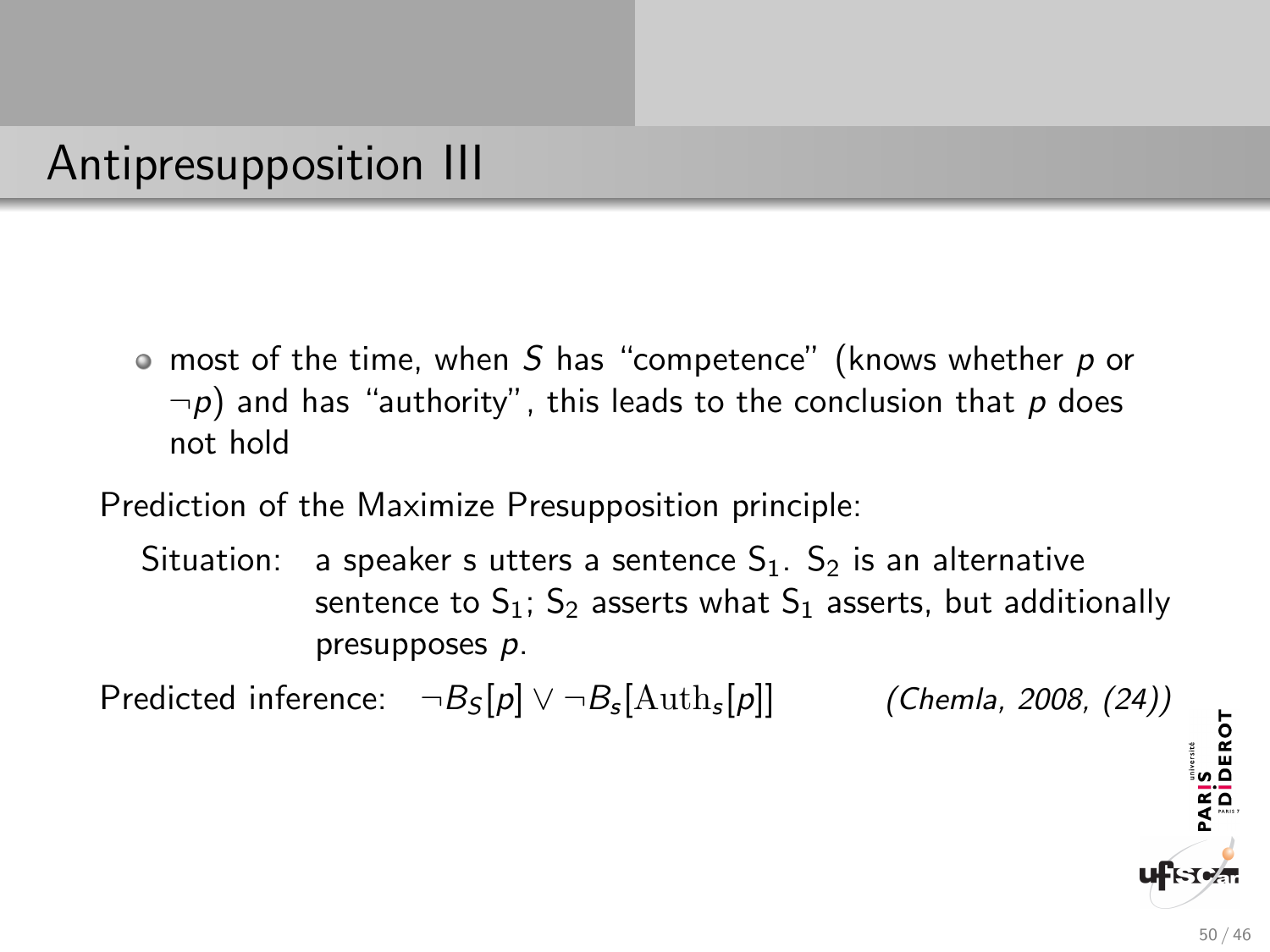#### Long literary examples I

from (Sæbø, 2004)

(48) When the gods arrive at Jotunheim, the giants prepare the wedding feast. But during the feast, the bride —Thor, that is devours an entire ox and eight salmon. He also drinks three barrels of beer. This astonishes Thrym. But Loki averts the danger by explaining that Freyja has been looking forward to coming to Jotunheim so much that she has not eaten for a week. When Thrym lifts the bridal veil to kiss the bride, he is startled to find himself looking into Thor's burning eyes. This time, (  $\#\emptyset$  / too ), Loki saves the situation, explaining that the bride has not slept for a week for longing for Jotunheim.

PARIS<br>|Diderot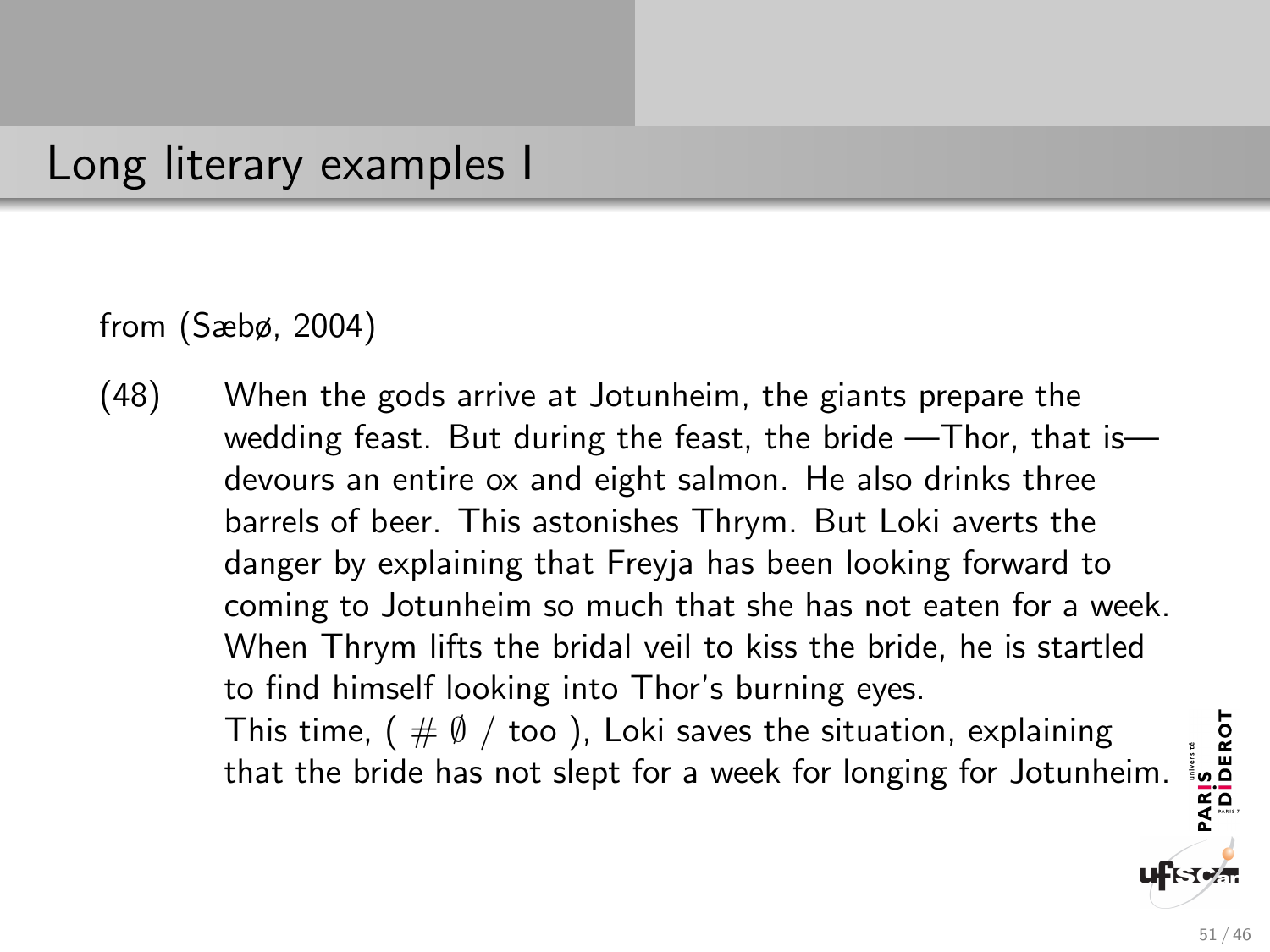#### Long literary examples II

- (49) Swift Deer could see pine-clad mountains on the other side of the Rain Valley. Far away to the east and west the dry prairies stretched out as far as the eye could see. (i) To the north lay the yellow-brown desert, a low belt of green cactus-covered ridges and distant blue mountain ranges with sharp peaks. (ii) To the south ( $\#\emptyset$  / too) he could see mountains.
- (50) I want to see Son-of-Thunder. Fetch him. So Good Care rose, fetched the newborn boy and held him out before his dying father. Swift Deer opened his eyes for the very last time, and Son-of-Thunder had his eyes open (  $\#\emptyset$  / too ).

PARIS<br>|Diderot